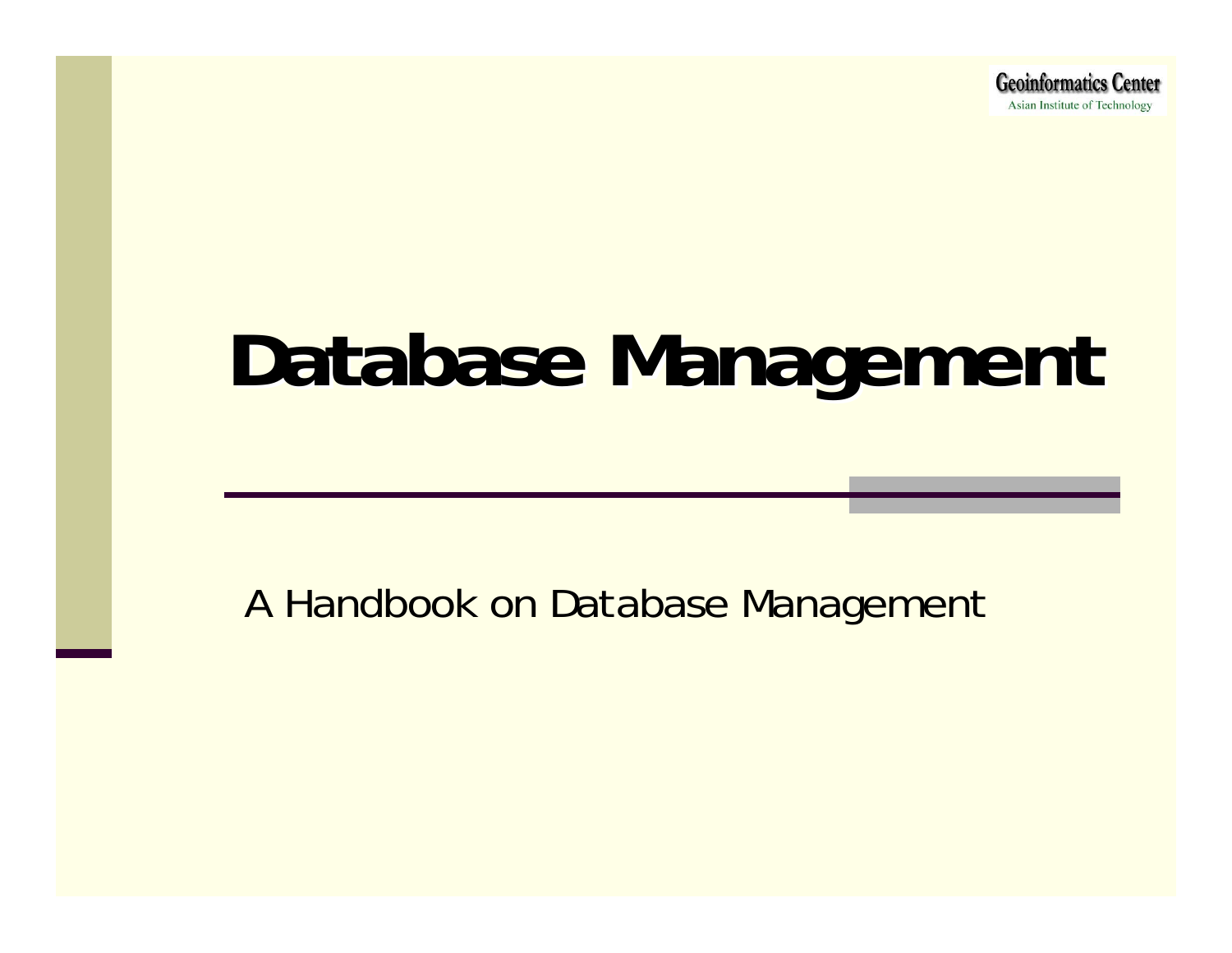## *Database Management*

- •*Attribute Data*
- •*Entering and Coding Attribute data*
- •*Linking Digital Map and Attribute Information*
- •*Database and Database Management System*
- •*Relational Database structure*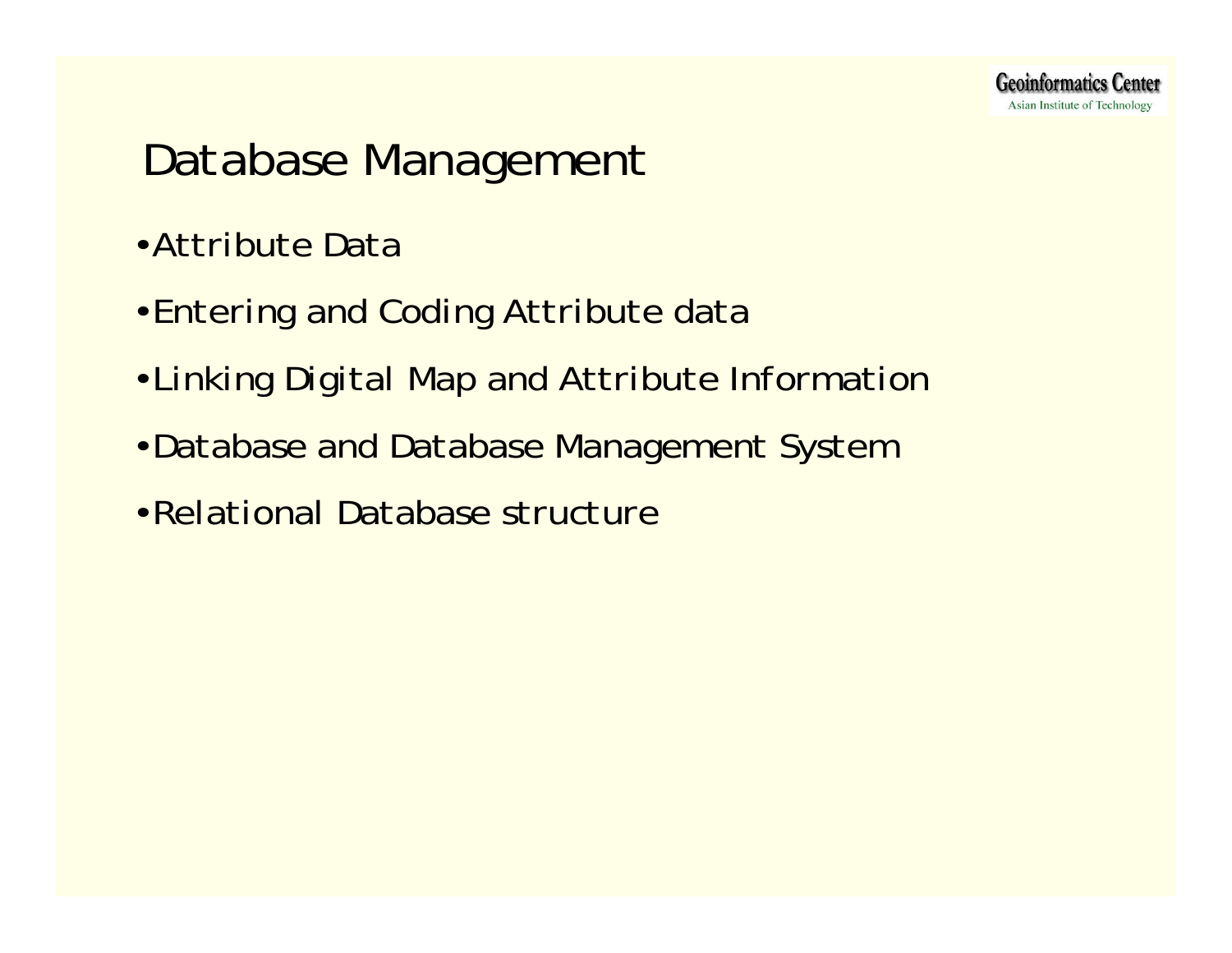## *Attribute data*

## -location , various descriptions of the object and dating



| <b>Identity: building number</b> |
|----------------------------------|
| <b>Location: Address</b>         |
| Representative coordinates       |
| Description: Builder/owner       |
| <b>Status</b>                    |
| <b>Type</b>                      |
| <b>Function</b>                  |
| water Supply                     |
| <b>Available area</b>            |
| Year built<br>Date:              |

Attribute data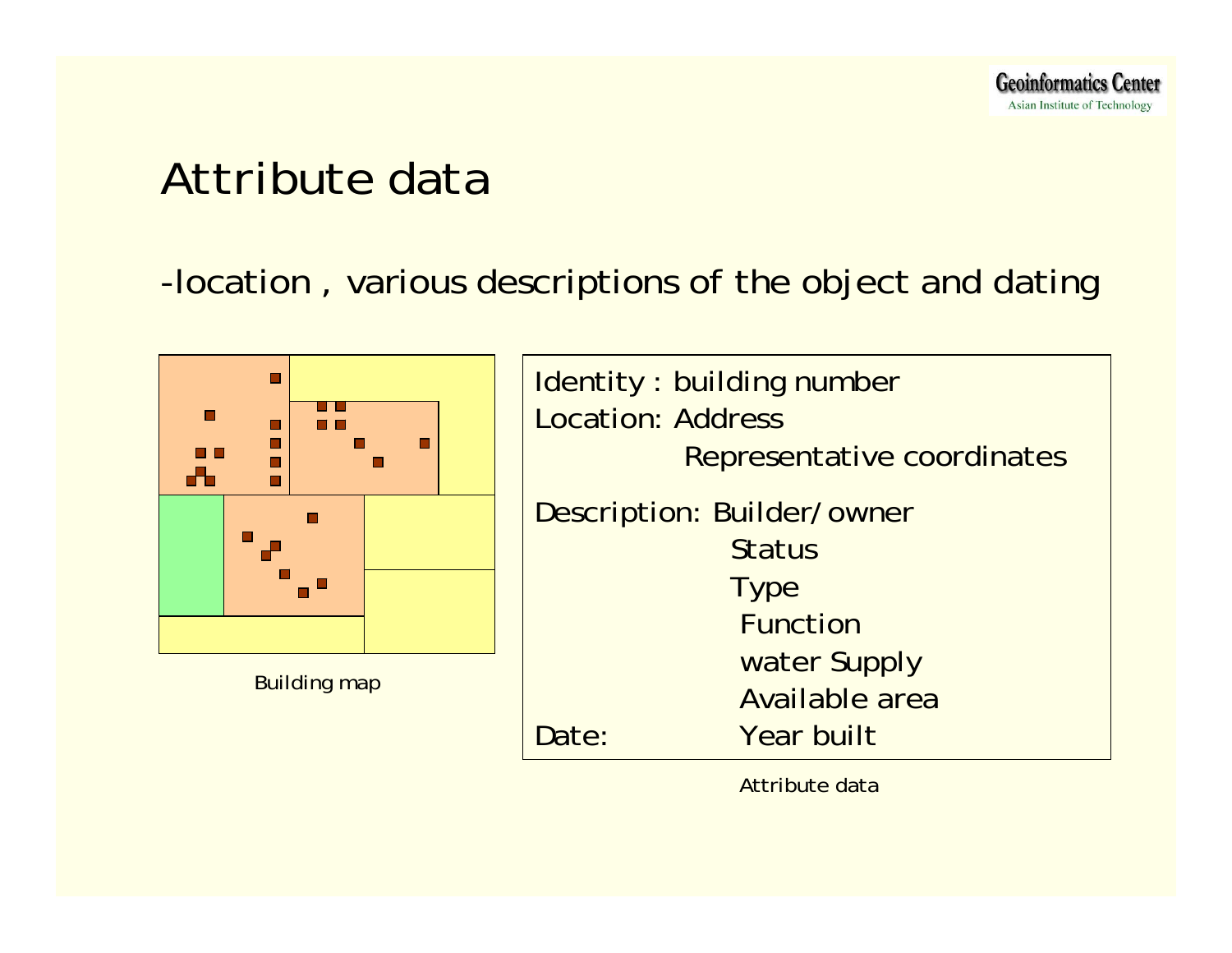## *Entering and Coding Attribute data*

-Establish an ID code between geometry and attribute

-Conserve computer memory

-Ease input work

-Simplify the searches for data



**Attribute**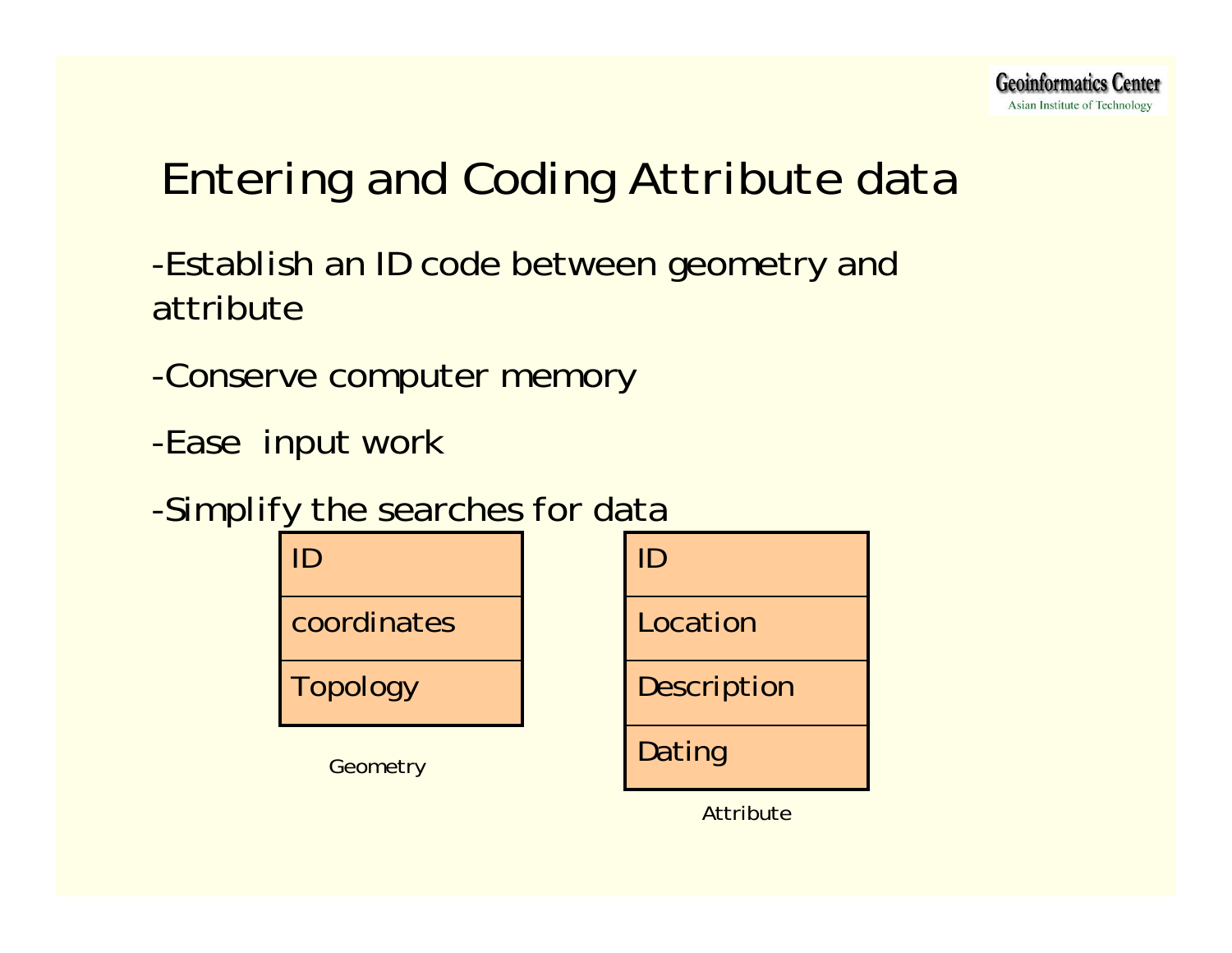**Geoinformatics Center** Asian Institute of Technology

## *Entering and Coding Attribute data*

| Level1 | Attribute | Level <sub>2</sub> | <b>Attribute</b> | Level <sub>3</sub> | <b>Attribute</b>                                                                                      |
|--------|-----------|--------------------|------------------|--------------------|-------------------------------------------------------------------------------------------------------|
| 100    | Built-up  | 110                | Industry         | 111                | Light                                                                                                 |
|        |           |                    |                  | 112                | <b>Heavy</b>                                                                                          |
|        |           |                    |                  | 113                | <b>Others</b>                                                                                         |
|        |           | 120                | Transportation   | 121                | Railway                                                                                               |
|        |           |                    |                  | 122                | Airport                                                                                               |
|        |           |                    |                  | 123                | Parking                                                                                               |
|        |           |                    |                  | 124                | <b>Terminal</b>                                                                                       |
| 200    |           | 210                | Coniferous       | 211                | Fir                                                                                                   |
|        |           |                    |                  | 212                | Pine                                                                                                  |
|        |           | 220                | <b>Decedious</b> | 221                | <b>Oak</b>                                                                                            |
|        |           |                    |                  | 222                | <b>Beech</b>                                                                                          |
|        |           | 230                | .                | 231                | $\cdots$                                                                                              |
|        |           |                    |                  | .                  | $\begin{array}{cccccccccccccc} \bullet & \bullet & \bullet & \bullet & \bullet & \bullet \end{array}$ |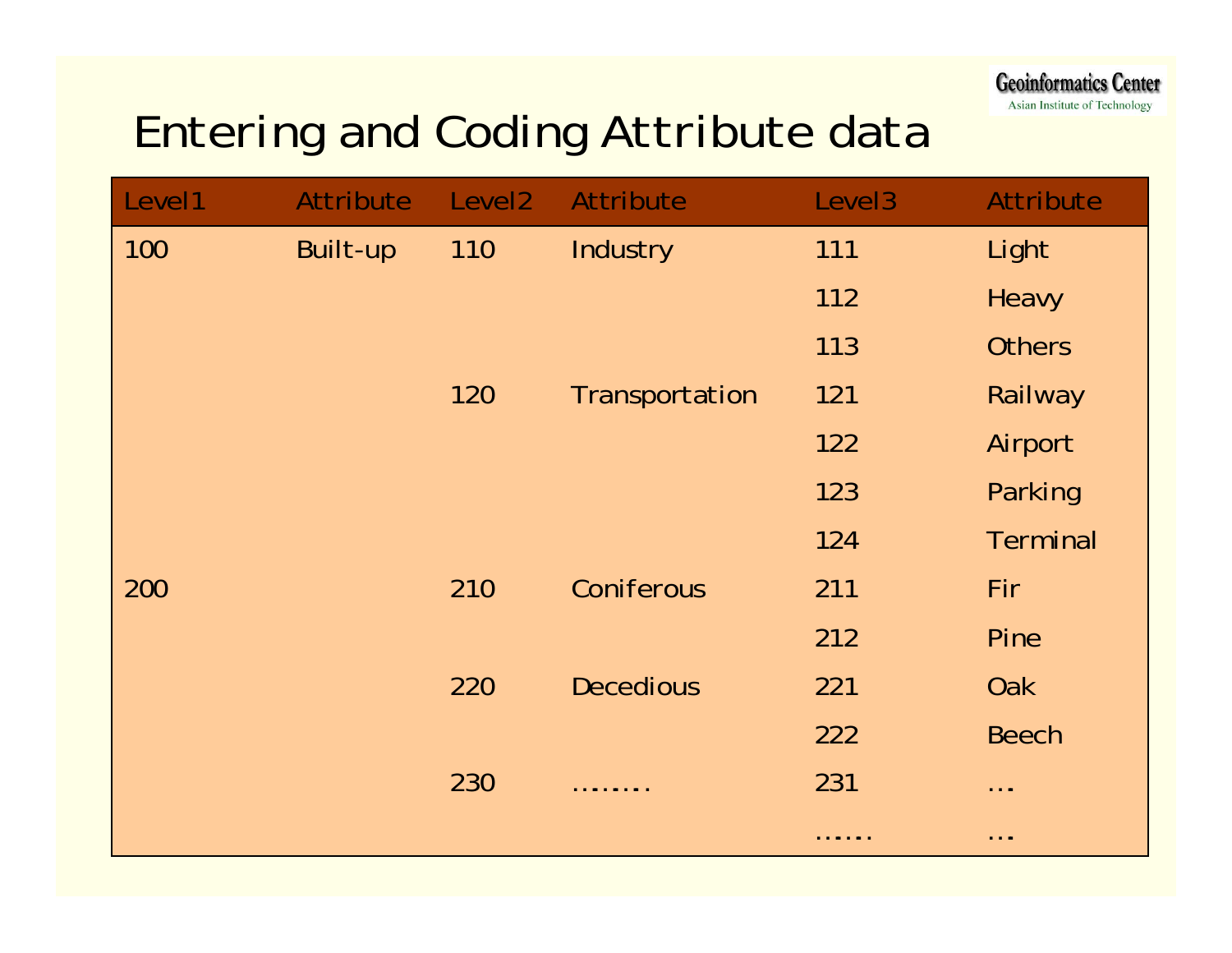## *Entering and Coding Attribute data*

- -Easily stored in tabular form called tabular data
- -Different data types stored in different table
- -Number of column extended by linking another table using common assess key or entering data to same table.
- -Table design independent of geometric data type

|                                                              | Landuse | Area          | Township |
|--------------------------------------------------------------|---------|---------------|----------|
|                                                              | 123     | 22.67         | 0914     |
|                                                              | 111     | 1.45<br>46.80 | 0916     |
| $\begin{array}{ccc} \bullet & \bullet & \bullet \end{array}$ | 321     |               | 0923     |
|                                                              |         |               |          |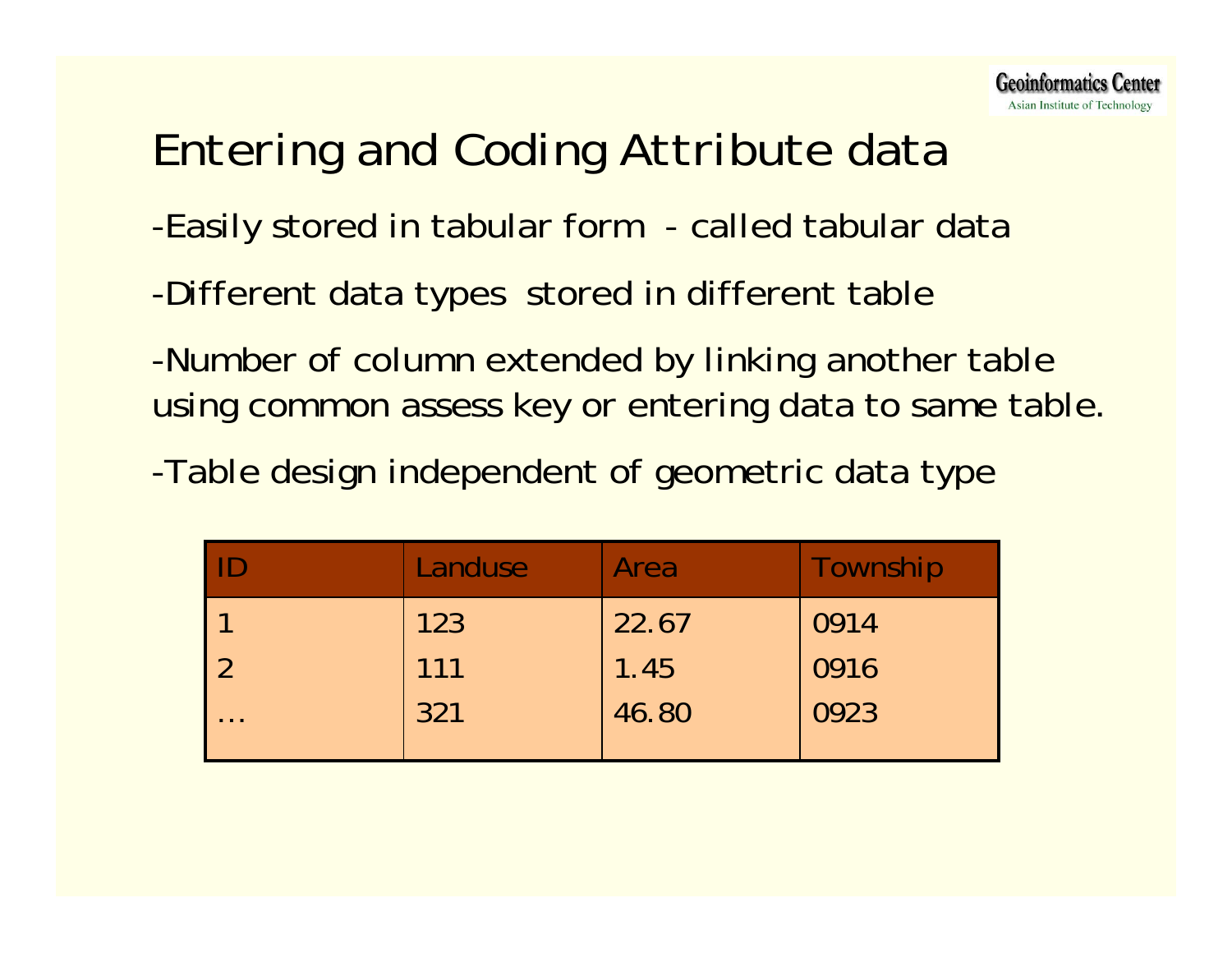## *Linking Digital Map and Attribute Information*

Digital map database



#### Linking by ID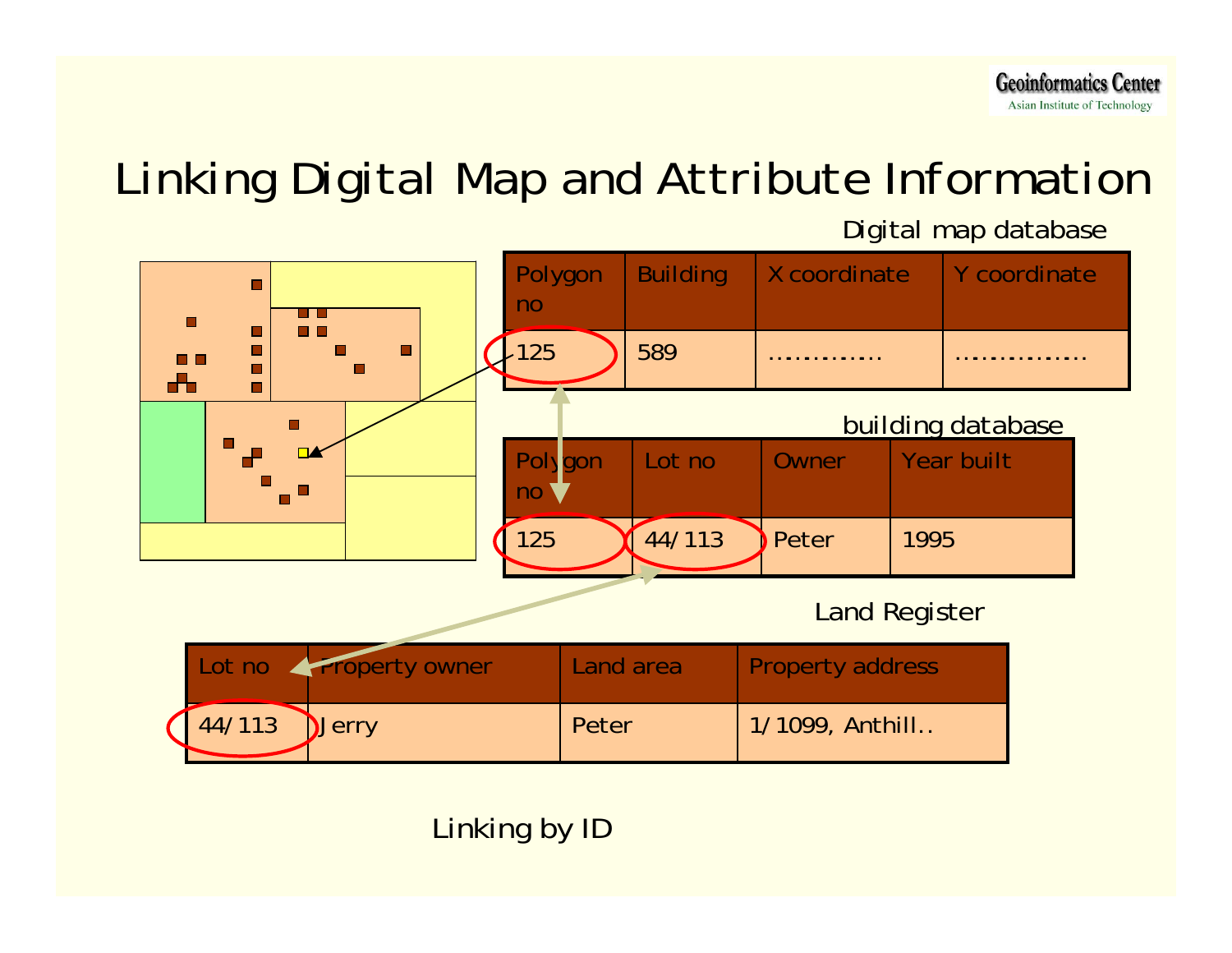## *Linking Digital Map and Attribute Information*



| ID             | Building no. | Polygon        | Property |
|----------------|--------------|----------------|----------|
|                | 559          | A              | 44/110   |
| $\overline{2}$ | 600          | $\mathsf{C}$   | 44/95    |
| $\overline{3}$ | 610          | $\bf{B}$       | 44/121   |
|                | 156          | D              | 44/81    |
|                | 642          | $\overline{C}$ | 44/78    |

Linking by geometry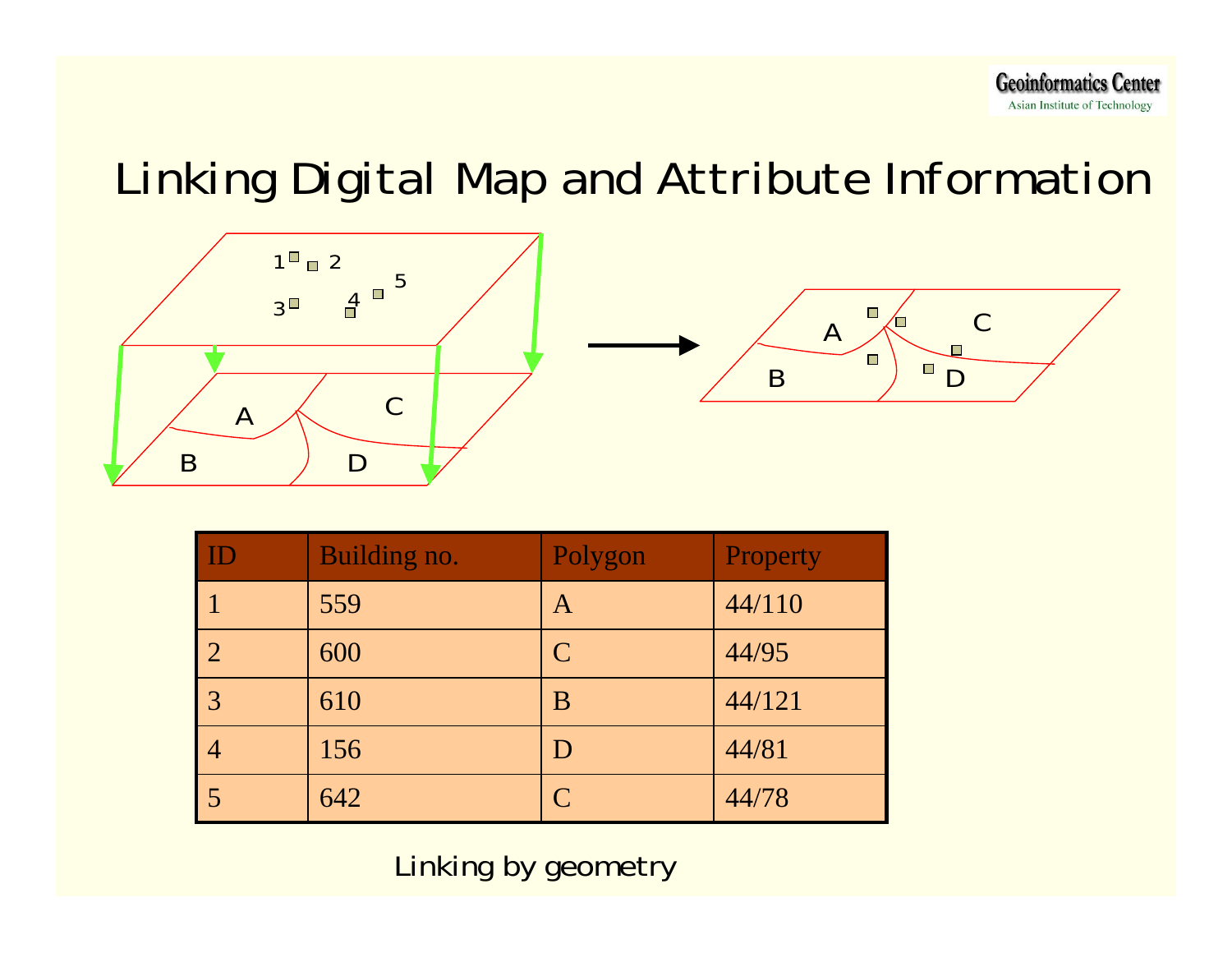

## *Database and Database Management System* Database :

## -Sets of collection of information

-files structured by DBMS and accessed through it

-DBMS located between the physical storage and the user.

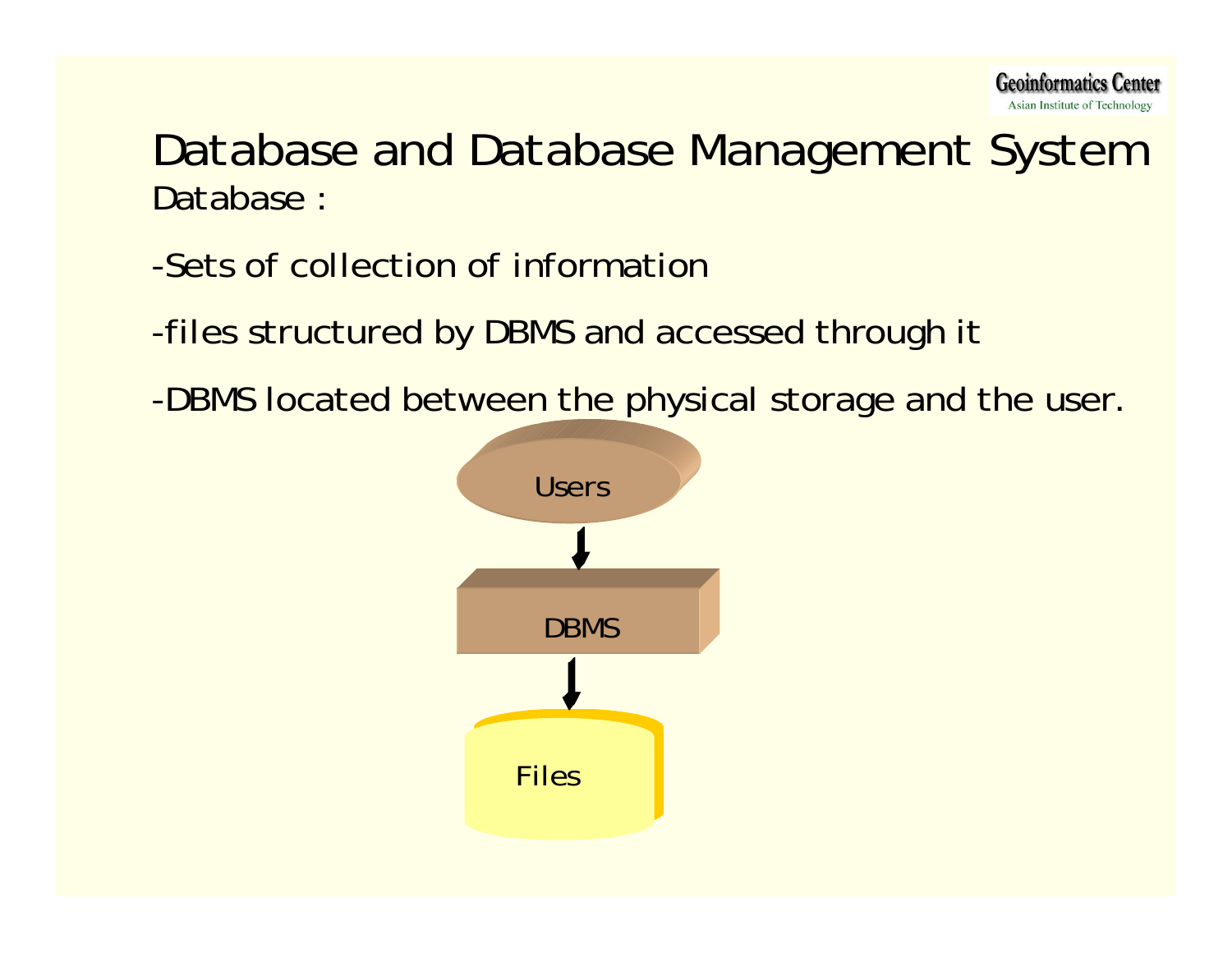

## DBMS :*Database and Database Management System*

- Software package for storage, manipulation, retrieval of data from a database.

-To handle complex task of multiple files

-Located between the physical storage and the user.

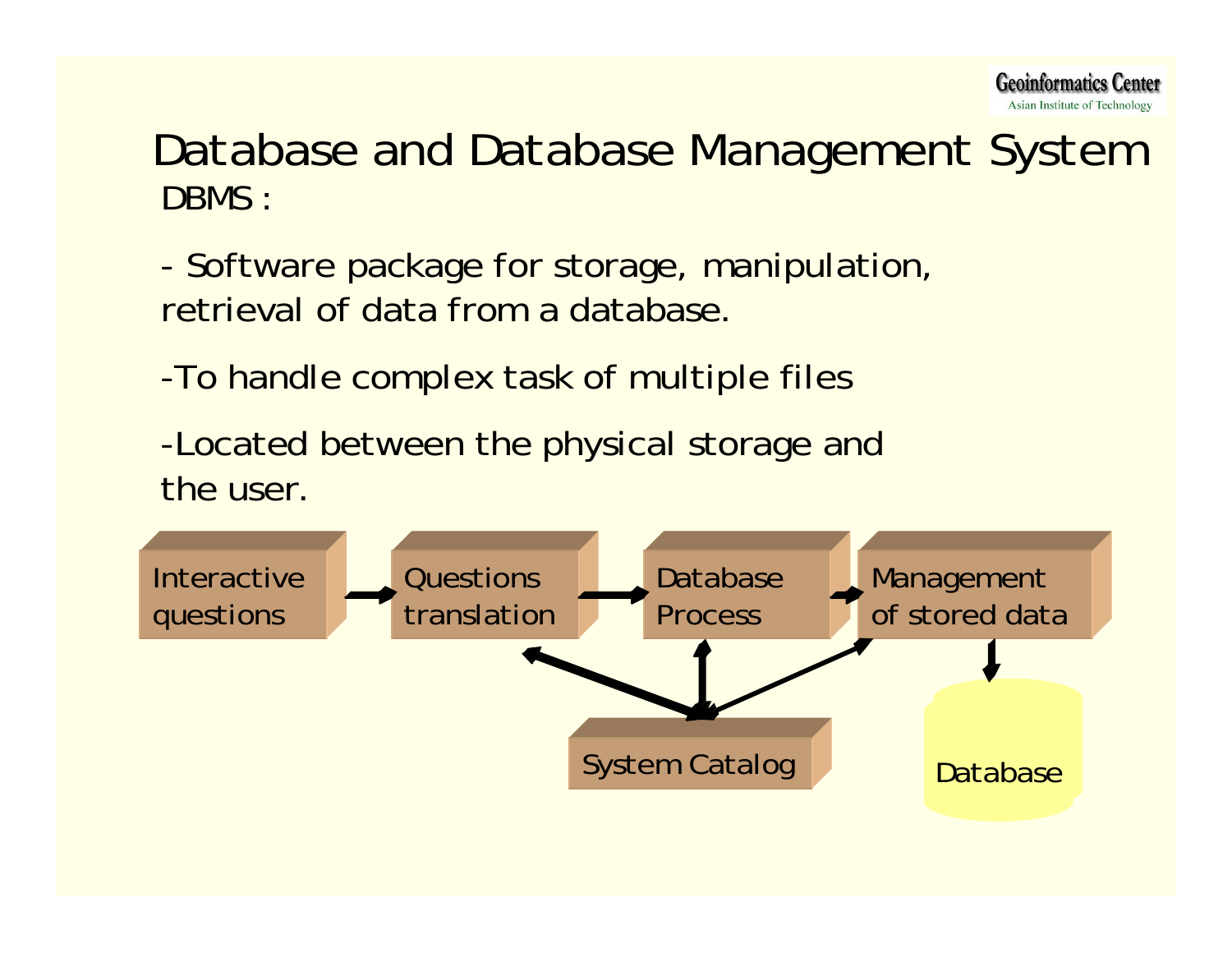## *Relational Database structure*

| <b>Building ID</b> | property | Owner | Year | <b>Type</b> |
|--------------------|----------|-------|------|-------------|
| 234                | 44/110   |       |      |             |
| 256                | 44/50    |       |      |             |
| 298                | 44/19    |       |      |             |

| property | Owner | Area | <b>Address</b> |
|----------|-------|------|----------------|
|          |       |      |                |
| 44/50    |       |      |                |
| 44/110   | John  | 6400 | 33             |
| 44/19    |       |      |                |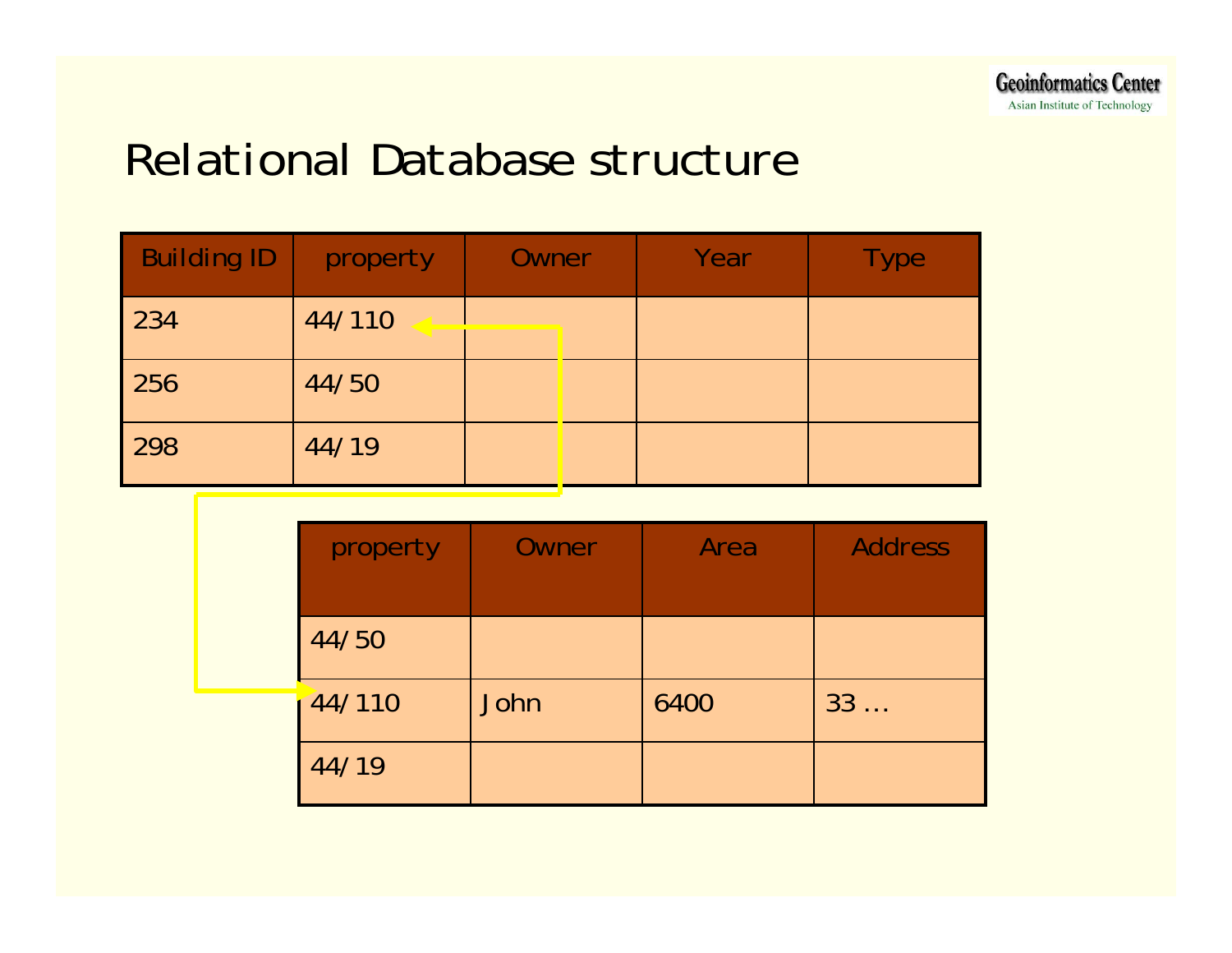-Geographical object in a record -Attribute in in a set of fields-Three basic attributesprimary key relational join normal forms-most frequently used for attribute data -simple, flexible structures *Relational Database structure*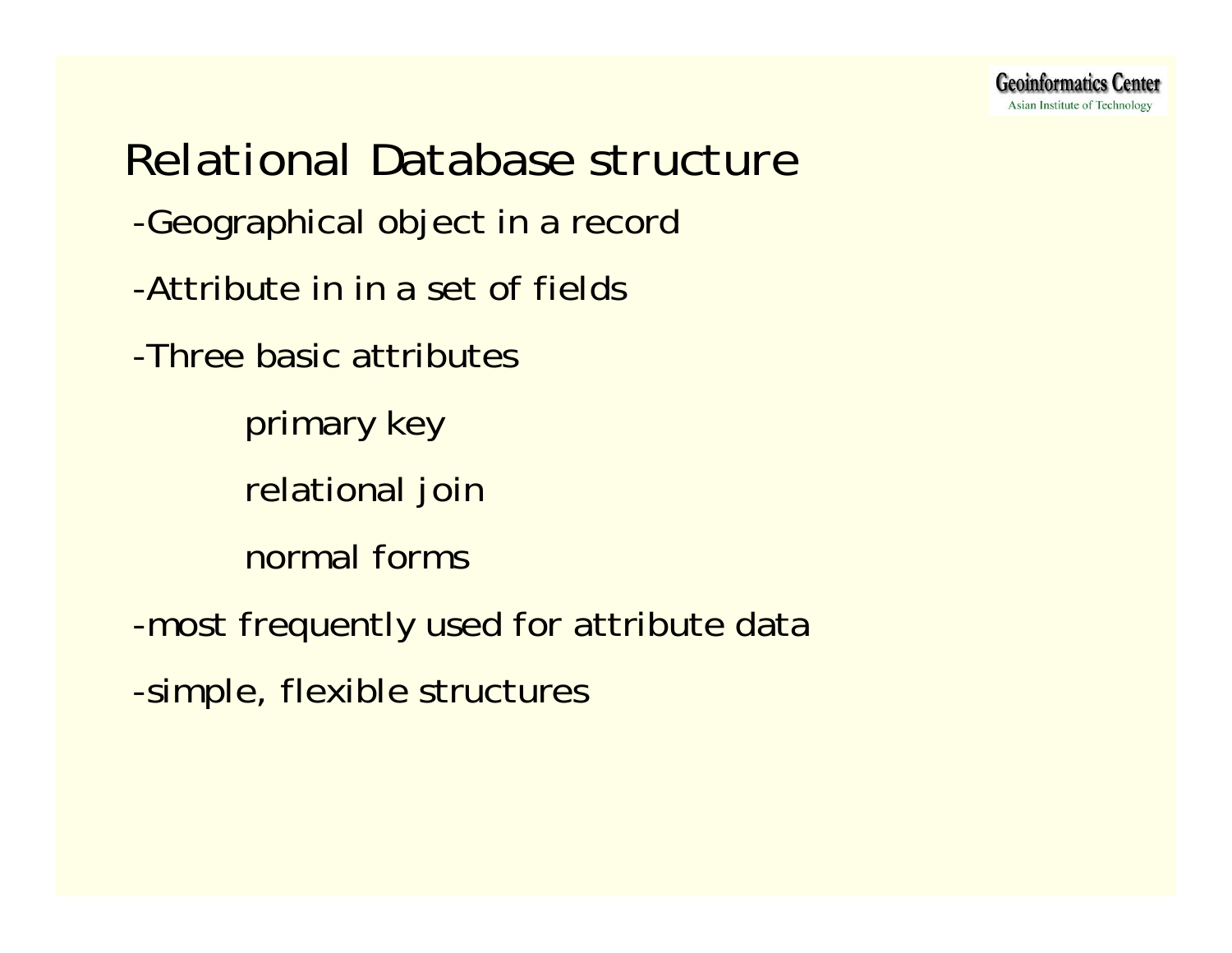## *Relational Database structure*

- -search time is longer
- -collection of large number of table for complex relationships
- -Stores single value for each cell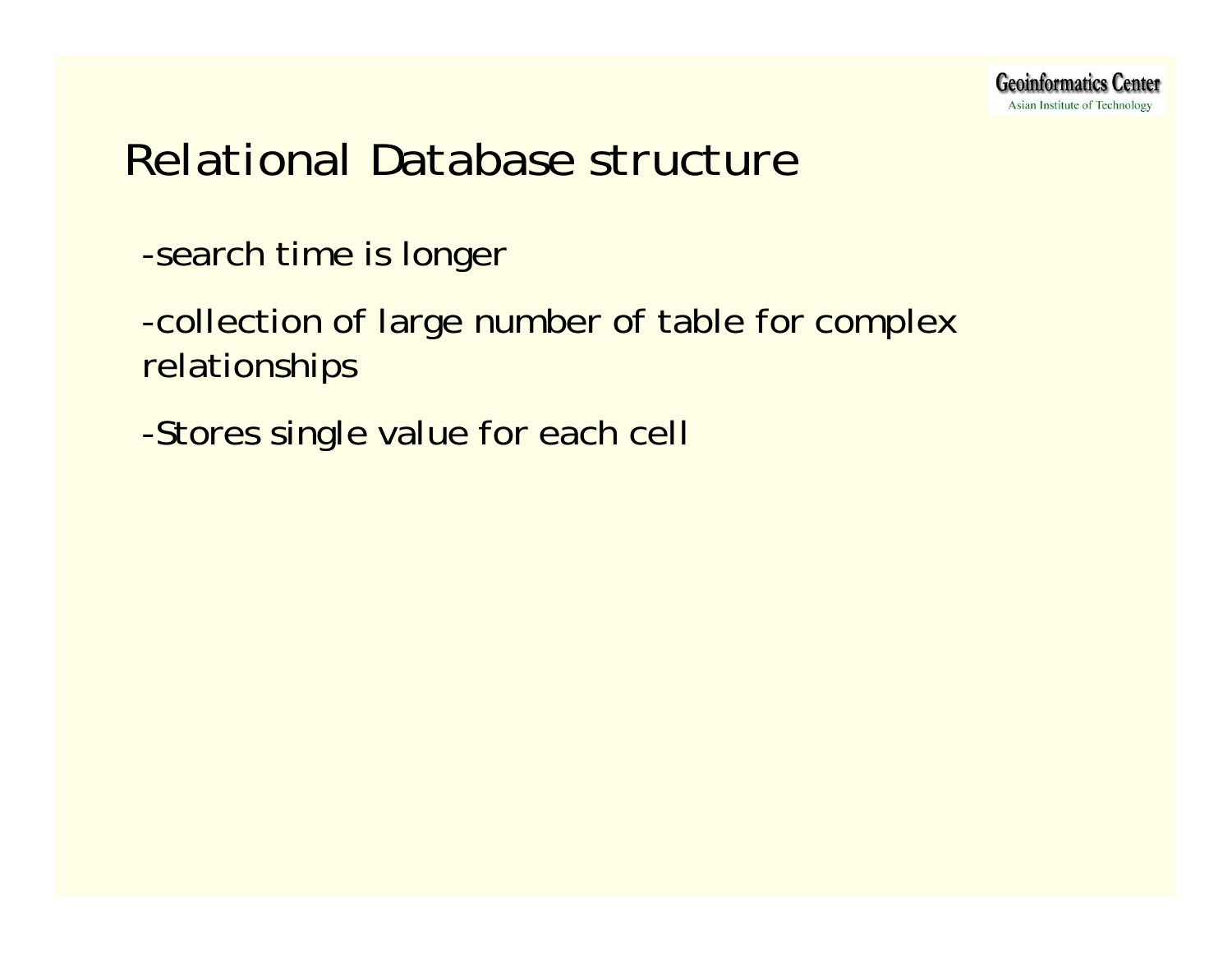## *Exercise Exercise*

- 1. Database file handling
- 2. Selection
- 3. Preparation of Sub-Set
- 4. Database query
- 5. Calculation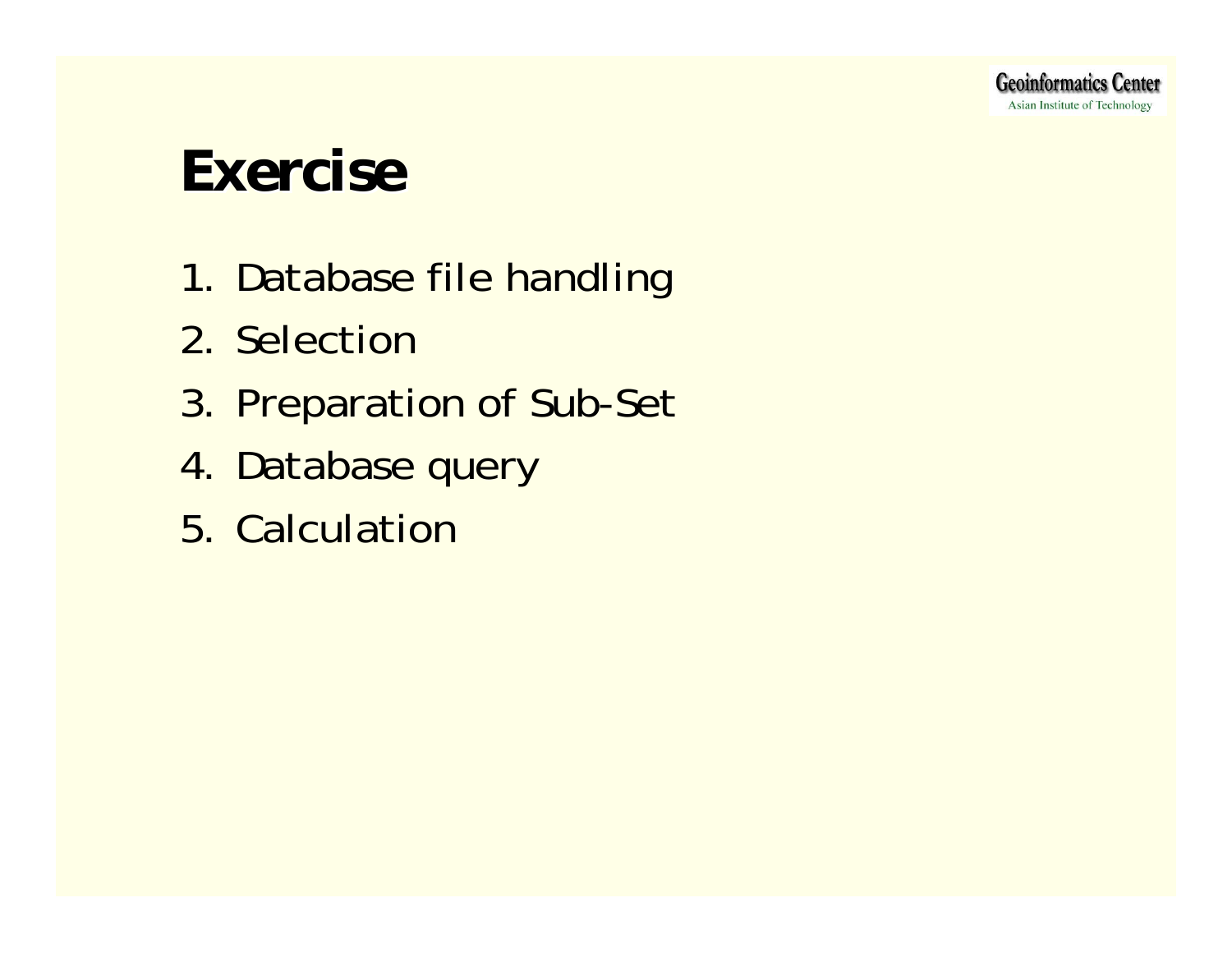## **1.Database file handling 1.Database file handling**

- 1.1 Loading existing data
- 1.2 Creating point data
- 1.3 Input / Edit attribute data
- 1.4 Join tables
- 1.5 Link tables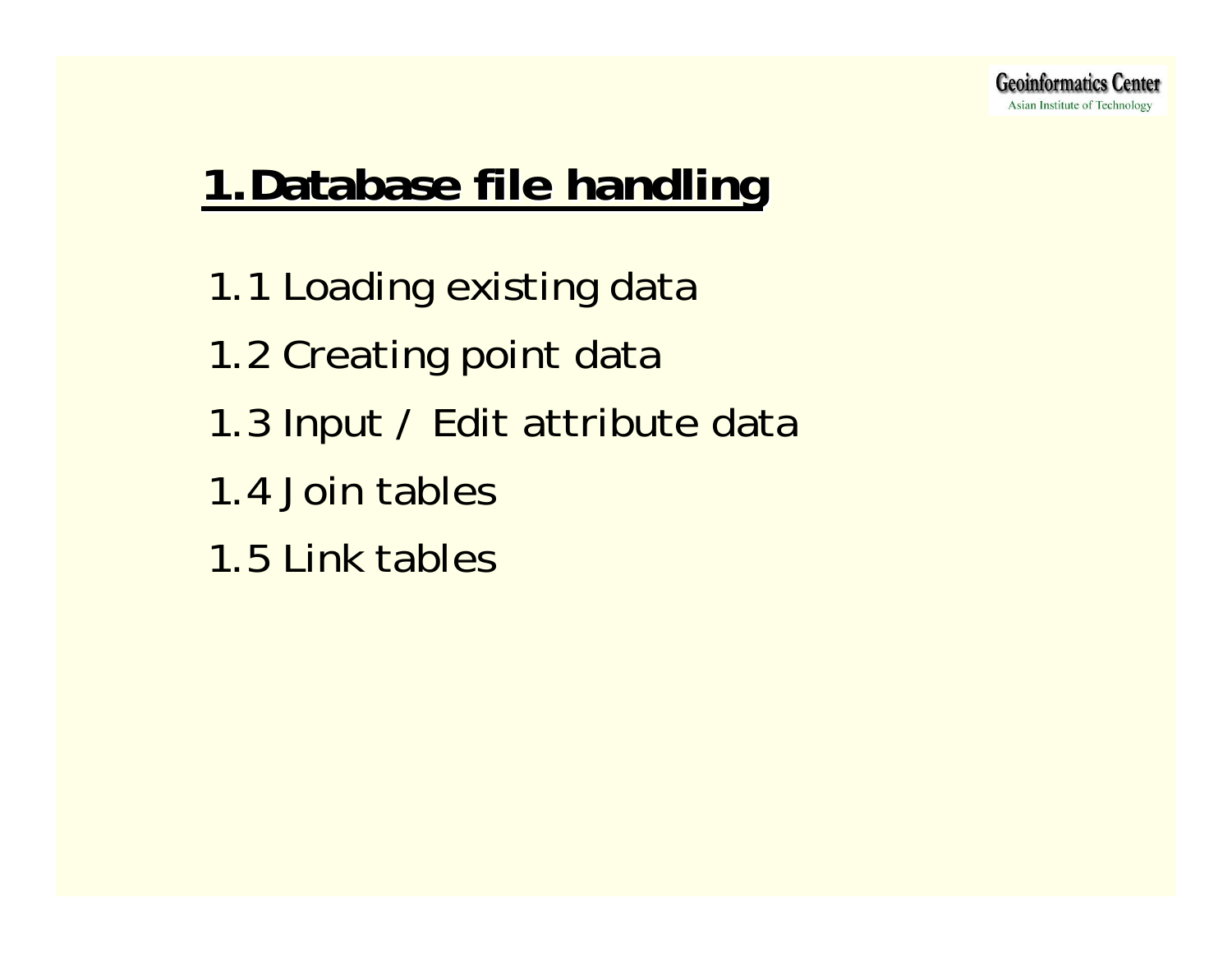## **1.1 Loaded existing data**

-Double click the **interval is a contact of the start menu** 

-Click at Add Theme icon



-Select theme name "district.shp" then click OK.

| <b>Add Theme</b>                     |                              |                                                     |
|--------------------------------------|------------------------------|-----------------------------------------------------|
| d:\training\health-gis<br>Directory: |                              | <b>OK</b>                                           |
| a district.shp<br>.<br>province.shp  | ď۸<br>training<br>health-gis | Cancel<br>G<br><b>Directories</b><br>о<br>Libraries |
| Data Source Types:                   | Drives:                      |                                                     |
| Feature Data Source                  | d:                           |                                                     |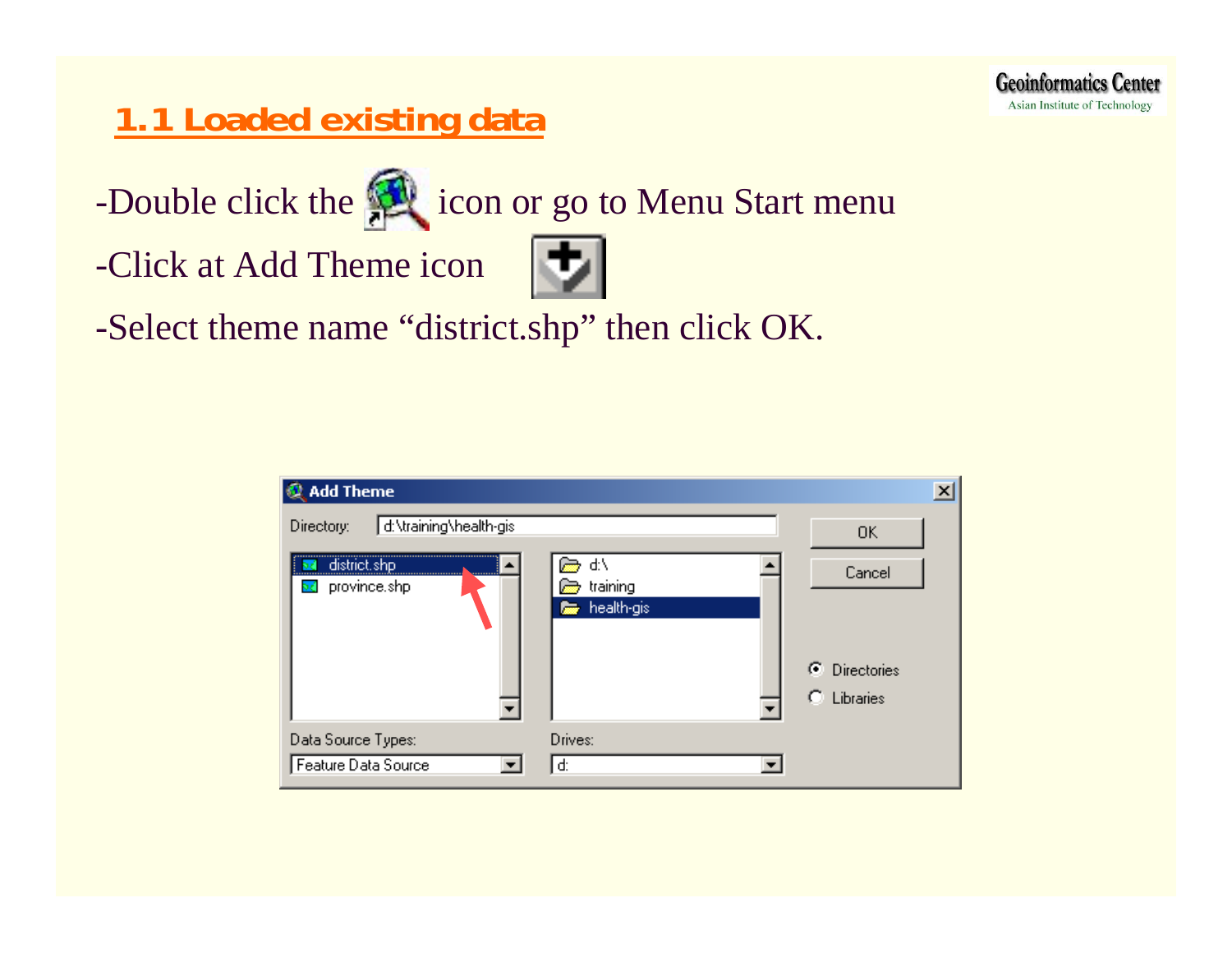**Geoinformatics Center** Asian Institute of Technology

**Click**

#### -**Open attribute table of theme "District.shp"**



Activate theme

|                | <b>Attributes of District.shp</b> |             |                       |                |            |  |  |
|----------------|-----------------------------------|-------------|-----------------------|----------------|------------|--|--|
| Shape          | Poode                             | Doode       | <u> Dname</u>         | Sq_m           | Sq_km      |  |  |
| Polygon        | 13                                |             | 1312   Vilabouri      | 1765107479.680 | 1765.107   |  |  |
| Polygon        | 13                                | 1311 E      | Xaibouri              | 895945602.959  | 895.946    |  |  |
| Polygon        | 13                                |             | 1313   Atsaphon       | 1452316064.602 | 1452.316   |  |  |
| Polygon        | 13                                |             | 1305   Xepon          | 2266782030.519 | 2266.782   |  |  |
| Polygon        | 13                                |             | 1302 Duthoumphon      | 1082417234.996 | 1082.4     |  |  |
| Polygon        | 13                                |             | 1315 : Phalanxai      | 998076585.390  | 998.077    |  |  |
| Polygon        | 13                                |             | 1303   Atsaphangthong | 700937798.695  | 700.938    |  |  |
| <u>Polygon</u> | 13                                | 1304 i Phin |                       | 3372124542.212 | 3372.125   |  |  |
| Polygon        | 13                                |             | 1301 i Khanthabouri   | 681611273.958  | 681.<br>Б. |  |  |
| Polygon        | 13                                |             | 1309 : Champhon       | 1049758789.065 | 1049.759   |  |  |
| <u>Polygon</u> | 13                                |             | 1306 Nong             | 1700596082.260 | 1700.596   |  |  |
| Polygon        |                                   |             | Xonbour               | 1205959535.145 | 205.960    |  |  |
|                |                                   |             |                       |                |            |  |  |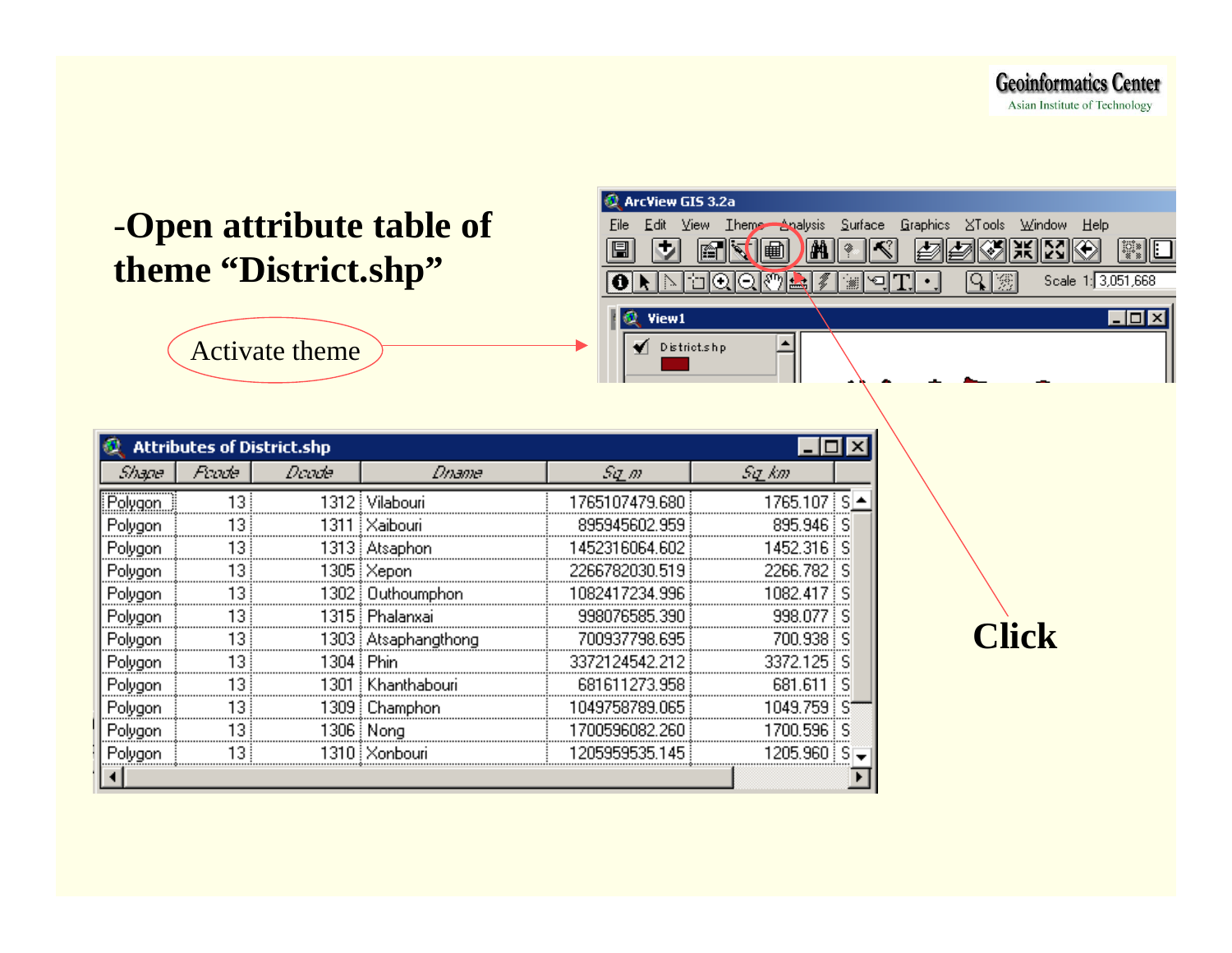## **1.2 Creating point data**

- Click at Table icon then click Add button
- Select a table file name "dh.dbf"

|       | <b>使</b> Untitled<br><b>New</b>                      | 그미지<br>Add<br>Open<br>@ Add Table                                   | Click                                                                          | 図            |
|-------|------------------------------------------------------|---------------------------------------------------------------------|--------------------------------------------------------------------------------|--------------|
| Click | Views<br>囲<br>Tables<br>h)<br>Charts<br>帯<br>Layouts | File Name:<br>dh.dbf<br>dh.dbf<br>district.dbf<br>province.dbf<br>B | Directories:<br>d:\training\health-gis<br>⋐<br>d:\<br>a training<br>health-gis | 0K<br>Cancel |
|       | ī<br>Scripts                                         | List Files of Type:<br>dBASE (*.dbf)<br>$\blacktriangledown$        | Drives:<br>d:<br>▾                                                             |              |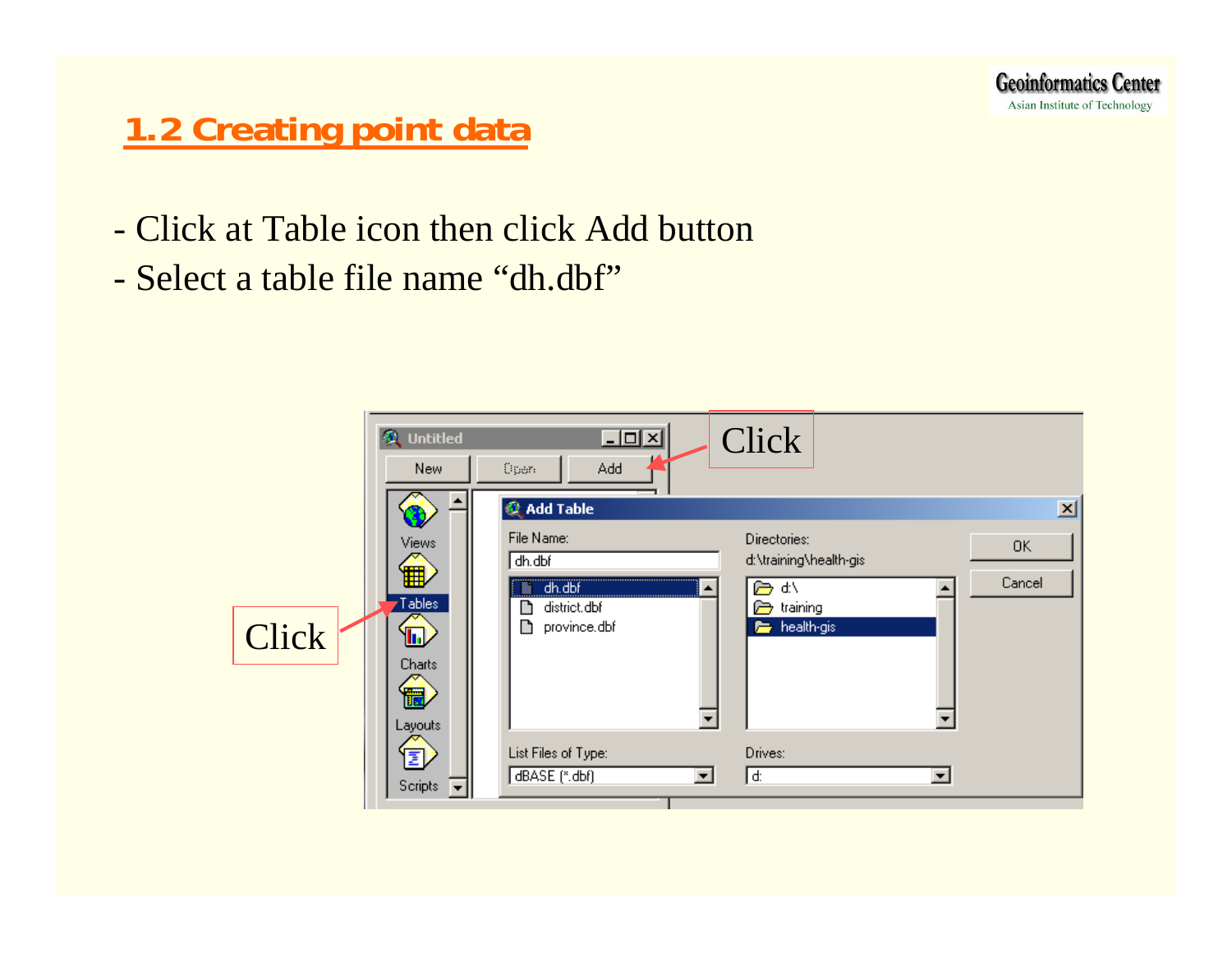

- Activate View window
- Go to View menu and select Add Event Theme
- Choose table name"dh.dbf" and X,Y coordinate

| GIS 3.2a                                  |             |                              |        |        |   |
|-------------------------------------------|-------------|------------------------------|--------|--------|---|
| <b>Iheme</b><br><b>Analysis</b><br>⊻iew i | Surface     | <b>Graphics</b>              | XTools | Window | 田 |
| Properties                                |             | $rac{1}{2}$<br><b>Xillip</b> |        |        |   |
| Add Theme<br>Geocode Addresses            | Ctrl+T<br>€ |                              |        |        |   |
| Add Event Theme                           |             |                              |        |        |   |
| New Theme                                 |             |                              |        |        |   |
| Themes On                                 |             |                              |        |        |   |
| Themes Off                                |             |                              |        |        |   |
| Layout                                    |             | View1                        |        |        |   |
| TOC Style                                 |             |                              |        |        |   |
| ----                                      |             |                              |        |        |   |

| <b>Add Event Theme</b>    | $\boldsymbol{\mathsf{x}}$ |
|---------------------------|---------------------------|
|                           |                           |
|                           |                           |
|                           |                           |
|                           |                           |
| Table: <b>Ch.Cbimmung</b> |                           |
|                           |                           |
|                           |                           |
| X field: X coord          |                           |
|                           |                           |
| Y field: Y_coord          |                           |
|                           |                           |
|                           |                           |
|                           |                           |
|                           |                           |
|                           |                           |
|                           |                           |
| ОK<br>Cancel              |                           |
|                           |                           |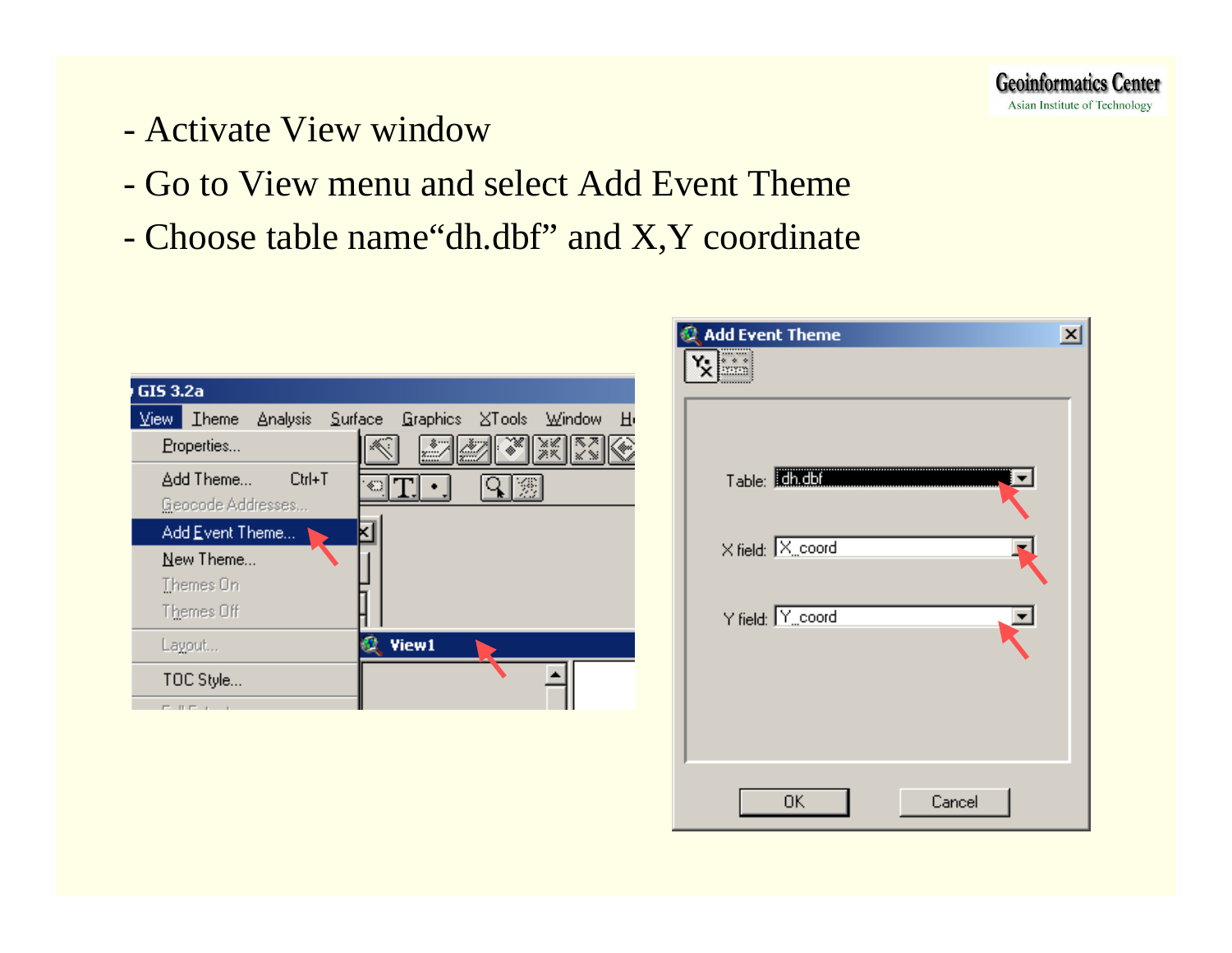- Go to Theme menu and select Convert to Shapefile
- Navigate the working directory and set a new name



View1

 $\blacktriangleright$  Dh.dbf

**B.2a** 



**Geoinformatics Center** Asian Institute of Technology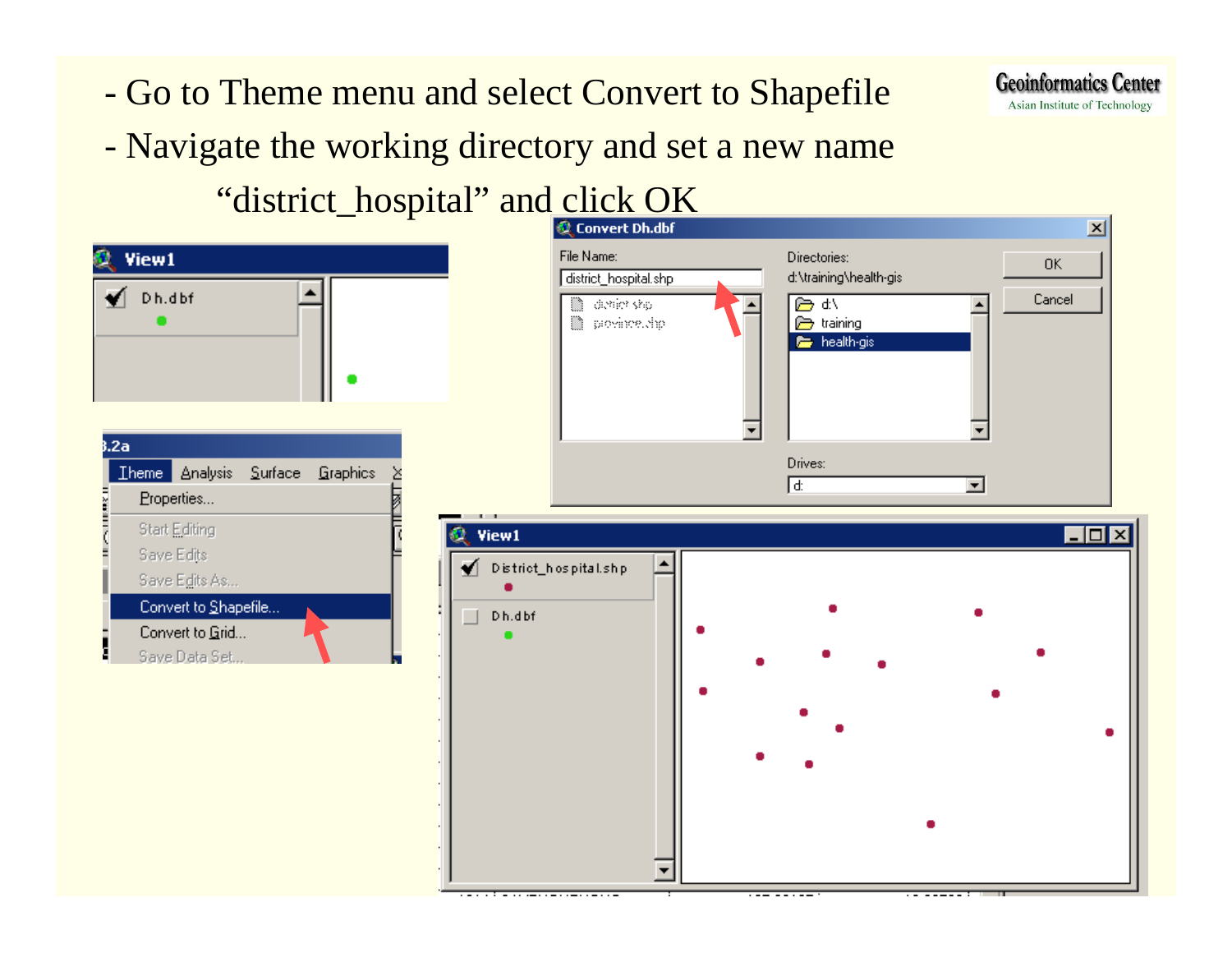## **1.3 Input / Edit attribute data**

- **- Open table of "District\_hospital.shp"**
- **- In Table menu, select Start Editing**
- **- Click at field name "Dcode"**

∥≎

elected

**- Then click Sort Ascending button** 

 $\boxed{\mathbf{M}}$ 

MKIL



**Geoinformatics Center** Asian Institute of Technology

|       |         | <b>Attributes of District_hospital.shp</b> |       |                  |           |          |
|-------|---------|--------------------------------------------|-------|------------------|-----------|----------|
| Shape | Vcode   | Vnamee                                     | Dcode | Dname            | X_coord   | Y coord  |
| Point | 1301048 | <b>THAHEIR</b>                             | 301   | KHANTHABOURI     | 104.75395 | 16.54684 |
| Point | 1302010 | CHOMPHET                                   | 302   | AUTHOMPONE       | 105.00099 | 16.67178 |
| Point | 1303025 | TAI<br>DONGHEN                             | 1303. | ATSAPHANGTHONG   | 105.28223 | 16.70487 |
| Point | 1304002 | <b>PASOMXAY</b>                            | 1304  | PHONE            | 106.01075 | 16.53364 |
| Point | 1305157 | OUDOMSOUK                                  | 1305  | <b>SEPONH</b>    | 106.20286 | 16.71285 |
| Point | 1306001 | THESABANH                                  | 1306  | NANGNOI          | 106.49747 | 16,37082 |
| Point | 1307036 | THASALAKHAM                                | 1307  | THAPANTHONG      | 105.73329 | 15,97548 |
| Point | 1308011 | THONGSIMOLIANG                             | 1308  | SONGKHON         | 105.20684 | 16,23608 |
| Point | 1309126 | KENGKOKDONG                                | 1309  | CHAMPHONE        | 105.18635 | 16.45377 |
| Point | 1310029 | NONSAVANG                                  | 1310  | SONBOULY         | 105.33887 | 16.38943 |
| Point | 1311002 | KENGKABAO TAI                              | 1311  | SAYBOULY         | 104.74577 | 16.80611 |
| Point | 1312097 | POUNGPO                                    |       | 1312   VILABOULY | 105.93938 | 16.88001 |
| Point | 1313001 | HAT DOK KEO                                |       | 1313 : ATSAPHONE | 105.31267 | 16.90098 |
| Point | 1301137 | VEURNKHOUN                                 | 1314  | SAYPHOUTHONG     | 105.00187 | 16.26590 |
| Point |         | i1303070 i KALONG NUA                      |       | 1315 i PHALANSAY | 105.52025 | 16.65923 |
|       |         |                                            |       |                  |           |          |

İL

 $\overline{R}$ 

 $\boxed{2}$ 

œ

 $\sqrt{1+\left|\mathbf{0}\right|}$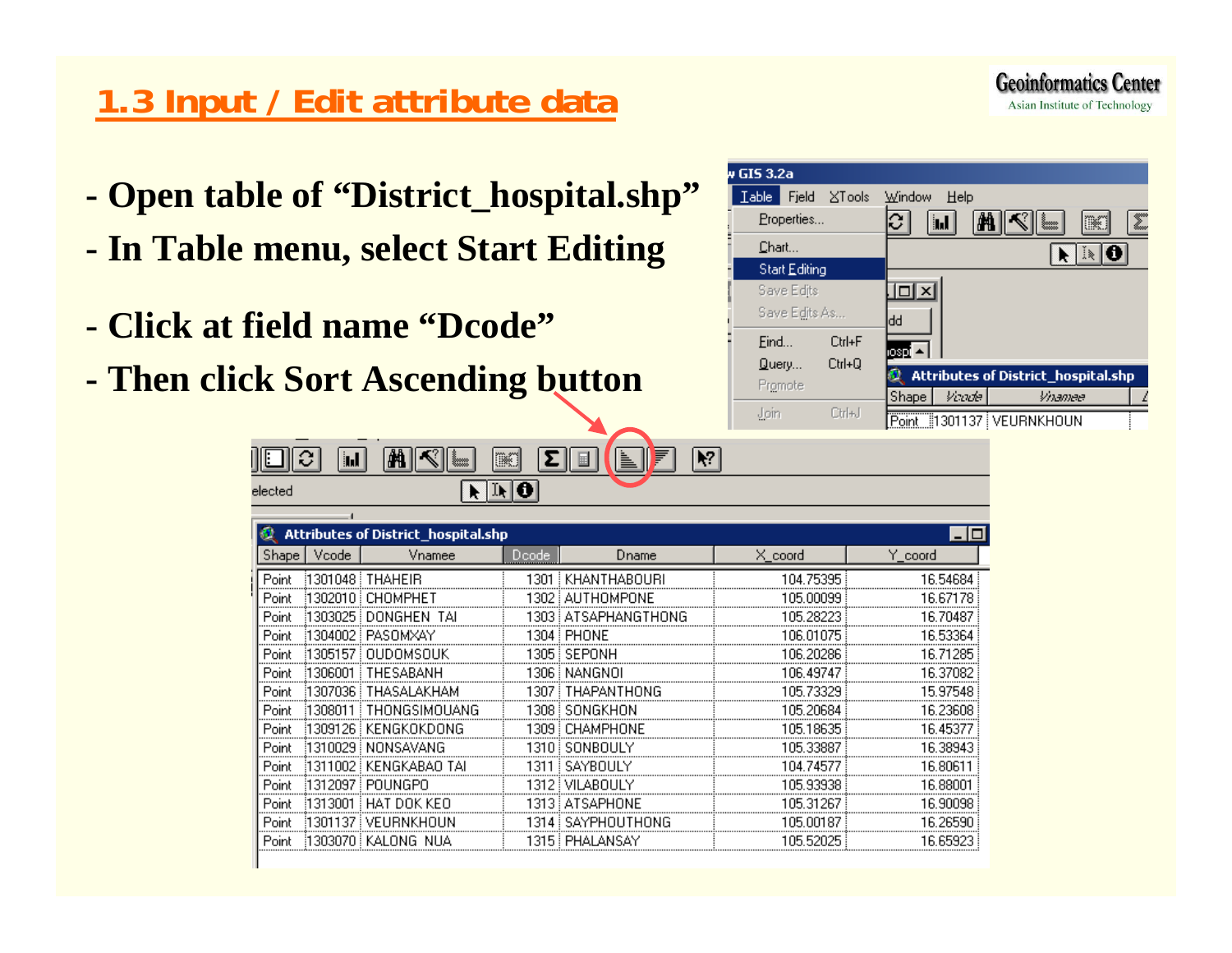**Geoinformatics Center** Asian Institute of Technology

## - Select Edit button and click in Dname at Dcode = 1302

#### Type new Dname to "OUTHOUMPHONE"

| `ools:    | Window | Help                                       |              |                         |           |                   |
|-----------|--------|--------------------------------------------|--------------|-------------------------|-----------|-------------------|
|           | il I   | 僵<br>m                                     | ▓<br>m       | V <br>4 P<br>▦<br>llin. |           |                   |
| elected   |        |                                            | $\mathbf{D}$ |                         |           |                   |
|           |        |                                            |              |                         |           |                   |
| <b>RD</b> |        | <b>Attributes of District_hospital.shp</b> |              |                         |           | $\Box$ o $\times$ |
| Shape     | Vcode  | Vnamee                                     | Dcode        | Dname                   | X_coord   | Y_coord           |
| Point     |        | 1301048 THAHEIR                            |              | 1301   KHANTHABOURI     | 104.75395 | 16.54684          |
| Point     |        |                                            | 1302         | OUTHOUMPHONE            | 105,00099 | 16.67178          |
| Point     |        | 1303025 DONGHEN TAI                        |              | 1303 : ATSAPHANGTHONG   | 105.28223 | 16.70487          |
| Point     |        | 1304002 PASOMXAY                           |              | 1304 i PHONE            | 106.01075 | 16.53364          |
| Point     |        | 1305157 : OUDOMSOUK                        |              | 1305 i SEPONH           | 106.20286 | 16.71285          |
| Point     |        | 1306001 THESABANH                          |              | 1306   NANGNOI          | 106.49747 | 16.37082          |
| Point     |        | 1307036 THASALAKHAM                        |              | 1307 : THAPANTHONG      | 105.73329 | 15.97548          |
| Point     |        | 1308011 THONGSIMOUANG                      |              | 1308 i SONGKHON         | 105.20684 | 16.23608          |
| Point     |        | 1309126 : KENGKOKDONG                      |              | 1309 : CHAMPHONE        | 105.18635 | 16.45377          |
| Point     |        | (1310029) NONSAVANG                        |              | 1310 i SONBOULY         | 105.33887 | 16.38943          |
| Point     |        | 1311002 KENGKABAO TAI                      |              | 1311 SAYBOULY           | 104.74577 | 16.80611          |
| Point     |        | 1312097 POUNGPO                            |              | 1312 i VILABOULY        | 105.93938 | 16.88001          |
| Point     |        | 1313001 HAT DOK KEO                        |              | 1313 : ATSAPHONE        | 105.31267 | 16.90098          |
| Point     |        | 1301137 VEURNKHOUN                         |              | 1314 i SAYPHOUTHONG     | 105.00187 | 16.26590          |
| Point     |        | 1303070 KALONG NUA                         |              | 1315 i PHALANSAY        | 105.52025 | 16.65923          |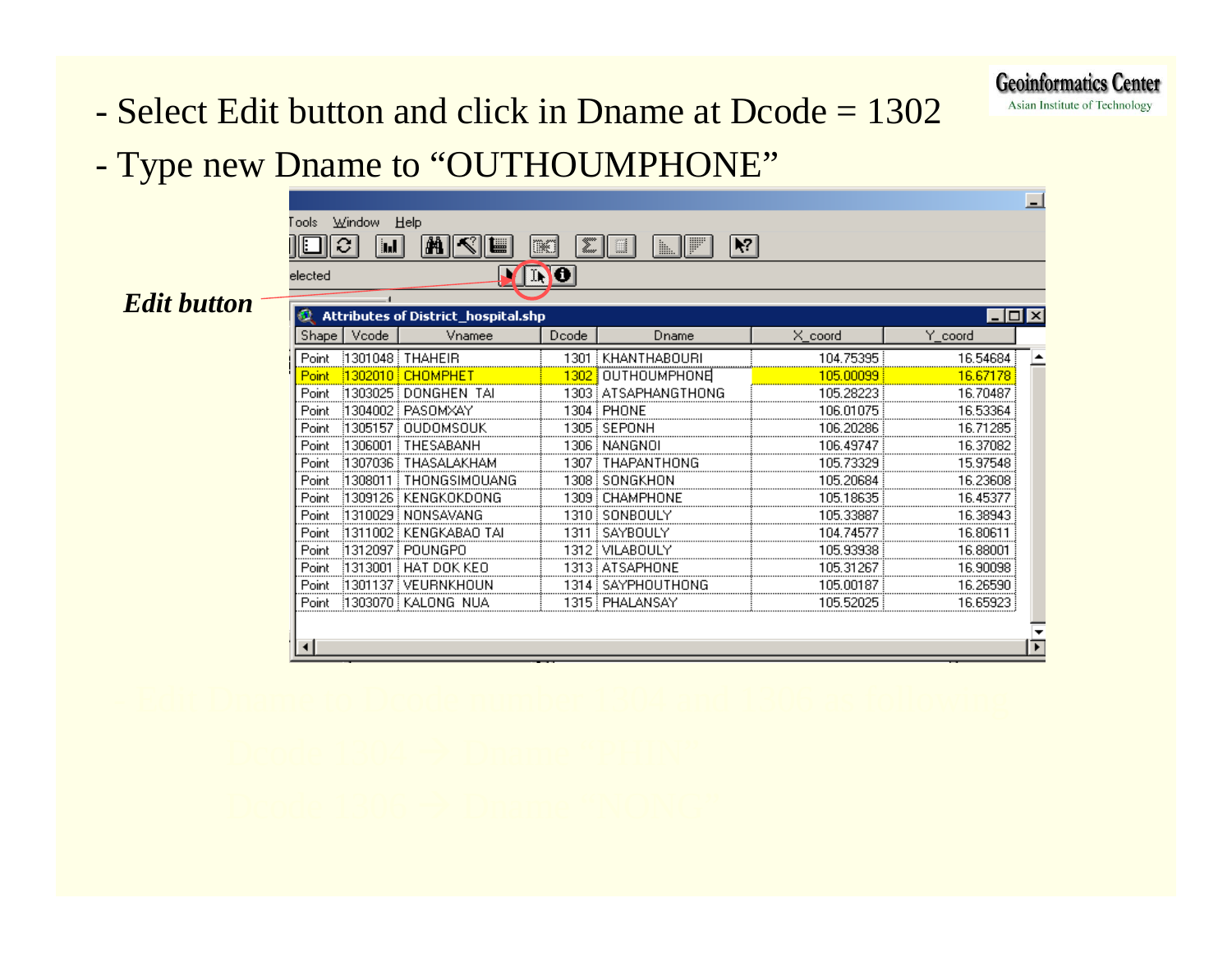- Select Add Field in Edit menu
- Select Name and Type of Field

 $\boxed{\mathbf{E}}$   $\boxed{\mathbf{I}}$ 

**INGER** 

- Click OK

MKI.

Zindow Help

in |



 $\sqrt{1 + \theta}$ **C** Field Calculator  $\vert x \vert$ Fields Type Requests [Shape] C Number **N**codel  $\ddot{}$ **NIX**  $C$  String **N**nameel  $\sim$ Pcode  $C$  Date [Dcode] 54684 [Dname] J. 67178  $[X$  coord] ≺  $\blacktriangledown$ 70487  $[Y]$  coord] ▼  $\lt =$ 53364  $[Poode] =$ 71285 **OK**  $13$ 37082 97548 Cancel 23608 45377 38943

 $|\mathbf{F}|$ 

厚

量

**- Save Edits and Stop Editing in Table menu**

- **Click at Pcode field name**- **Select Calculate button** - **In Field Calculator windowtype "13" then Click OK**

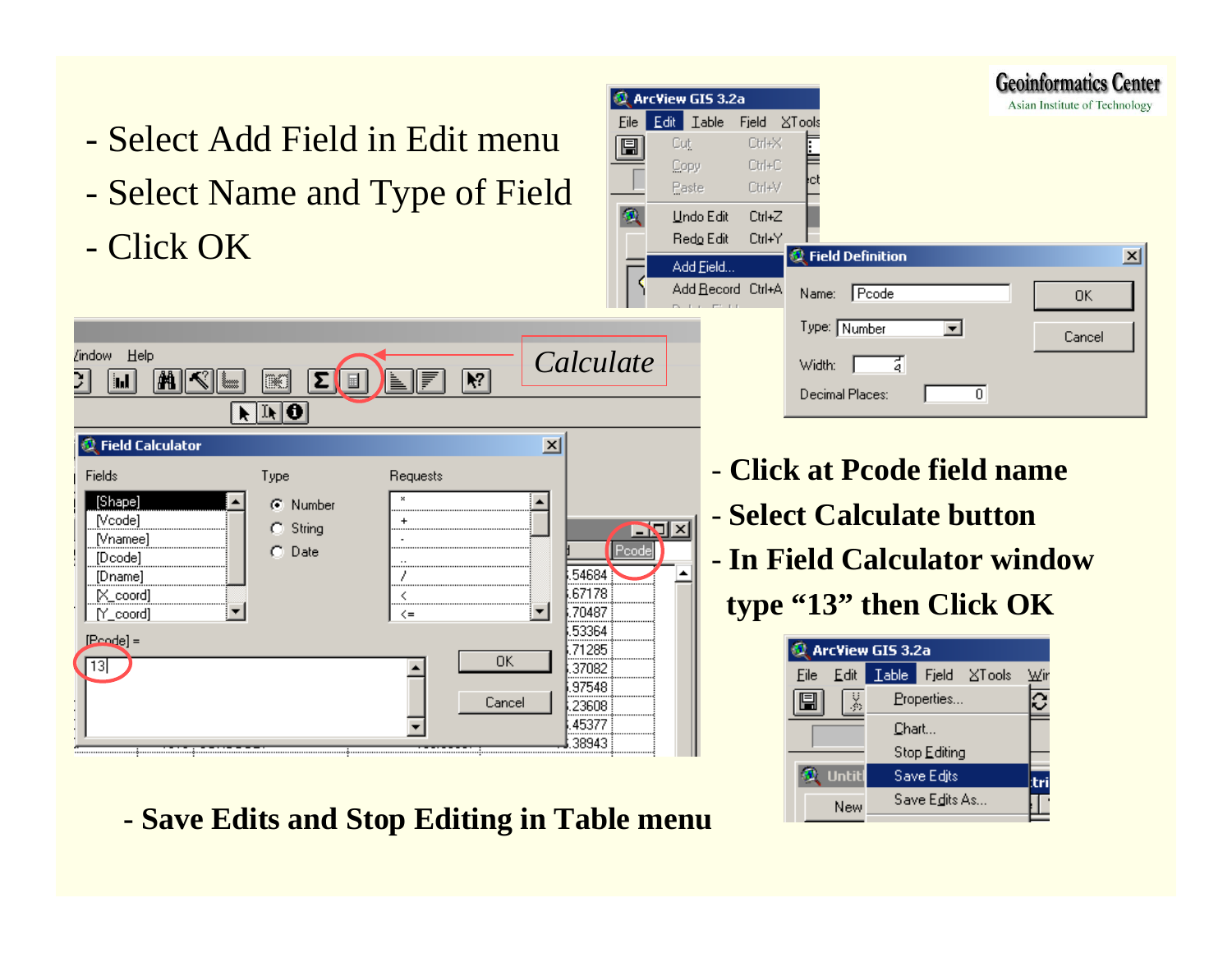## **1.4 Join tables**

- Select Table icon
- Click Add button
- Select a table file name "soc-eco.dbf"
- Click OK

| <b><i>O</i></b> Untitled<br><b>New</b>                                                          | <u> 디미지</u><br>Open<br>Add                                                                                                                                                               |                                                                                                          |                               |
|-------------------------------------------------------------------------------------------------|------------------------------------------------------------------------------------------------------------------------------------------------------------------------------------------|----------------------------------------------------------------------------------------------------------|-------------------------------|
| <b>Views</b><br>▦<br>Tables<br>h,<br>Charts<br>體<br>Layouts <sup>®</sup><br>M<br>Scripts $\Box$ | dh.dbf<br>:w1<br>愛 Add Table<br>File Name:<br>soc_eco.dbf<br>dh.dbf<br>district.dbf<br>district_hospital.dbf<br>province.dbf<br>soc_eco.dbf<br>鑿<br>List Files of Type:<br>dBASE (*.dbf) | Directories:<br>d:\training\health-gis<br>ď۸<br>æ.,<br>training<br>a<br>health-gis<br>=<br>Drives:<br>d: | $\mathbf{x}$<br>OK.<br>Cancel |

|           | social-eco.dbf |           |         |          |       |       |       |        |  |
|-----------|----------------|-----------|---------|----------|-------|-------|-------|--------|--|
| Doodel    | Litter         | Water_hft | Fipe_hA | Elect_hh | HН    | Pap   | Nale  | Famala |  |
| 1301      | 61144          | 16543     | 5472    | 7597     | 11822 | 71980 | 35531 | 36449  |  |
| 1302      | 25973          | 9708      | 87      | 1145     | 7633  | 49358 | 23932 | 25426  |  |
| 1303      | 16486          | 7697      | 274     | 1020 i   | 7662  | 48562 | 23397 | 25165  |  |
| 1304      | 10385          | 5648      | 30      | 45       | 5498  | 37704 | 18690 | 19014  |  |
| 1305      | 7393           | 6186      | 19      | 32       | 4943  | 27661 | 13772 | 3889   |  |
| 1306      | 1731           | 2729      | 10      |          | 2658  | 16160 | 8158  | 8002   |  |
| 1307      | 7274           | 3242      | 104     | 24       | 3242  | 23330 | 11373 | 11957  |  |
| 1308<br>E | 45533          | 12818     | 442     | 435      | 11813 | 73215 | 36249 | 36966  |  |
| 1309      | 35634          | 13806     | 323     | 1815     | 13585 | 85381 | 41131 | 44250  |  |
| 1310.     | 11508          | 4984      | 35      | 110 i    | 4984  | 34167 | 16346 | 1782   |  |
| 1311      | 20799          | 6926      | 60 !    | 919      | 6060  | 36361 | 17759 | 18602  |  |
| 1312      | 6635           | 3913      | 24      | 24       | 3913  | 24298 | 12041 | 12257  |  |
| 1313      | 14735          | 6390      | 41      | 40       | 6390  | 40290 | 19798 | 20492  |  |
|           |                |           |         |          |       |       |       |        |  |
|           |                |           |         |          |       |       |       |        |  |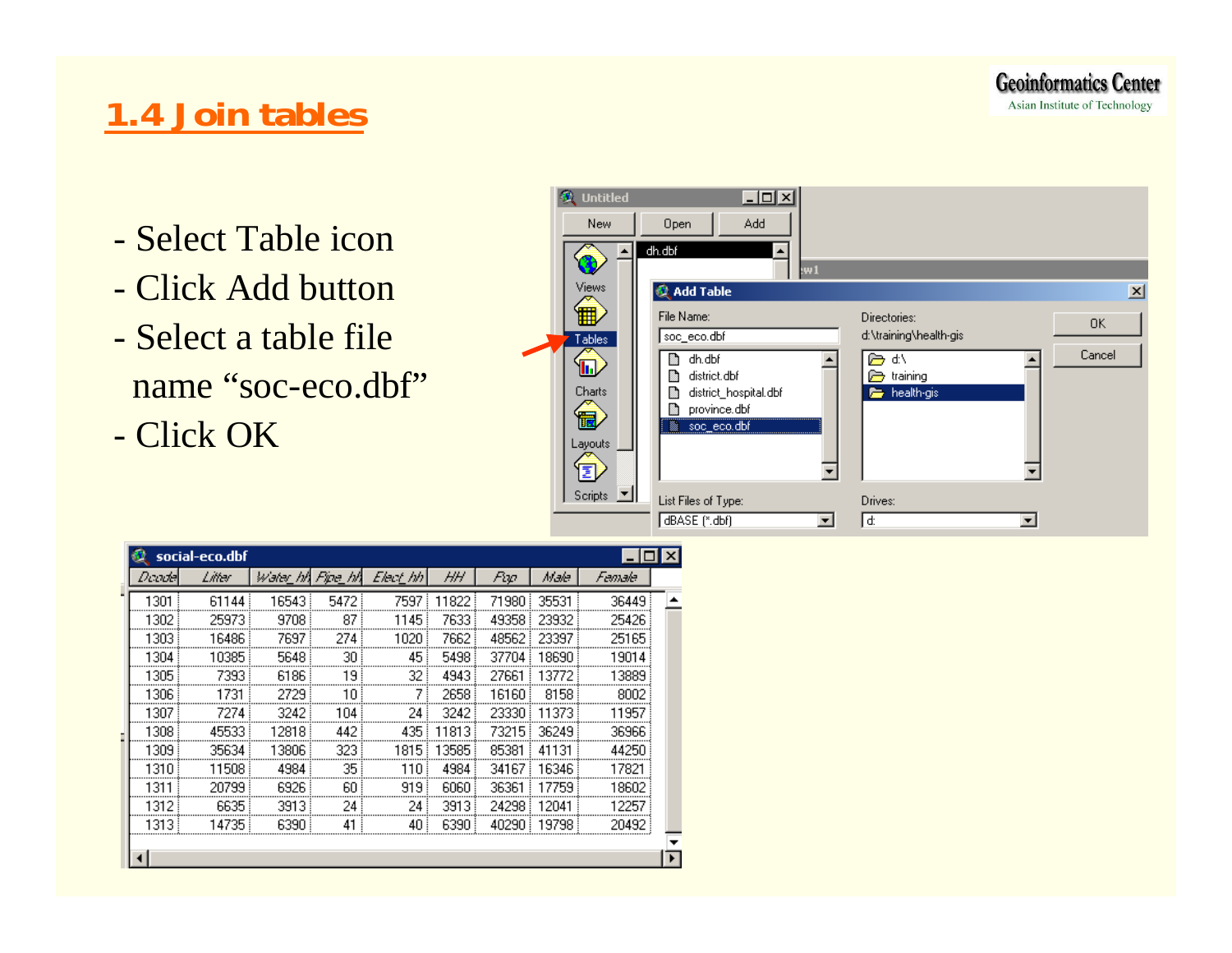#### -Open attribute table of theme "District.shp"

-Click Dcode filed name of "Soc-eco.dbf" then Click Dcode filed name of "District.dbf"

|          | social-eco.dbf |                  |      |                  |       |       |       |        | $\boldsymbol{\times}$ |
|----------|----------------|------------------|------|------------------|-------|-------|-------|--------|-----------------------|
| Doodel   | 'itter         | Water_hh Fipe_hh |      | Elec <u>t</u> hh | HН    | Fun   | Nale  | Famala |                       |
| 1301<br> | 61144          | 16543            | 5472 | 7597             | 11822 | 71980 | 35531 | 36449  |                       |
| 1302     | 25973          | 9708             | 87   | 1145             | 7633  | 49358 | 23932 | 25426  |                       |
| 1303     | 16486          | 7697             | 274  | 1020             | 7662  | 48562 | 23397 | 25165  |                       |
| 1304     | 10385          | 5648             | 30   | 45               | 5498  | 37704 | 18690 | 19014  |                       |
| 1305     | 7393           | 6186             | 19   | 32               | 4943  | 27661 | 13772 | 13889  |                       |
| 1306     | 1731           | 2729             | 10   | 7                | 2658  | 16160 | 8158  | 8002   |                       |
| 1307     | 7274           | 3242             | 104  | 24               | 3242  | 23330 | 11373 | 11957  |                       |
| 1308     | 45533          | 12818            | 442  | 435              | 11813 | 73215 | 36249 | 36966  |                       |
| 1309     | 35634          | 13806            | 323  | 1815             | 13585 | 85381 | 41131 | 44250  |                       |
| 1310.    | 11508          | 4984             | 35   | 110              | 4984  | 34167 | 16346 | 17821  |                       |
| 1311     | 20799          | 6926             | 60   | 919              | 6060  | 36361 | 17759 | 18602  |                       |
| 1312     | 6635           | 3913             | 24   | 24               | 3913  | 24298 | 12041 | 12257  |                       |
| 1313     | 14735          | 6390             | 41   | 40               | 6390  | 40290 | 19798 | 20492  |                       |

|         |       | <b>Attributes of District.shp</b> |                       |                |  |
|---------|-------|-----------------------------------|-----------------------|----------------|--|
| Shape   | Poode | Doode                             | <i>Dname</i>          | Sq_m           |  |
| Polygon | 13    |                                   | 312 Vilabouri         | 1765107479.680 |  |
| Polygon |       |                                   | Xaibouri              | 895945602.959  |  |
| Polygon | 13    |                                   | 1313   Atsaphon       | 1452316064.602 |  |
| Polygon | 13    |                                   | 1305   Xepon          | 2266782030.519 |  |
| Polygon | 13    |                                   | 1302 : Outhoumphon    | 1082417234.996 |  |
| Polygon |       |                                   | 1315 : Phalanxai      | 998076585,390  |  |
| Polygon |       |                                   | 1303   Atsaphangthong | 700937798.695  |  |
| Polygon | 13    |                                   | 304 Phin              | 3372124542.212 |  |
| Polygon |       | 301                               | Khanthabouri          | 681611273.958  |  |
| Polygon | 13    |                                   | 1309   Champhon       | 1049758789.065 |  |
| Polygon | 13    |                                   | 1306 i Nong           | 1700596082.260 |  |
|         |       |                                   |                       |                |  |

**To join two table , Click Join button**

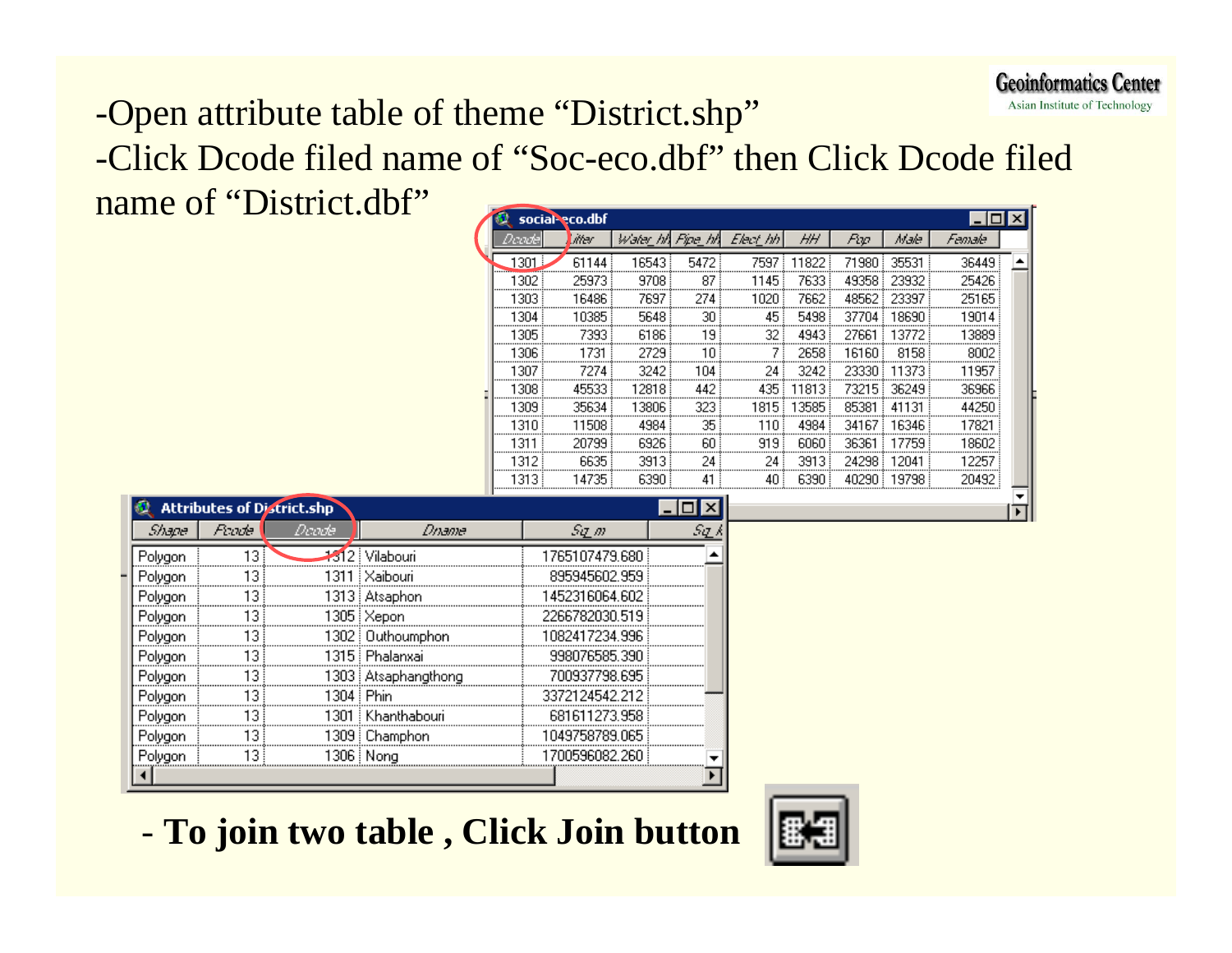#### **Geoinformatics Center**

Asian Institute of Technology

### **Check attribute table of "District.shp" with new joined table**

|        |       | <b>Attributes of District.shp</b> |                |          |                         |        |                  |      |          |        | ΙxΙ |
|--------|-------|-----------------------------------|----------------|----------|-------------------------|--------|------------------|------|----------|--------|-----|
| Poode) | Doode | <i>Dname</i>                      | Sq_m           | Sq_km    | Рпате                   | Litter | Water_hA Fipe_hA |      | Elect hh | HН     |     |
| 13.    |       | 1312   Vilabouri                  | 1765107479.680 | 1765.107 | <b>SAVANNAKHET</b>      | 6635   | 3913             | 24   | 24       | 3913   |     |
| 13     |       | 1311 : Xaibouri                   | 895945602.959  |          | 895.946 SAVANNAKHET     | 20799  | 6926             | 60   | 919      | 6060   |     |
| 13     |       | 1313 Atsaphon                     | 1452316064.602 |          | 1452.316   SAVANNAKHE 1 | 14735  | 6390             | 41   | 40       | 6390   |     |
| 13     |       | 1305 Xepon                        | 2266782030.519 | 2266.782 | SAVANNAKHET             | 7393   | 6186             | 19   | 32       | 4943   |     |
| 13     |       | 1302   Outhoumphon                | 1082417234.996 |          | 1082.417 SAVANNAKHET    | 25973  | 9708             | 87   | 1145     | 7633 ! |     |
| 13     |       | 1315 : Phalanxai                  | 998076585.390  | 998.077  | SAVANNAKHET             |        |                  |      |          |        |     |
| 13     |       | 1303   Atsaphangthong             | 700937798.695  | 700.938  | SAVANNAKHET             | 16486  | 7697             | 274  | 1020     | 7662   |     |
| 13     |       | 1304 : Phin                       | 3372124542.212 | 3372.125 | SAVANNAKHET             | 10385  | 5648             | 30   | 45       | 5498   |     |
| 13     |       | 1301 : Khanthabouri               | 681611273.958  | 681.611  | SAVANNAKHET             | 61144  | 16543            | 5472 | 7597     | 11822  |     |
| 13.    |       | 1309 i Champhon                   | 1049758789.065 | 1049.759 | SAVANNAKHET             | 35634  | 13806            | 323  | 1815     | 13585  |     |
| 13     |       | 1306   Nong                       | 1700596082.260 |          | 1700.596   SAVANNAKHET  | 1731   | 2729             | 10   |          | 2658   |     |
| 13     |       | 1310   Xonbouri                   | 1205959535.145 | 1205.960 | SAVANNAKHET             | 11508  | 4984             | 35   | 110      | 4984   |     |
| 13     |       | 1314 Xaiphouthong                 | 454822663.925  |          | 454.823 SAVANNAKHET     |        |                  |      |          |        |     |
| 13     |       | 1308 Songkhon                     | 1635816839.466 | 1635.817 | SAVANNAKHET             | 45533  | 12818            | 442  | 435      | 11813  |     |
| 13     |       | 1307 : Thapangthong               | 2115852184.956 |          | 2115.852   SAVANNAKHET  | 7274   | 3242             | 104  | 24       | 3242   |     |
|        |       |                                   |                |          |                         |        |                  |      |          |        |     |
|        |       |                                   |                |          |                         |        |                  |      |          |        |     |

 **To cancel joined table, click Remove All Joins in Table Menu.**

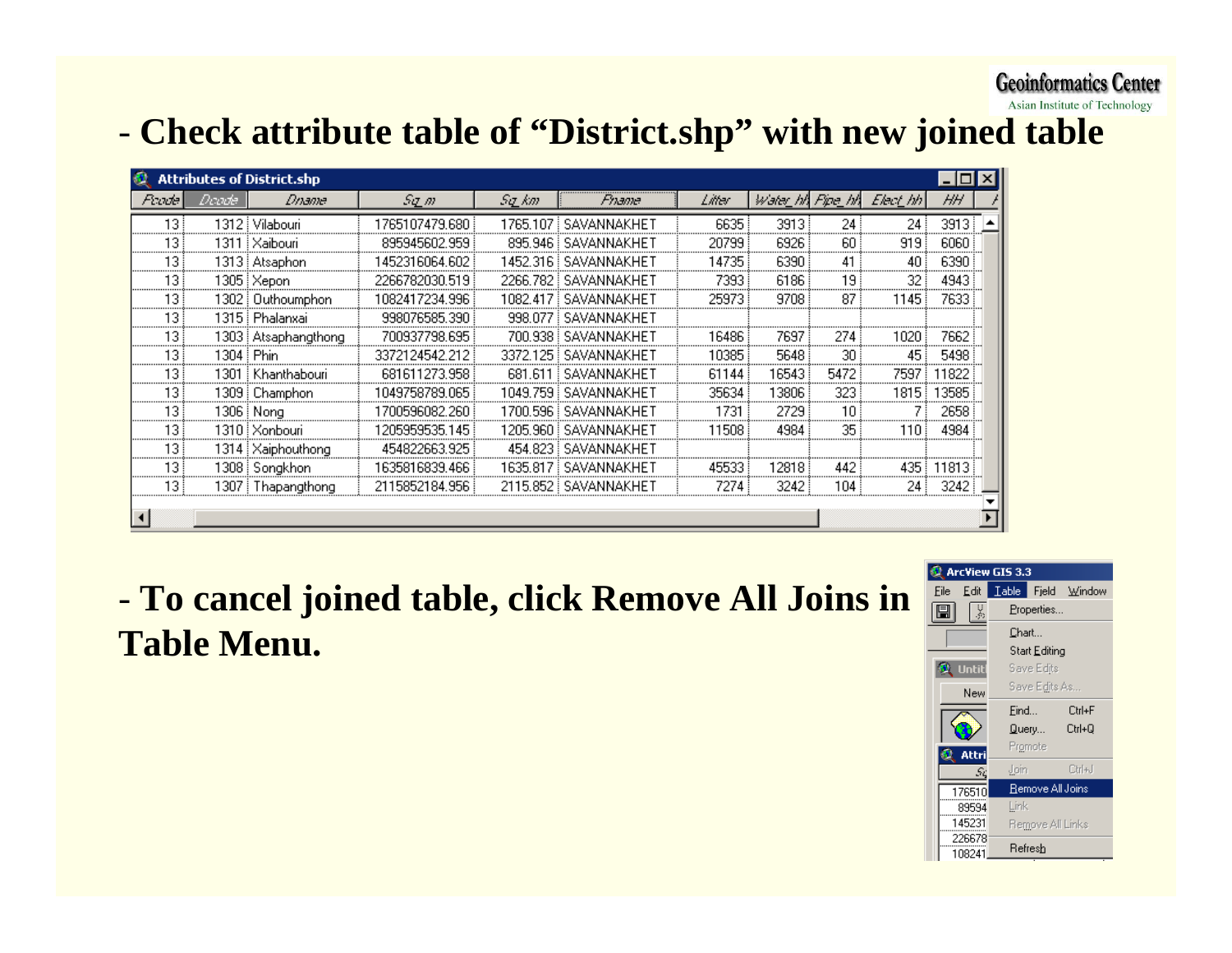## **1.5 Link tables**

Linking option is used in case of one-to-many relationship. For example we want to link to database of district boundary to village coverage weather to know the village information by district.

-Add table of "District.shp" and "Village.shp"

|       | <b>Attributes of District.shp</b> |                            |                     |                                  |      |                |             |                   |  | $ \Box$ $\times$     |                  |
|-------|-----------------------------------|----------------------------|---------------------|----------------------------------|------|----------------|-------------|-------------------|--|----------------------|------------------|
| Poode | Doode                             |                            | <u> Dname</u>       |                                  |      | Sa m           |             | Sa km             |  | Рпате                |                  |
| 13    |                                   | 1312 Vilabouri             |                     |                                  |      | 1765107479.680 |             | 1765.107          |  | SAVANNAKHET          |                  |
| 13    |                                   | 1311 <sup> </sup> Xaibouri |                     |                                  |      | 895945602.959  |             |                   |  | 895.946 SAVANNAKHET  |                  |
| 13    |                                   | 1313   Atsaphon            |                     |                                  |      | 1452316064.602 |             | 1452.316          |  | SAVANNAKHET          |                  |
| 13    |                                   | 1305   Xepon               |                     |                                  |      | 2266782030.519 |             | 2266.782          |  | SAVANNAKHET          |                  |
| 13    |                                   | 1302 Duthoumphon           |                     |                                  |      | 1082417234.996 |             | 1082.417          |  | SAVANNAKHET          |                  |
| 13    |                                   | 1315 Phalanxai             |                     |                                  |      | 998076585.390  |             | 998.077           |  | SAVANNAKHET          |                  |
| 13    |                                   |                            | 1303 Atsaphangthong |                                  |      | 700937798.695  |             | 700.938           |  | SAVANNAKHET          |                  |
| 13    | 1304 i Phin                       |                            |                     |                                  |      | 3372124542.212 |             | 3372.125          |  | SAVANNAKHET          |                  |
| 13    |                                   | 1301 : Khanthabouri        |                     |                                  |      | 681611273.958  |             | 681.611           |  | SAVANNAKHET          |                  |
| 13    |                                   | 1309 Champhon              |                     |                                  |      | 1049758789.065 |             |                   |  | 1049.759 SAVANNAKHET |                  |
| 13    |                                   | 1306 Nong                  |                     |                                  |      | 1700596082.260 |             |                   |  | 1700 596 SAVANNAKHET |                  |
| 13    |                                   | 1310   Xonbol              | K)                  | <b>Attributes of Village.shp</b> |      |                |             |                   |  |                      | $ \Box$ $\times$ |
| 13    |                                   | 1314 Xaipho                | <b>Shape</b>        | Voode                            |      | Deade Peade    |             | Vhamee            |  | ХХэа                 | Ува              |
| 13    |                                   | 1308 Songkh                | Point               | 1301001                          | 1301 |                |             | 13 HOUAXANG       |  | 18475300             | 1851000          |
|       |                                   |                            | Point               | 1301002                          | 1301 |                | 13 NAMBO    |                   |  | 18479300             | 1845800          |
|       | ▼∣                                |                            | Point               | 1301003                          | 1301 |                |             | 13 BEUNGTHALE     |  | 18476400             | 1846700          |
|       |                                   |                            | Point               | 1301005                          | 1301 |                |             | 13 THASANO GNAI   |  | 18474800             | 1843500          |
|       |                                   |                            | Point               | 1301006                          | 1301 |                |             | 13 THASANO NOY    |  | 18474200             | 1842400          |
|       |                                   |                            | Point               | 1301007                          | 1301 |                | 13 PAKBO    |                   |  | 18473800             | 1839700          |
|       |                                   |                            | Point               | 1301008                          | 1301 |                |             | 13   TONPHEUNG    |  | 18483500             | 1850100          |
|       |                                   |                            | Point               | 1301009                          | 1301 |                | 13 LAONGAM  |                   |  | 18487800             | 1849800          |
|       |                                   |                            | Point               | 1301010                          | 1301 |                | 13 KHONKEN  |                   |  | 18487800             | 1849000          |
|       |                                   |                            | Point               | 1301011                          | 1301 |                | 13 NACHALID |                   |  | 18490000             | 1844500          |
|       |                                   |                            | Point               | 1301012                          | 1301 |                |             | 13   DONGDAMDUANE |  | 18487900             | 1846000          |
|       |                                   |                            | Point               | 1301013                          | 1301 |                | 13 GNANG    |                   |  | 18485300             | 1845900          |
|       |                                   |                            | Point               | 1301014                          | 1301 |                | 13 PHOSI    |                   |  | 18484800             | 1845000          |
|       |                                   |                            | Point               | 1301015                          | 1301 |                |             | 13 KHEUAKHAOKAT   |  | 18486400             | 1844300          |
|       |                                   |                            | Point               | 1301016                          | 1301 |                |             | 13 NONGKOM        |  | 18484500             | 1843900          |
|       |                                   |                            | Point.              | $1301017$   1301                 |      |                |             | 13 DONGBANG       |  | 18482400             | 1844400 $-$      |

-Click on field name "Dcode"of Village's table first -Then click field name "Dcode" of district's table

| GIS 3.2a         |                       |                |  |  |  |  |  |  |  |  |  |  |
|------------------|-----------------------|----------------|--|--|--|--|--|--|--|--|--|--|
| <b>I</b> able    |                       | ∣ Fjeld ⊻Tools |  |  |  |  |  |  |  |  |  |  |
|                  | Properties            |                |  |  |  |  |  |  |  |  |  |  |
| Chart            |                       |                |  |  |  |  |  |  |  |  |  |  |
|                  | Start <u>E</u> diting |                |  |  |  |  |  |  |  |  |  |  |
|                  | Save Edits            |                |  |  |  |  |  |  |  |  |  |  |
|                  | Save Edits As         |                |  |  |  |  |  |  |  |  |  |  |
| Eind             |                       | Ctrl+F         |  |  |  |  |  |  |  |  |  |  |
| $\mathsf{Query}$ |                       | Ctrl+Q         |  |  |  |  |  |  |  |  |  |  |
|                  | Promote               |                |  |  |  |  |  |  |  |  |  |  |
| Join             |                       | Ctrl+J         |  |  |  |  |  |  |  |  |  |  |
|                  | Remove All Joins      |                |  |  |  |  |  |  |  |  |  |  |
| Link             |                       |                |  |  |  |  |  |  |  |  |  |  |
|                  | Remove All Links      |                |  |  |  |  |  |  |  |  |  |  |
|                  | Refresh               |                |  |  |  |  |  |  |  |  |  |  |

- Select "Link"in Table menu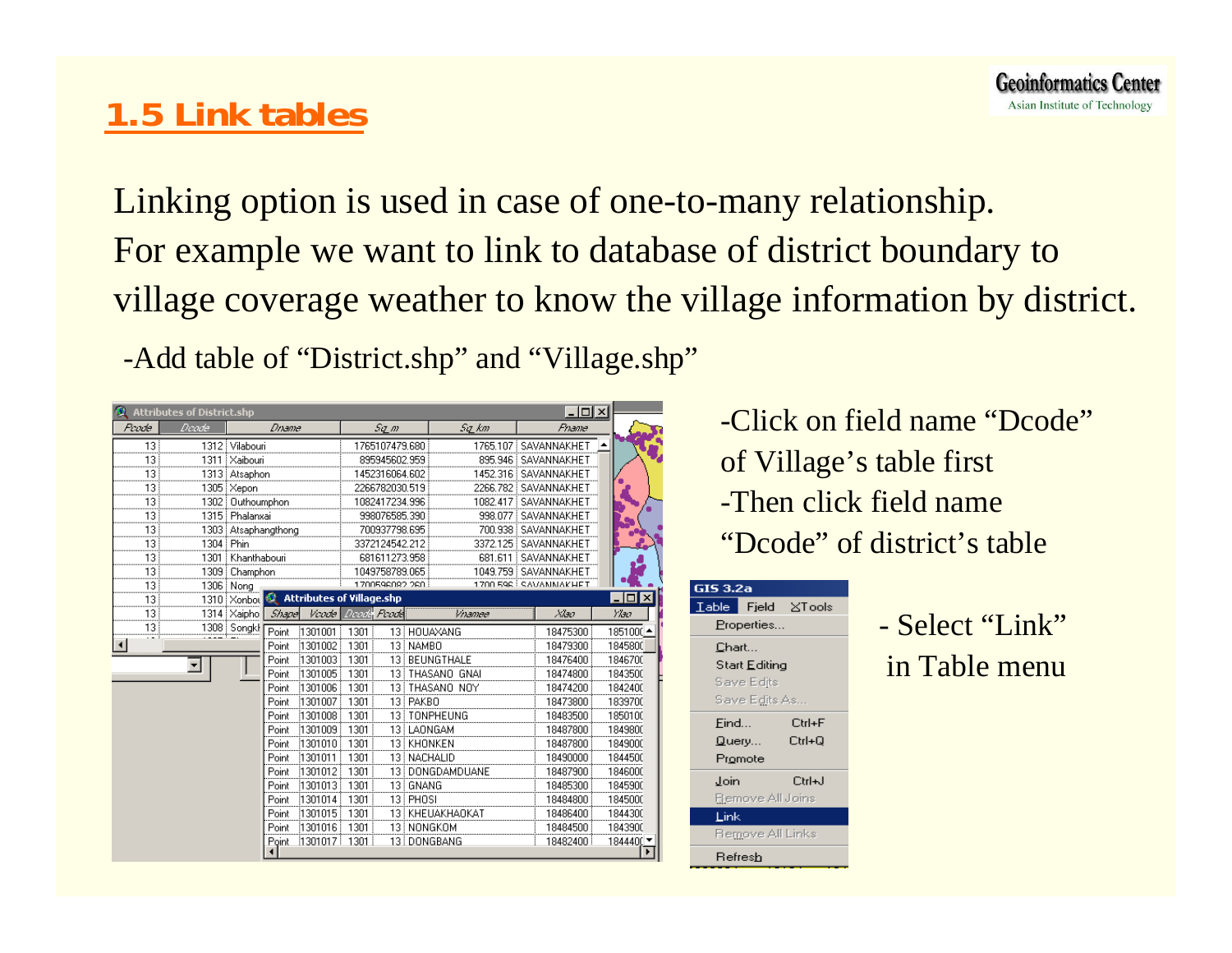|       | <b>Attributes of District.shp</b> |                     |                |          |                        |
|-------|-----------------------------------|---------------------|----------------|----------|------------------------|
| Poode | Deade,                            | <i>Dname</i>        | Sq_m           | Sq_km    | Ртата                  |
| 13    | 1301                              | Khanthabouri        | 681611273.958  |          | 681.611 SAVANNAKHET    |
| 13    | 1302                              | Outhoumphon         | 1082417234.996 | 1082.417 | SAVANNAKHET            |
| 13    | 1303                              | Atsaphangthong      | 700937798.695  | 700.938  | i SAVANNAKHET          |
| 13    |                                   | 1304 i Phin         | 3372124542.212 |          | 3372.125   SAVANNAKHET |
| 13    |                                   | 1305   Xepon        | 2266782030.519 |          | 2266.782   SAVANNAKHET |
| 13    |                                   | 1306   Nona         | 1700596082.260 | 1700.596 | SAVANNAKHET            |
| 13    |                                   | 1307   Thapangthong | 2115852184.956 |          | 2115.852 SAVANNAKHET   |
|       |                                   | 1308 Songkhon       | 1635816839.466 |          | 1635.817 SAVANNAKHET   |
|       |                                   | 1309   Champhon     | 1049758789.065 |          | 1049.759 i SAVANNAKHET |
|       |                                   | 1310 i Xonbouri     | 1205959535.145 |          | 1205.960 i SAVANNAKHET |
| 13    | 1311.                             | : Xaibouri          | 895945602.959  |          | 895.946 SAVANNAKHET    |
| 13    | 1312                              | Vilabouri           | 1765107479.680 |          | 1765.107 i SAVANNAKHET |
| 13    | 1313                              | Atsaphon            | 1452316064.602 | 452.316  | i SAVANNAKHET          |
| 13    | 1314                              | Xaiphouthong        | 454822663.925  |          | 454.823 SAVANNAKHET    |
|       |                                   |                     |                |          |                        |

**Q** Attributes of -Voode ||

1306005

1306004 1306003

1306008

1306002

1306006

1306011 130600

1306014

1306015

1306016 1306012

1306018  $|1306019|$ 

**Shape** 

Point:

Point. Point

Point

Point

Point Point

Point Point

Point

Point

**Point** 

Asian Institute of Technology Two tables are linked together then we can select a record of district -Click Dcode = 1306 in district's table -Automatically select to records of Village which use same district's code

 $\overline{95}$ of

1431 selected

**Geoinformatics Center** 

|                    |             | 32<br>View1     |                               |                 |
|--------------------|-------------|-----------------|-------------------------------|-----------------|
|                    |             | ◀               | ✔ Village.shp<br>District.shp |                 |
|                    | illage.shp  |                 |                               | <u>니미지</u>      |
|                    | with Points | Vhamee          | ХХэа                          | УЗа             |
| 306 <mark>:</mark> |             | 13 PALOGNAM     | 18680300                      | $1820300 -$     |
| 306                | 13 01       |                 | 18683000                      | 1817800         |
| 306                |             | 13 TANHTIB      | 18680800                      | 1818600         |
| 306                |             | $13$ LA-0U      | 18650000                      | 1830100         |
| 306                |             | 13 PALOGBOK     | 18679800                      | 1820700         |
| 306                |             | 13   PALOGBOUAK | 18679500                      | 1819200         |
| 306 <mark>:</mark> |             | 13 SALOY MAI    | 18655900                      | 1831500         |
| 306                |             | 13 SALOY KAO    | 18658200                      | 1831400         |
| 306                |             | $13$ CHAN       | 18654800                      | 1831900         |
| 306                |             | 13 SANGPHOU     | 18654600                      | 1830400         |
| 306                |             | $13$ HOUB       | 18659500                      | 1831200         |
| 306                |             | 13 NALONG KAO   | 18659800                      | 1825500         |
| 306                |             | 13 LADER        | 18663500                      | 1828000         |
| 306 <mark>:</mark> |             | 13   TAMLOUANG  | 18656600                      | 1829300         |
| 306                |             | $13$ SENE       | 18666400                      | 1827900         |
| 306 i              |             | 13 ASINGSALI    | 18668500                      | $182800$ $\sim$ |
|                    |             |                 |                               | $\mathbf{F}$    |
|                    |             |                 |                               |                 |

#### Number of villages fall in Nong's district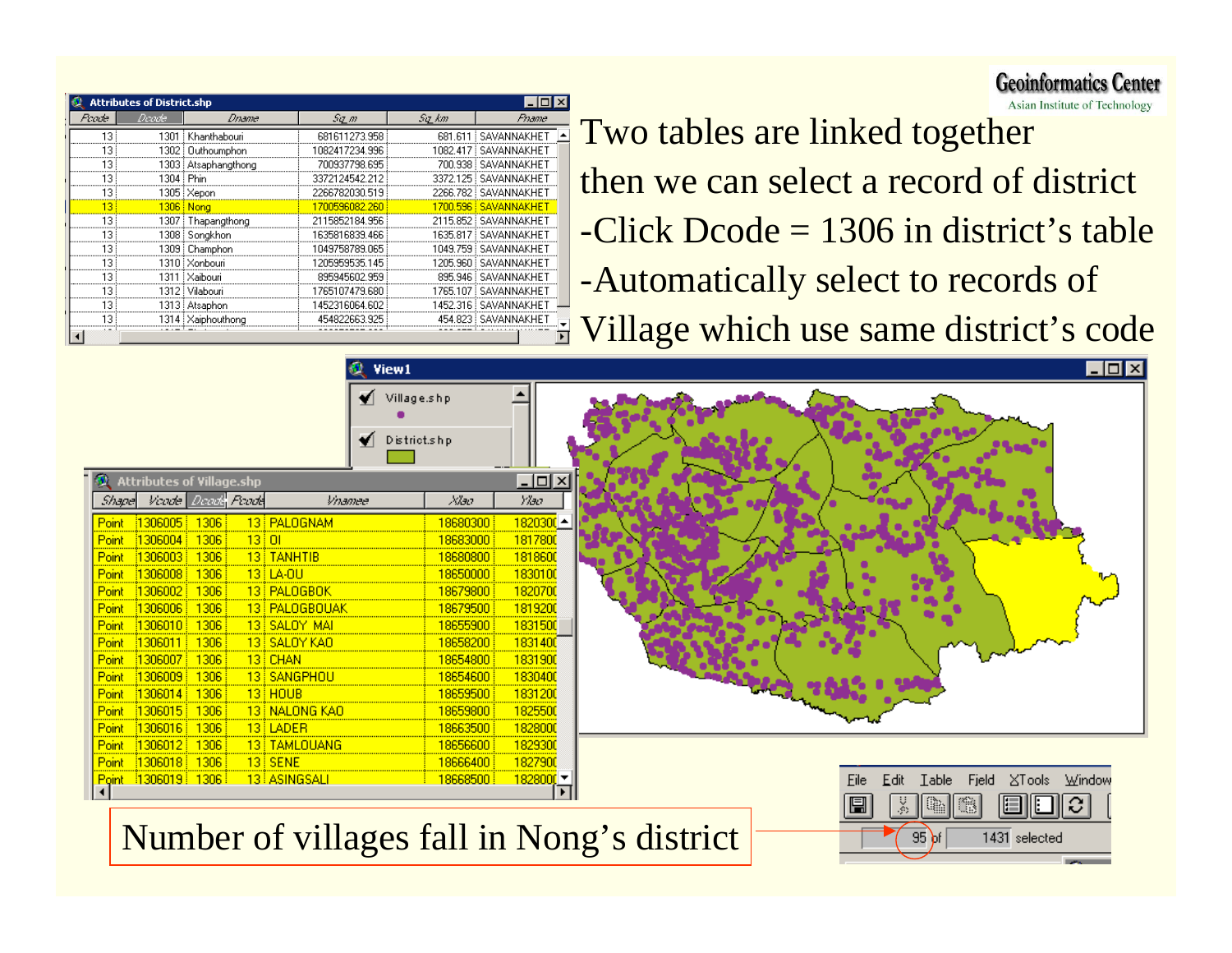## **2. Selection 2. Selection**

- 2.1 Identify features
- 2.2 Select features
- 2.3 Select records
- 2.4 Select by themes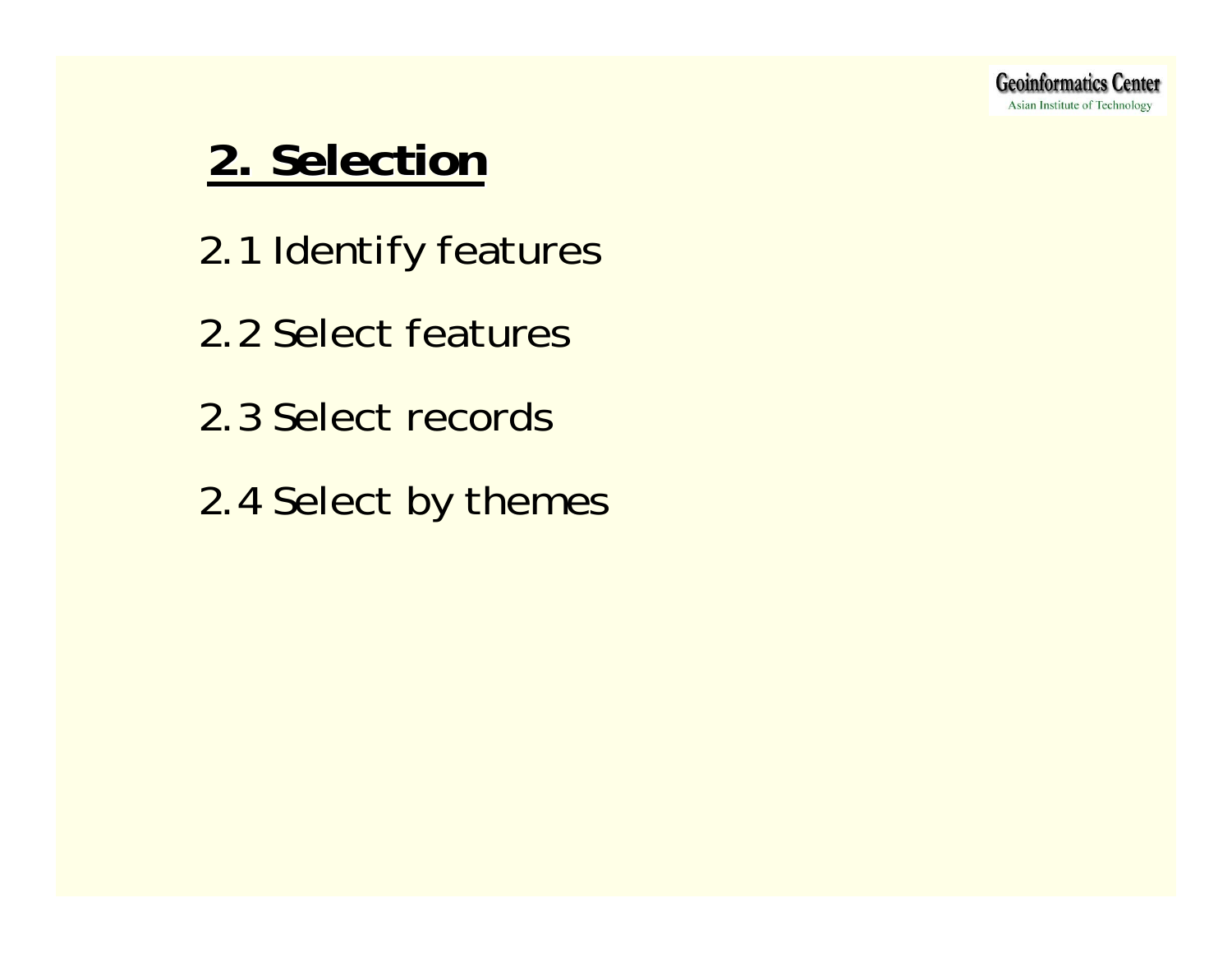## **2.1 Identify features**

#### -**Activate theme name "District.shp"**

### -**Click Identify button then click on a feature of district theme**

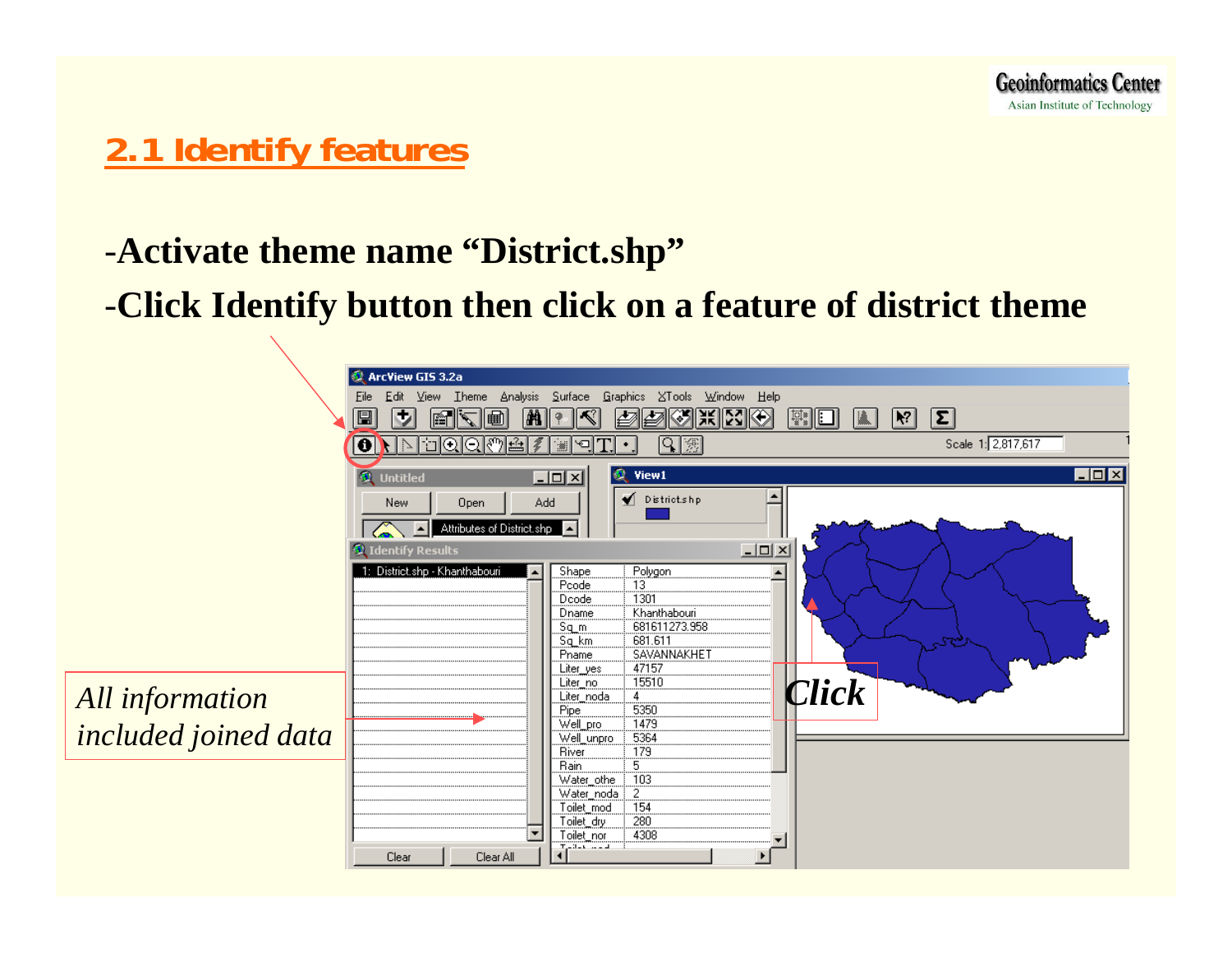### **2.2 Select features**

- **-Click Select Feature button**
- **-Clicking on a feature of district theme**
- **-Open table of district.shp**
- **-Click Promote button**



**to make the selected**

CAVAMMAVUET

**record shows on top.**



 $10<sup>1</sup>$ 

 $29.$ 

 $2221$ 

 $2200$ 

эI

 $1701$   $+11401$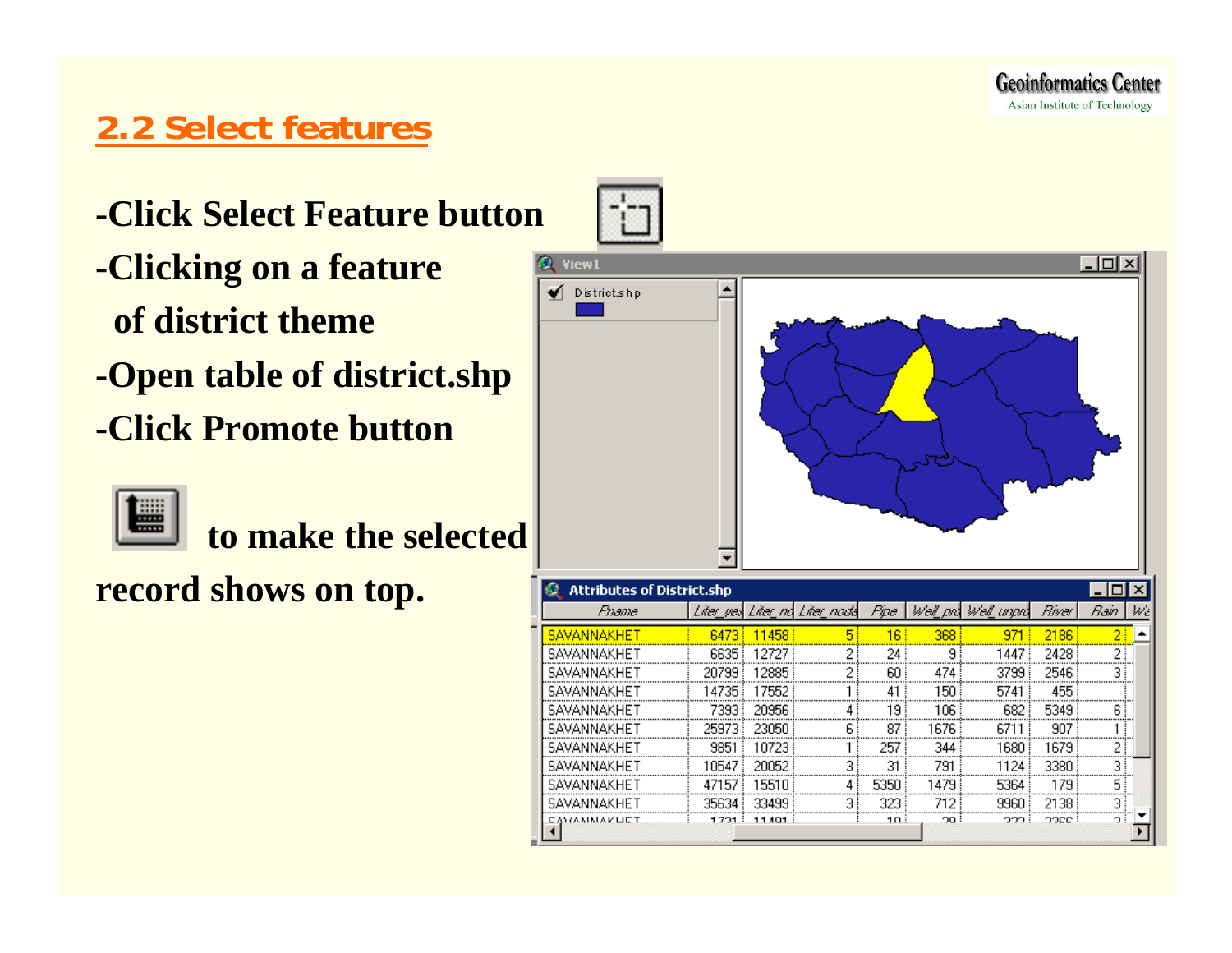#### **Geoinformatics Center** Asian Institute of Technology

## **2.3 Select records**

- -Activate "District.shp" Table
- -Click Select button



- -Clicking on records
	- which Dcode = 1301 to
	- 1305. Hold SHIFT key
- to select many records
- -Try a set of Selection Tool



|         | <b>Attributes of District.shp</b> |           | ٠.                     |                | $\Box$ o $\boxtimes$ |
|---------|-----------------------------------|-----------|------------------------|----------------|----------------------|
| Shape   | Poode                             | Doode     | <b>Dname</b>           | $Sq$ $m$       | Sq_km                |
| Polygon | 13 <sup>°</sup>                   |           | 1301 Khanthabouri      | 681611273.958  | 681.611              |
| Polygon | 13                                |           | 1302 Outhoumphon       | 1082417234.996 | 1082.417             |
| Polygon | 13                                |           | 1303 Atsaphangthong    | 700937798.695  | 700.938              |
| Polygon | 13                                | 1304 Phin |                        | 3372124542.212 | 3372.125             |
| Polygon | 13                                |           | 1305 Xepon             | 2266782030.519 | 2266.782             |
| Polygon | 13                                | 13        | $S$ Nong               | 1700596082.260 | 1700.596             |
| Polygon | 13                                |           | 1307 Thapangthong      | 2115852184.956 | 2115.852             |
| Polygon | 13                                |           | 1308   Songkhon        | 1635816839.466 | 1635.817             |
| Polygon | 13                                |           | 1309   Champhon        | 1049758789.065 | 1049.759             |
| Polygon | 13                                |           | 1310   Xonbouri        | 1205959535.145 | 1205.960             |
| Dolugan | 1つ :                              |           | <u> 1911 (Valbouri</u> | OGROVECAN ORG. | OOF OAC              |
|         |                                   |           |                        |                |                      |
| View1   |                                   |           |                        |                | $\Box$ ol $\times$   |
|         | District.shp                      |           |                        |                |                      |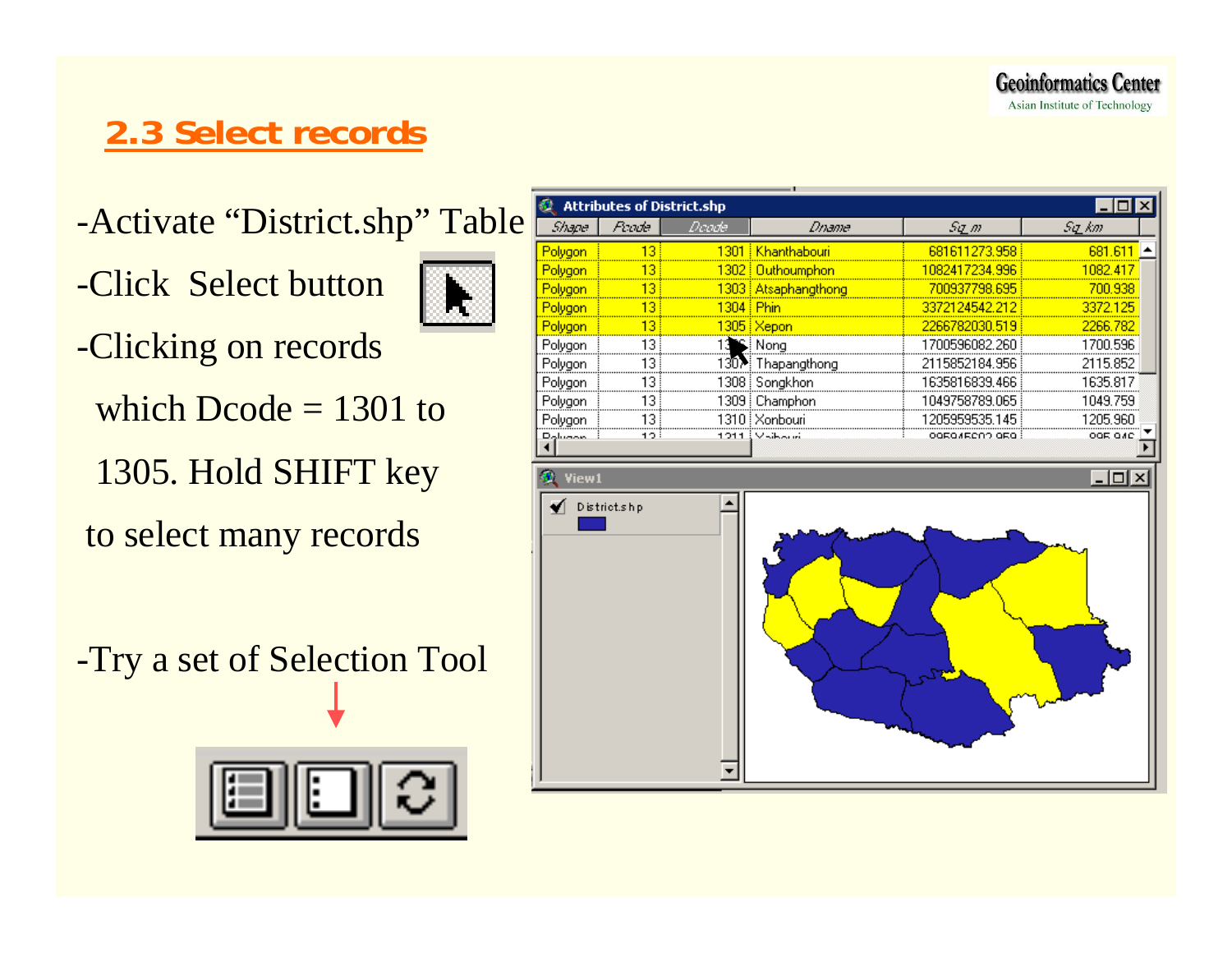**Geoinformatics Center** 

#### Asian Institute of Technology

## **2.4 Select by themes**

- -Select district name"Khanthabouri"
- -Add theme"Village.shp" -Go to theme menu, Select By Theme
- -Activate "Village" theme -Choose input options as below

#### Theme Analysis Surface Graphics XTools Window Help <u>igking</u> Properties.. I ≋\* II ⊟I Ià.  $\overline{R}$  $\overline{\mathbf{z}}$ । Start Editing Scale 1: 2,905,799 ৭!⊛ Save Edits Save Edits As. **Q** View1 - 0 × Convert to Shapefile...  $\blacklozenge$  Village.shp Convert to Grid. Saye Data Set. District.shp Edit Legend... Hide/Show Legend Re-match Addresses. Auto-label...  $C$ trl+L Ctrl+B Remove Labels Remove Overlapping Labels Convert Overlapping Labels Ctrl+O Iable...  $Query.$  $C$ trl+Q Select By Theme. Create Buffers... **3** Attributes of District.shp - I미 ×I Clear Selected Features Shape | Poode Deade<sub></sub> Dname Sq\_m 681611273.958  $13<sub>1</sub>$ 1301 Khanthabouri Polygon Edit Theme Expression. Polygon 1302 Duthoumphon 13 1082417234.996 -<br>12 ...................<br>Dolugos 1303 Ateaphanothono 700927790.096  $\vert x \vert$

- Select By Theme Select features of active themes that Are Completely Within  $\overline{\phantom{a}}$ New Set Add to Set the selected features of Select from Set District.shp  $\overline{\mathbf{r}}$ Cancel
- -Then click New Set -Open table of "Village" and check number of villages within the district

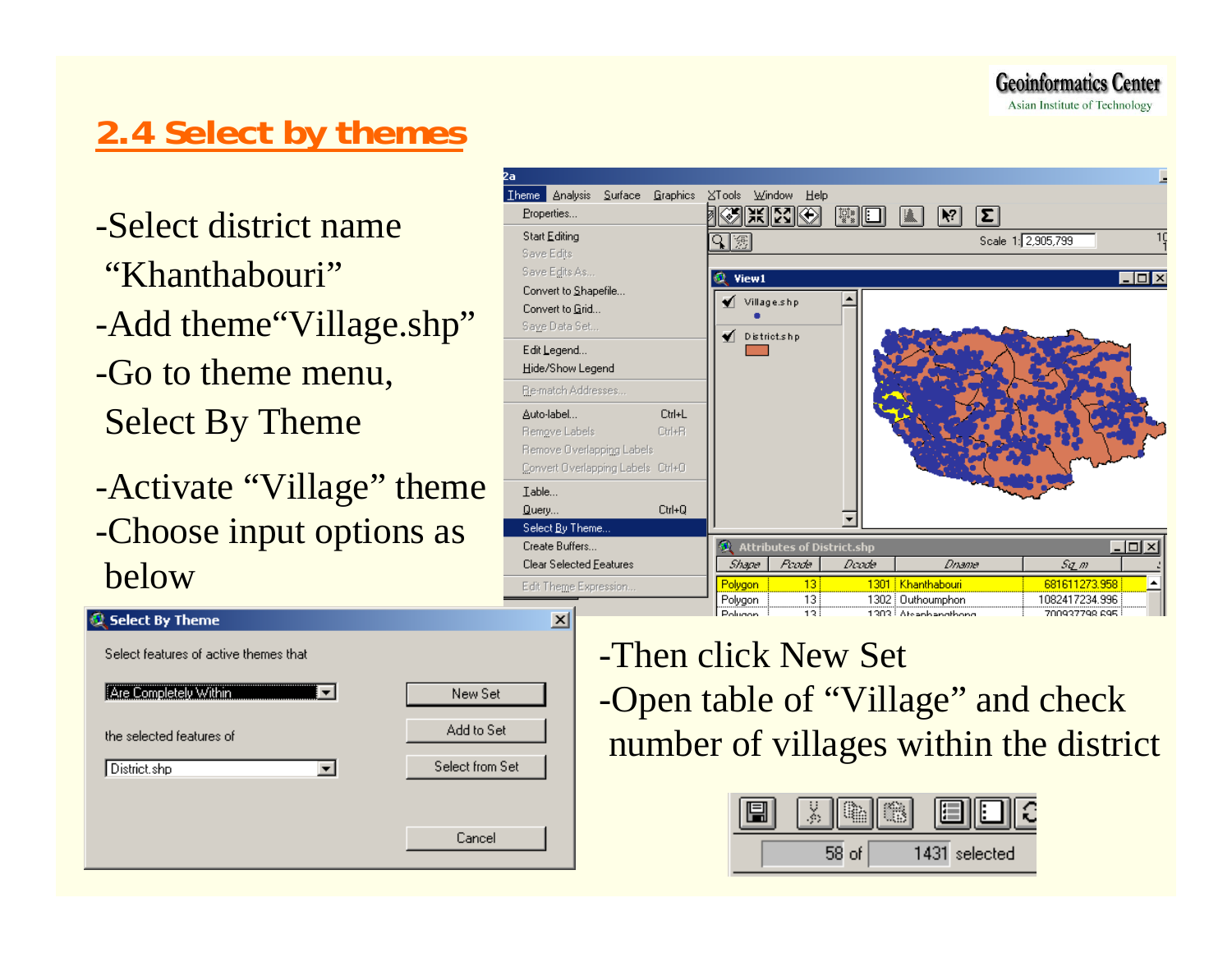## **3. Preparation of Subset 3. Preparation of Subset**

3.1 Creating subset shapefiles 3.2 Creating subset databasefiles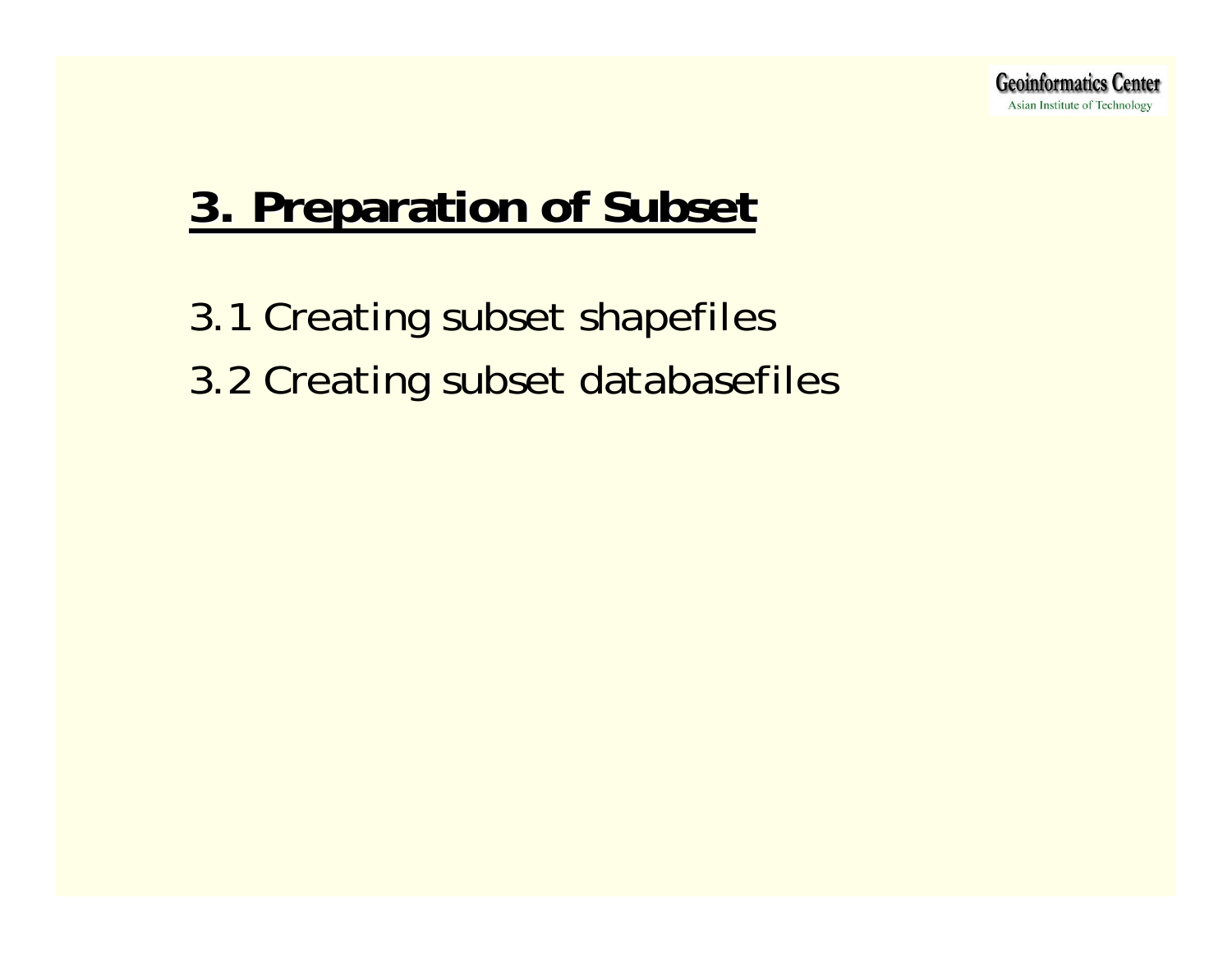## **3.1 Creating subset shapefiles**

Once villages of Khanthabouri have been selected, we want the selection into separate shapefile.

- Activate theme "Village.shp" which have been selected within Khanthabouri district
- Go to Theme menu and select Convert to Shapefile

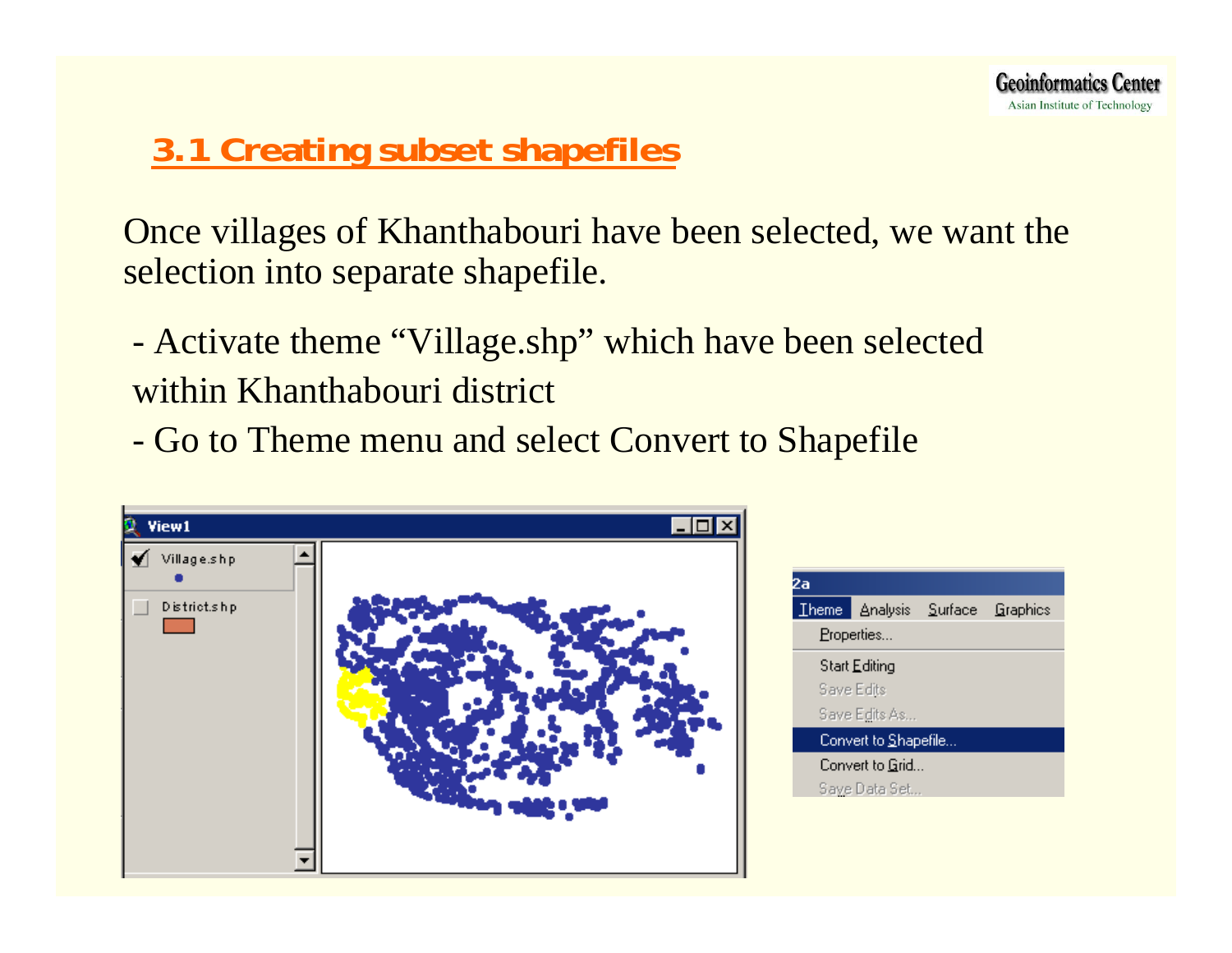

## -Navigate the working directory and set a new name "vill\_ktb" and click OK

-Add new theme "vill\_ktb" on View Window



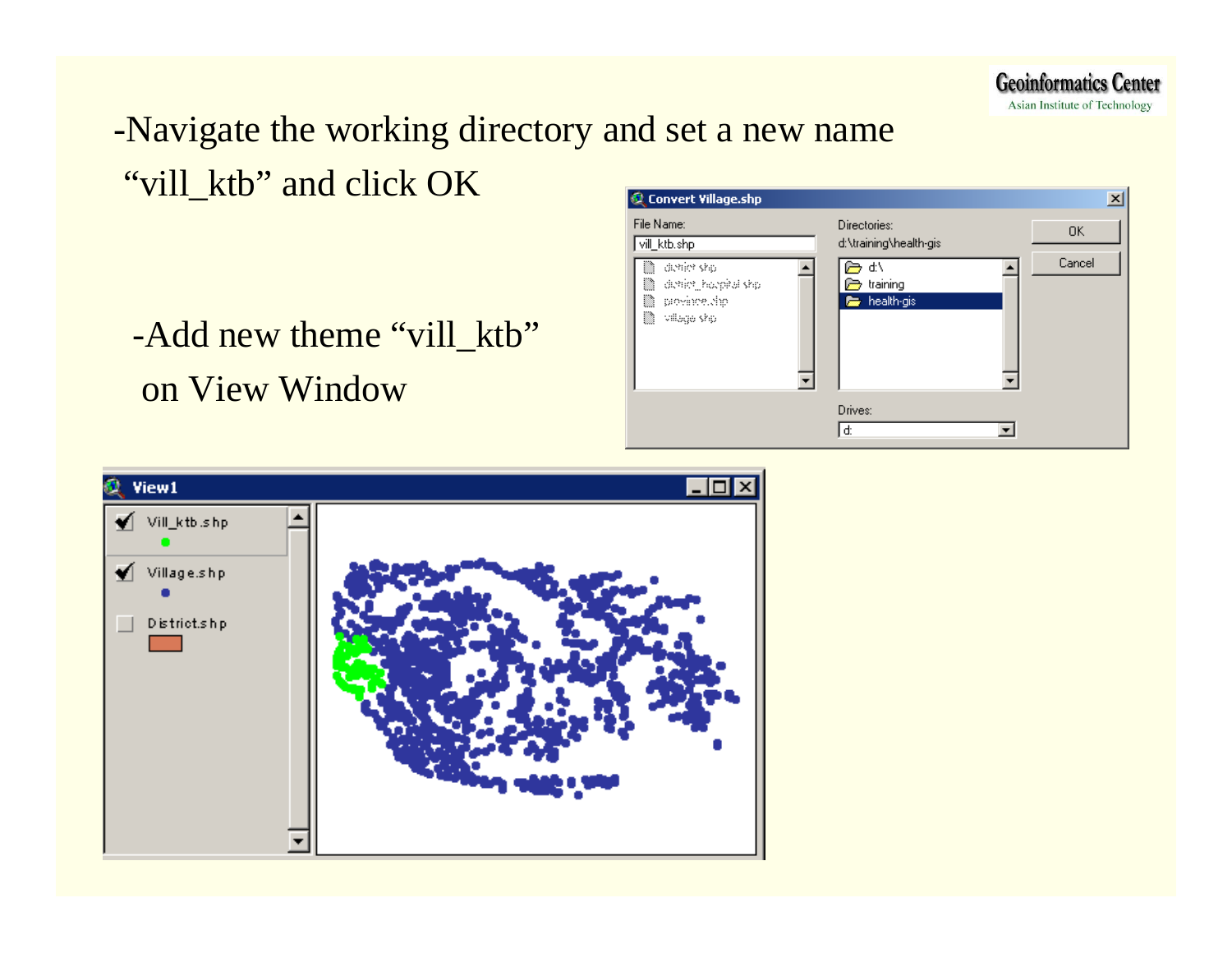## **3.2 Creating subset databasefiles**

This step we will create subset database file of population for Khanthabouri district.

-Add Theme name "pop95\_vill.shp and "district.shp"

-Select Kanthabouri district feature

-Select "pop95\_vill" feature within the distict

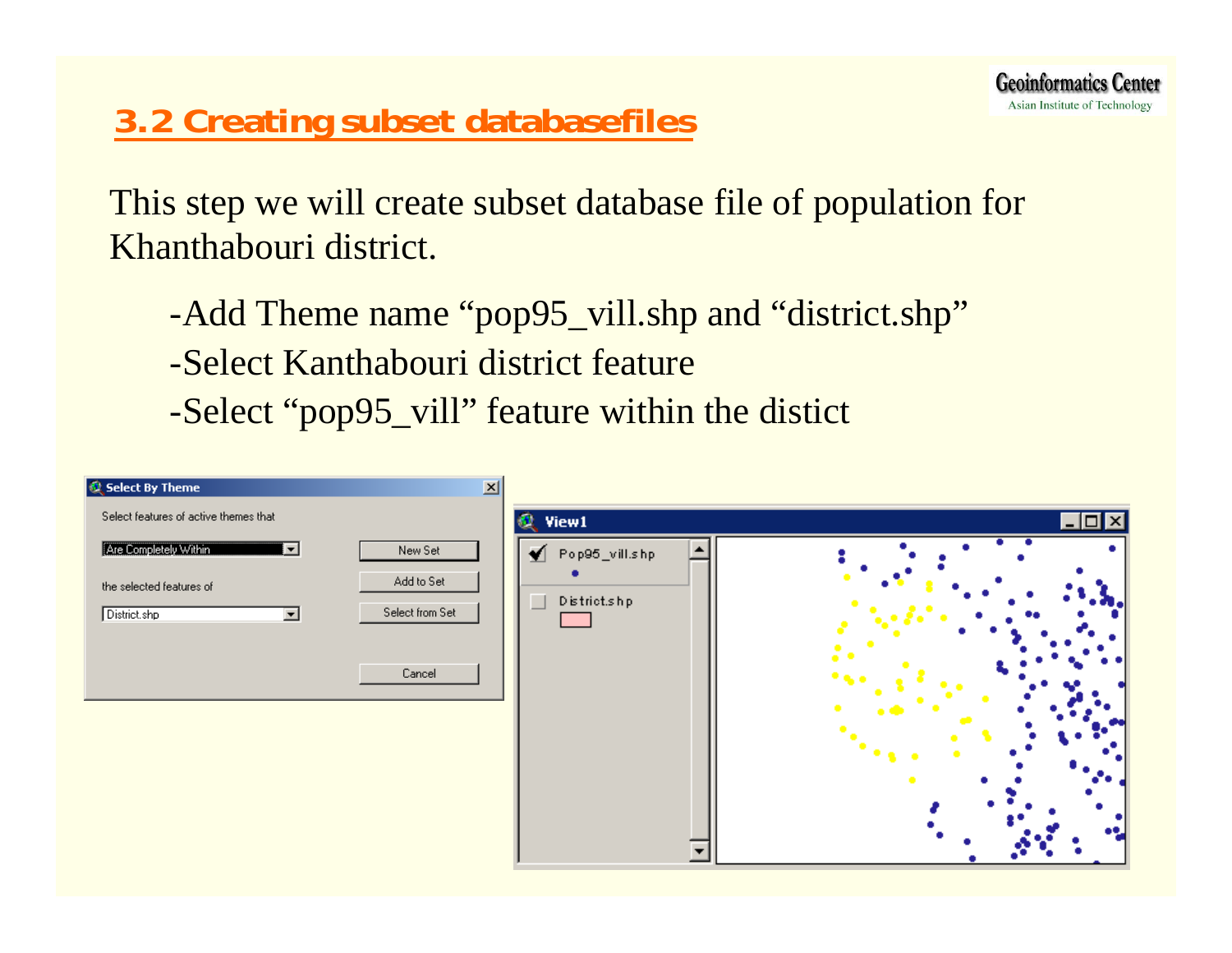#### **Geoinformatics Center**

-Open the selected "Pop95\_vill" table -Select Export from File menu-Choose dBase as Export format, Click OK -Navigate to working directory and input a new  $\Box$ name, Click OK

| <b>E</b> ArcView GIS 3.2a              |               |                                     |       |       |                                                                              |                           |            | 22.777                  |  |  |  |  |  |
|----------------------------------------|---------------|-------------------------------------|-------|-------|------------------------------------------------------------------------------|---------------------------|------------|-------------------------|--|--|--|--|--|
| Edit<br><b>I</b> able<br>Fjeld<br>Eile | <b>XTools</b> | Window                              | Help  |       |                                                                              |                           |            |                         |  |  |  |  |  |
| Close                                  |               | €                                   | in    | MKI   | $\mathbb{Z}$ $\parallel$<br>$\begin{matrix} \end{matrix}$<br><b>BKI</b><br>L | ¢<br>$  \cdot  $<br>ilir. |            |                         |  |  |  |  |  |
| Close All                              |               |                                     |       |       |                                                                              |                           |            |                         |  |  |  |  |  |
|                                        | selected      |                                     |       |       | R R O                                                                        |                           |            |                         |  |  |  |  |  |
| Save Project Ctrl+S                    |               | <b>Attributes of Pop95 vill.shp</b> |       |       |                                                                              |                           |            |                         |  |  |  |  |  |
| Save Project As                        |               |                                     |       |       |                                                                              |                           |            | $\Box$ o $\boxtimes$    |  |  |  |  |  |
| Extensions                             | <b>Shape</b>  | Voode                               | Doode | Poode | Vinamee                                                                      | Sumathnumb                | Sumaltatpe | Sumaltatma              |  |  |  |  |  |
| Print                                  | Point         | 1301077                             | 1301  |       | 13 XOGNUA                                                                    | 313                       | 1750       | $8 -$                   |  |  |  |  |  |
|                                        | Point         | 1301078                             | 1301  |       | 13 GNANGSOUNG                                                                | 138                       | 790        |                         |  |  |  |  |  |
| Print Setup                            | Point         | 1301079                             | 1301  |       | 13 HOUAY TAI                                                                 | 184                       | 996        |                         |  |  |  |  |  |
| Export                                 | Point         | 1301081                             | 1301  |       | 13 KENGHINSOUNG                                                              | 64                        | 331        |                         |  |  |  |  |  |
| Exit                                   | Point         | 1301082                             | 1301  | 13!   | <b>DONGKHAMLOUANG</b>                                                        | 35                        | 206        |                         |  |  |  |  |  |
|                                        | Point         | 1301083                             | 1301  |       | 13 XOKVANG NUA                                                               | 79                        | 437        |                         |  |  |  |  |  |
| Tables                                 | Point         | 1301084                             | 1301  |       | 13 XOKVANG TAI                                                               | 97                        | 565        | 2                       |  |  |  |  |  |
| ln)                                    | Point         | 1301085                             | 1301  |       | 13 KHAMSAN                                                                   | 149                       | 786        |                         |  |  |  |  |  |
|                                        | Point         | 1301086                             | 1301  |       | 13 KHOUADAM                                                                  | 93                        | 472        | 2                       |  |  |  |  |  |
| Charts                                 | Point         | 1301099                             | 1301  |       | 13 SOMPOY                                                                    | 118                       | 668        |                         |  |  |  |  |  |
|                                        | Point         | 1301100                             | 1301  |       | 13 NAPHO                                                                     | 131                       | 727        |                         |  |  |  |  |  |
| 嗣                                      | Point         | 1301101                             | 1301  |       | 13 PHAKKHA NOY                                                               | 101                       | 531        |                         |  |  |  |  |  |
| Layouts                                | Point         | 1301102                             | 1301  |       | 13 PHAKKHA GNAI                                                              | 269                       | 1544       |                         |  |  |  |  |  |
|                                        | Point         | 1301103                             | 1301  |       | 13 NONE-OUDOM                                                                | 27                        | 119        |                         |  |  |  |  |  |
| T.                                     | Point         | 1301104                             | 1301  |       | 13 HOUAYPHAI                                                                 | 28                        | 170        |                         |  |  |  |  |  |
| Scripts<br>▾                           | Point         | 1301105                             | 1301  |       | 13 SOMSAAT                                                                   | 78                        | 576        |                         |  |  |  |  |  |
|                                        | Point         | 1301048                             | 1301  |       | 13 THAHEIR                                                                   |                           |            |                         |  |  |  |  |  |
|                                        | Point         | 1301067                             | 1301  |       | 13 SOMSAAT                                                                   | 150                       | 867        |                         |  |  |  |  |  |
|                                        | Point         | 1301087                             | 1301  |       | 13   KHAMSAVANG                                                              | 58                        | 330        |                         |  |  |  |  |  |
|                                        | Point         | 1301088                             | 1301  |       | 13 PHOXAY                                                                    | 60                        | 318        |                         |  |  |  |  |  |
|                                        | Point         | 1301089                             | 1301  |       | 13 KHAMHENG                                                                  | 165                       | 1005       | 5 ▼                     |  |  |  |  |  |
|                                        |               |                                     |       |       |                                                                              |                           |            | $\overline{\mathbf{r}}$ |  |  |  |  |  |



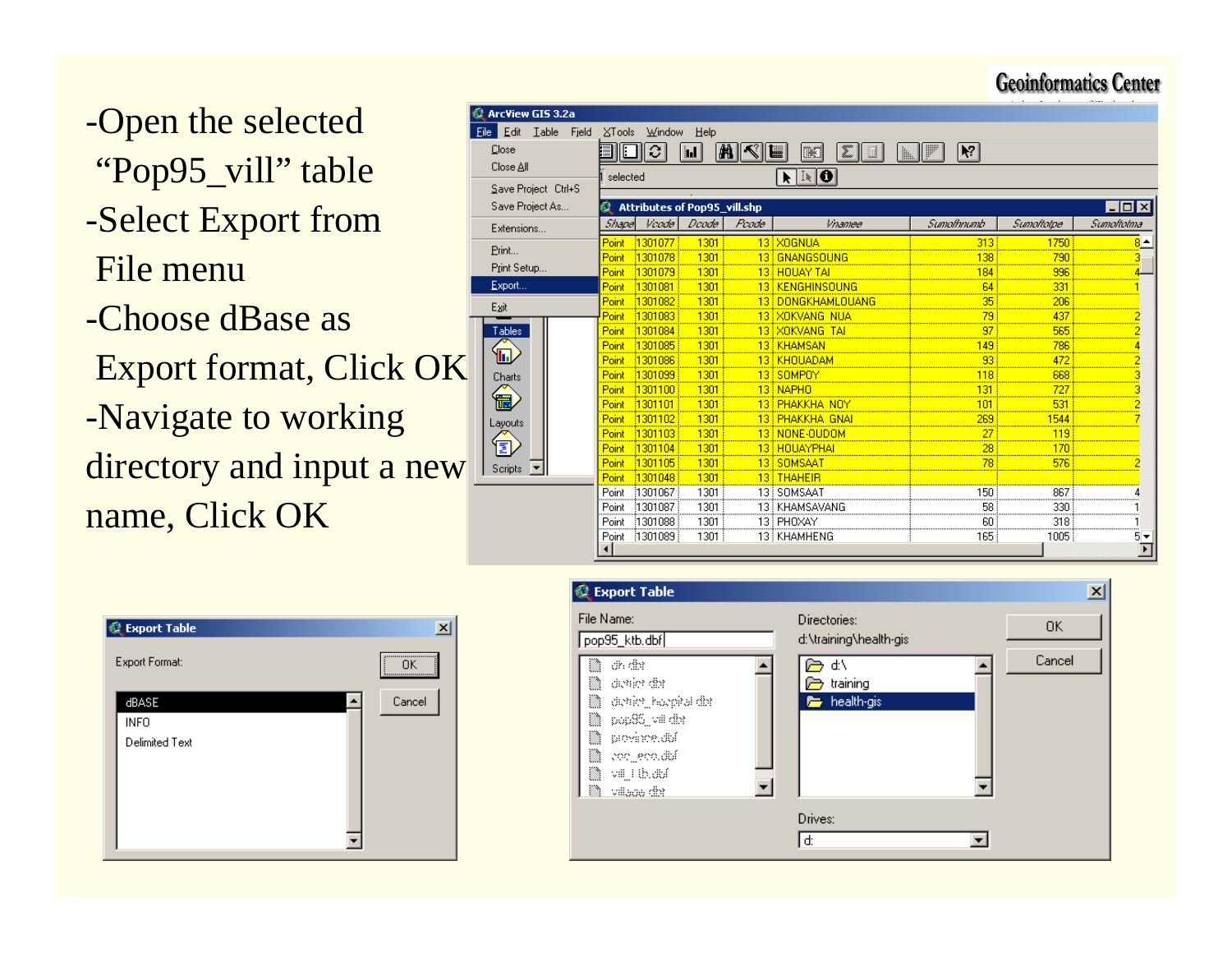**Geoinformatics Center** 

-Add table "Pop95\_ktb.dbf" and open table of "Vill\_ktb.shp" theme -Join two table and save as a new shapefile (Covert to Shapefile)

| Edit<br><b>I</b> able<br>Window<br>Fjeld<br>XTools<br>Help<br>Eile<br>$\mathbb{Q}_p$<br>€<br>圓<br>ÿ,<br>E<br>Q<br>AA I<br>$\blacktriangleright$ $\boldsymbol{\mathsf{P}}$<br>∣<<br>Σ∥<br>Ba<br>₹<br>il.<br>₿<br>I≹   ⊖ <br>0 <sub>o</sub><br>58 selected<br>ĸ<br>$\overline{\Box}$ olxi<br><b>Attributes of Vill_ktb.shp</b><br>32<br>- 미지<br><b>Untitled</b><br>Doods Poods<br>Voode<br>Shapel<br>Жэл<br>Ужа<br>ynamee<br>Add<br>New<br>Ocen<br>1851000 -<br>1301001<br>1301<br>13 HOUAXANG<br>18475300<br>Point<br>13 NAMBO<br>1301002<br>1301<br>18479300<br>1845800<br>Attributes of Vill_ktb.shp<br>Point<br>pop95_ktb.dbf<br>1301003<br>13 BEUNGTHALE<br>1301<br>18476400<br>1846700<br>Point<br>1301005<br>1301<br>13 FHASANO GNAI<br>1843500<br>18474800<br>Point<br>Views<br>1301006<br>13 THASANO NOY<br>1842400<br>1301<br>18474200<br>Point<br>13   PAKBO<br>1301007<br>1301<br>18473800<br>1839700<br>Point<br>1301008<br>1301<br>13   TONPHEUNG<br>18483500<br>1850100<br>Point<br>Tables<br>1301009<br>1301<br>13   LAONGAM<br>1849800<br>18487800<br>Point<br>1849000<br>h<br>1301010<br>1301<br>13 KHONKEN<br>18487800<br>Point<br>1301011<br>1301<br>13 NACHALID<br>1844500<br>18490000<br>Point<br>Charts<br>1846000<br> 1301012 <br>1301<br>13 DONGDAMDUANE<br>18487900<br>Point<br>Point   1301013   1301  <br>13 SNANG<br>18485300<br>1845900 $\sqrt{2}$<br>pop95_ktb.dbf<br><u> - 미지</u> |  |
|-----------------------------------------------------------------------------------------------------------------------------------------------------------------------------------------------------------------------------------------------------------------------------------------------------------------------------------------------------------------------------------------------------------------------------------------------------------------------------------------------------------------------------------------------------------------------------------------------------------------------------------------------------------------------------------------------------------------------------------------------------------------------------------------------------------------------------------------------------------------------------------------------------------------------------------------------------------------------------------------------------------------------------------------------------------------------------------------------------------------------------------------------------------------------------------------------------------------------------------------------------------------------------------------------------------------------------------------------------------------------------------------------------------------|--|
|                                                                                                                                                                                                                                                                                                                                                                                                                                                                                                                                                                                                                                                                                                                                                                                                                                                                                                                                                                                                                                                                                                                                                                                                                                                                                                                                                                                                                 |  |
|                                                                                                                                                                                                                                                                                                                                                                                                                                                                                                                                                                                                                                                                                                                                                                                                                                                                                                                                                                                                                                                                                                                                                                                                                                                                                                                                                                                                                 |  |
|                                                                                                                                                                                                                                                                                                                                                                                                                                                                                                                                                                                                                                                                                                                                                                                                                                                                                                                                                                                                                                                                                                                                                                                                                                                                                                                                                                                                                 |  |
|                                                                                                                                                                                                                                                                                                                                                                                                                                                                                                                                                                                                                                                                                                                                                                                                                                                                                                                                                                                                                                                                                                                                                                                                                                                                                                                                                                                                                 |  |
|                                                                                                                                                                                                                                                                                                                                                                                                                                                                                                                                                                                                                                                                                                                                                                                                                                                                                                                                                                                                                                                                                                                                                                                                                                                                                                                                                                                                                 |  |
|                                                                                                                                                                                                                                                                                                                                                                                                                                                                                                                                                                                                                                                                                                                                                                                                                                                                                                                                                                                                                                                                                                                                                                                                                                                                                                                                                                                                                 |  |
|                                                                                                                                                                                                                                                                                                                                                                                                                                                                                                                                                                                                                                                                                                                                                                                                                                                                                                                                                                                                                                                                                                                                                                                                                                                                                                                                                                                                                 |  |
|                                                                                                                                                                                                                                                                                                                                                                                                                                                                                                                                                                                                                                                                                                                                                                                                                                                                                                                                                                                                                                                                                                                                                                                                                                                                                                                                                                                                                 |  |
|                                                                                                                                                                                                                                                                                                                                                                                                                                                                                                                                                                                                                                                                                                                                                                                                                                                                                                                                                                                                                                                                                                                                                                                                                                                                                                                                                                                                                 |  |
|                                                                                                                                                                                                                                                                                                                                                                                                                                                                                                                                                                                                                                                                                                                                                                                                                                                                                                                                                                                                                                                                                                                                                                                                                                                                                                                                                                                                                 |  |
|                                                                                                                                                                                                                                                                                                                                                                                                                                                                                                                                                                                                                                                                                                                                                                                                                                                                                                                                                                                                                                                                                                                                                                                                                                                                                                                                                                                                                 |  |
|                                                                                                                                                                                                                                                                                                                                                                                                                                                                                                                                                                                                                                                                                                                                                                                                                                                                                                                                                                                                                                                                                                                                                                                                                                                                                                                                                                                                                 |  |
|                                                                                                                                                                                                                                                                                                                                                                                                                                                                                                                                                                                                                                                                                                                                                                                                                                                                                                                                                                                                                                                                                                                                                                                                                                                                                                                                                                                                                 |  |
|                                                                                                                                                                                                                                                                                                                                                                                                                                                                                                                                                                                                                                                                                                                                                                                                                                                                                                                                                                                                                                                                                                                                                                                                                                                                                                                                                                                                                 |  |
|                                                                                                                                                                                                                                                                                                                                                                                                                                                                                                                                                                                                                                                                                                                                                                                                                                                                                                                                                                                                                                                                                                                                                                                                                                                                                                                                                                                                                 |  |
|                                                                                                                                                                                                                                                                                                                                                                                                                                                                                                                                                                                                                                                                                                                                                                                                                                                                                                                                                                                                                                                                                                                                                                                                                                                                                                                                                                                                                 |  |
|                                                                                                                                                                                                                                                                                                                                                                                                                                                                                                                                                                                                                                                                                                                                                                                                                                                                                                                                                                                                                                                                                                                                                                                                                                                                                                                                                                                                                 |  |
|                                                                                                                                                                                                                                                                                                                                                                                                                                                                                                                                                                                                                                                                                                                                                                                                                                                                                                                                                                                                                                                                                                                                                                                                                                                                                                                                                                                                                 |  |
|                                                                                                                                                                                                                                                                                                                                                                                                                                                                                                                                                                                                                                                                                                                                                                                                                                                                                                                                                                                                                                                                                                                                                                                                                                                                                                                                                                                                                 |  |
|                                                                                                                                                                                                                                                                                                                                                                                                                                                                                                                                                                                                                                                                                                                                                                                                                                                                                                                                                                                                                                                                                                                                                                                                                                                                                                                                                                                                                 |  |
| Double Pouble<br>Voode<br>ynamee<br>Sumafhnumb<br>Sumallatpe<br>Sumaltalma<br>Sumaltatle                                                                                                                                                                                                                                                                                                                                                                                                                                                                                                                                                                                                                                                                                                                                                                                                                                                                                                                                                                                                                                                                                                                                                                                                                                                                                                                        |  |
| 315<br>301001<br>1301<br>13 HOUAXANG<br>96<br>599<br>28 ≜                                                                                                                                                                                                                                                                                                                                                                                                                                                                                                                                                                                                                                                                                                                                                                                                                                                                                                                                                                                                                                                                                                                                                                                                                                                                                                                                                       |  |
| 301002<br>1301<br>13 NAMBO<br>129<br>687<br>344<br>34                                                                                                                                                                                                                                                                                                                                                                                                                                                                                                                                                                                                                                                                                                                                                                                                                                                                                                                                                                                                                                                                                                                                                                                                                                                                                                                                                           |  |
| 1301003<br>1301<br>74<br>13 BEUNGTHALE<br>404<br>207<br>19                                                                                                                                                                                                                                                                                                                                                                                                                                                                                                                                                                                                                                                                                                                                                                                                                                                                                                                                                                                                                                                                                                                                                                                                                                                                                                                                                      |  |
| 1301005<br>935<br>1301<br>13 THASANO GNAI<br>150<br>456<br>47                                                                                                                                                                                                                                                                                                                                                                                                                                                                                                                                                                                                                                                                                                                                                                                                                                                                                                                                                                                                                                                                                                                                                                                                                                                                                                                                                   |  |
| 74<br>1301006<br>1301<br>13 THASANO NOY<br>413<br>202<br>21                                                                                                                                                                                                                                                                                                                                                                                                                                                                                                                                                                                                                                                                                                                                                                                                                                                                                                                                                                                                                                                                                                                                                                                                                                                                                                                                                     |  |
| 1301007<br>1301<br>13 PAKBO<br>85<br>473<br>236<br>23                                                                                                                                                                                                                                                                                                                                                                                                                                                                                                                                                                                                                                                                                                                                                                                                                                                                                                                                                                                                                                                                                                                                                                                                                                                                                                                                                           |  |
| 13 TONPHEUNG<br>67<br>352<br>1301008<br>1301<br>169<br>18                                                                                                                                                                                                                                                                                                                                                                                                                                                                                                                                                                                                                                                                                                                                                                                                                                                                                                                                                                                                                                                                                                                                                                                                                                                                                                                                                       |  |
| 1301009 i<br>1301<br>13 LAONGAM<br>56<br>300<br>146<br>15                                                                                                                                                                                                                                                                                                                                                                                                                                                                                                                                                                                                                                                                                                                                                                                                                                                                                                                                                                                                                                                                                                                                                                                                                                                                                                                                                       |  |
| 62<br>1301010 !<br>1301<br>329<br>168<br>13 KHONKEN<br>16                                                                                                                                                                                                                                                                                                                                                                                                                                                                                                                                                                                                                                                                                                                                                                                                                                                                                                                                                                                                                                                                                                                                                                                                                                                                                                                                                       |  |
| 21<br>1301011<br>1301<br>13 NACHALID<br>76<br>452<br>233                                                                                                                                                                                                                                                                                                                                                                                                                                                                                                                                                                                                                                                                                                                                                                                                                                                                                                                                                                                                                                                                                                                                                                                                                                                                                                                                                        |  |
| 1301<br>61<br>336<br>17<br>1301012 i<br>13   DONGDAMDUANE<br>161<br>soi cuano                                                                                                                                                                                                                                                                                                                                                                                                                                                                                                                                                                                                                                                                                                                                                                                                                                                                                                                                                                                                                                                                                                                                                                                                                                                                                                                                   |  |
| $\sim$<br>zoo i<br>0.60<br>$^{\circ}7$<br>ogsoso i<br>$+00+1$<br>$\blacktriangleright$                                                                                                                                                                                                                                                                                                                                                                                                                                                                                                                                                                                                                                                                                                                                                                                                                                                                                                                                                                                                                                                                                                                                                                                                                                                                                                                          |  |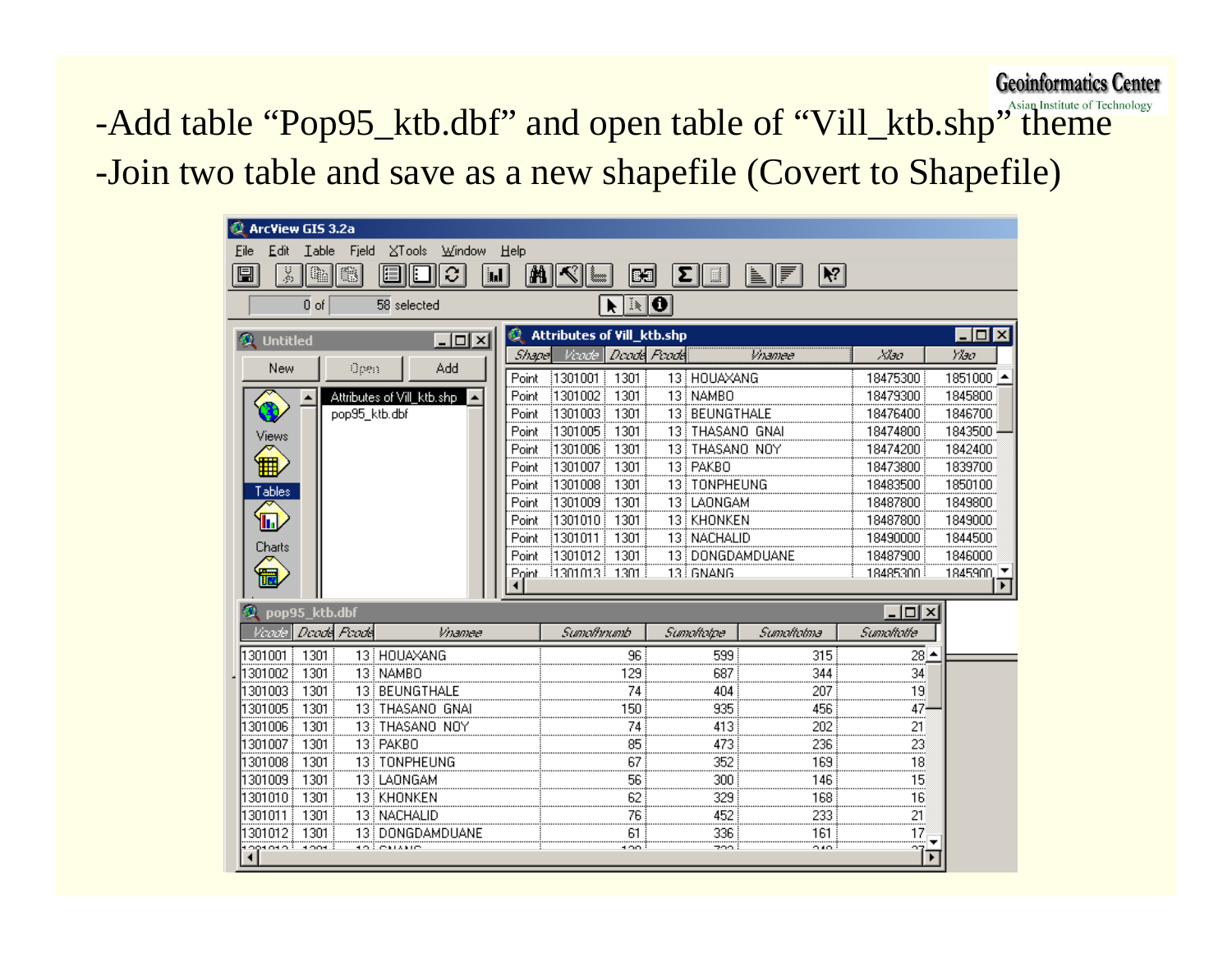

## **4. Database query 4. Database query**

4.1 Build query expressions 4.2 Database query (single/ multiple)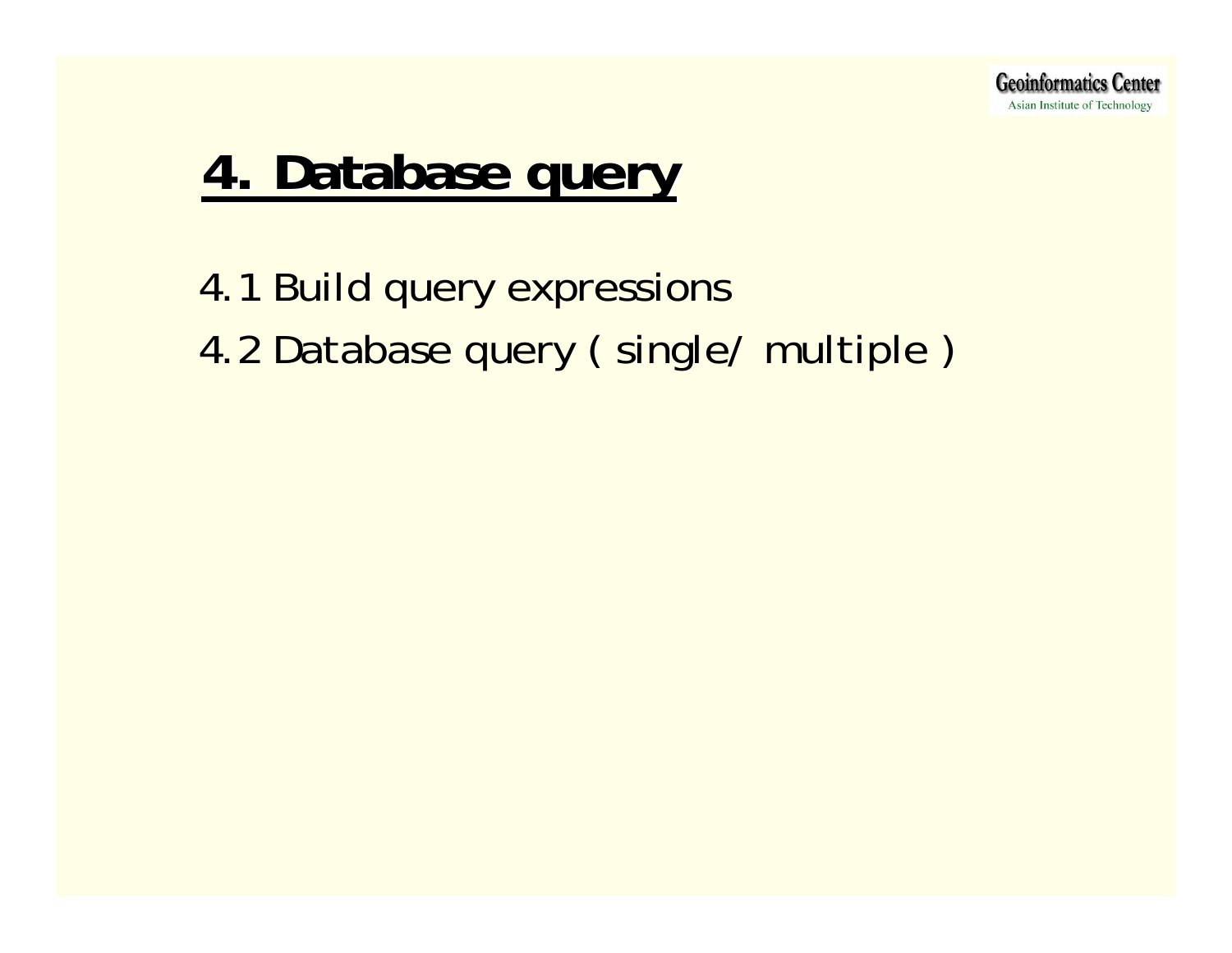## **4.1 Build query expressions**

Building a query expression is a powerful way to select features which fulfill certain conditions.

-Add theme "district.shp" -Click Query Builder button | -Double click field's nameand input an expression





-Query district name = khanthaburi -Click New Set button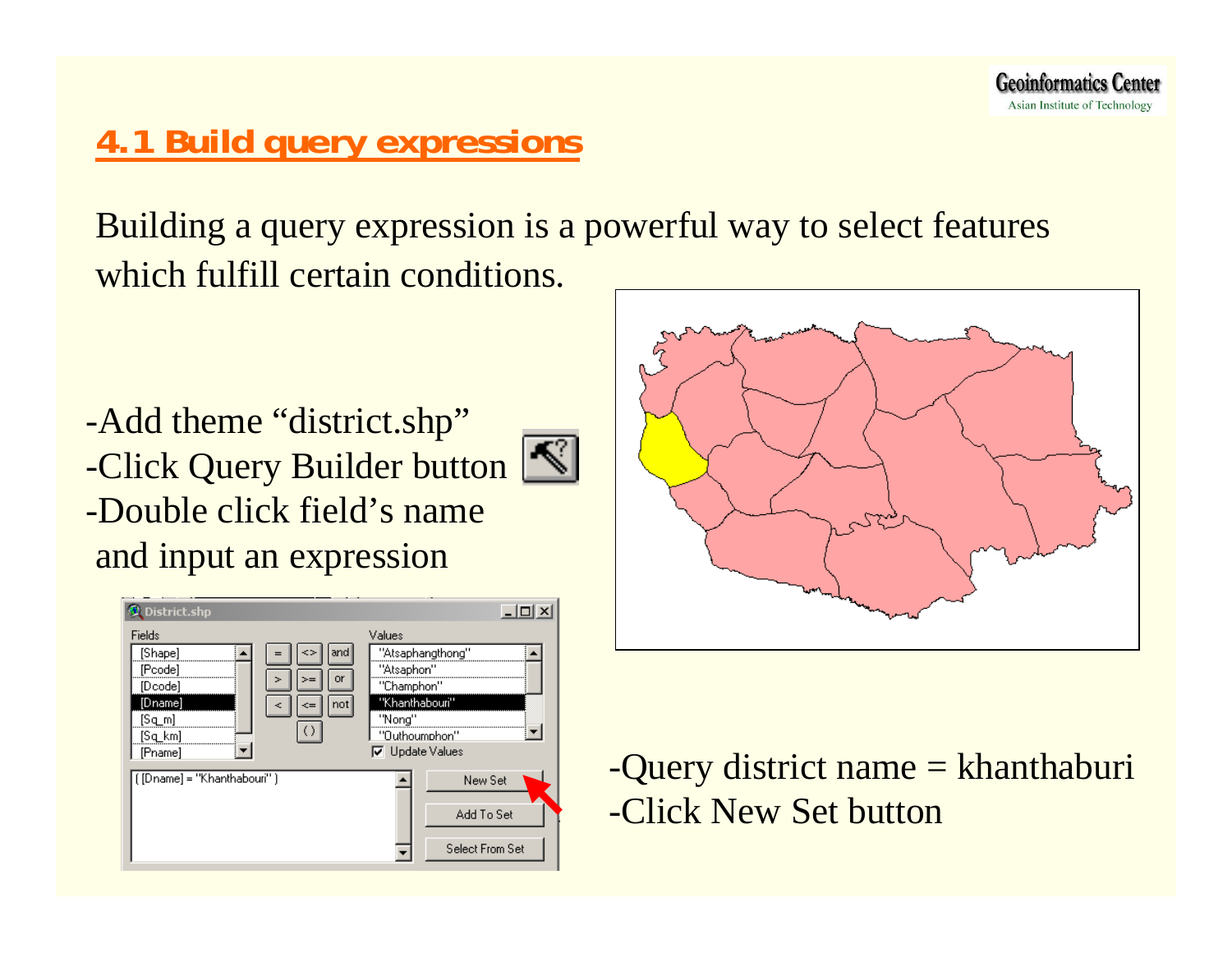## -Query district name = "Xaibouri" -Then click Add To Set botton

| District.shp                                                                       |                  |                                                                                                          |
|------------------------------------------------------------------------------------|------------------|----------------------------------------------------------------------------------------------------------|
| Fields<br>[Shape]<br>[Pcode]<br>[Dcode]<br>[Dname]<br>[Sq_m]<br>[Sq_km]<br>[Pname] | and<br>or<br>not | Values<br>"Vilabouri"<br>"Xaibouri"<br>"Xaiphouthong"<br>"Xepon"<br>"Xonbouri"<br>$\nabla$ Update Values |
| $[$ [Dname] = " $\Xi$ aibouri" ]                                                   |                  | New Set<br>Add To Set<br>Select From Set                                                                 |



#### -Query more district name "Outoumphon" and "Xaiphouthong"



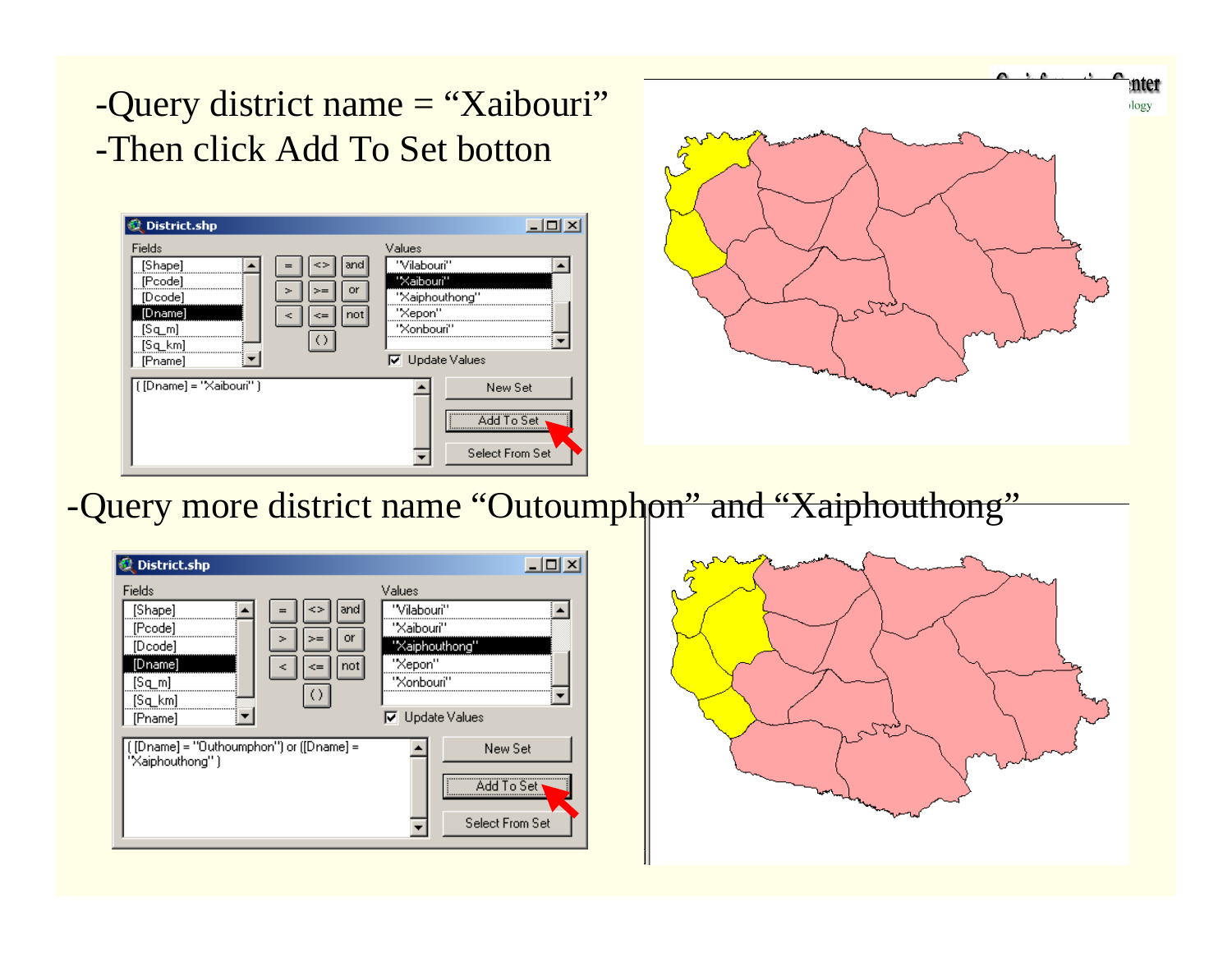**Geoinformatics Center** Asian Institute of Technology

## **4.2 Database query ( single)**

To find districts which has an area  $<$  3,000 Sq.Km.but  $>$  1,000 Sq.Km.

- -Activate "district.shp"
- -Click Query Builder button.



- -Input an expression
- **([Sq\_km] > 1000) and ([Sq\_km] < 3000)**
- Double click in the list of fields,
- Operator and Values
- -Click New Set



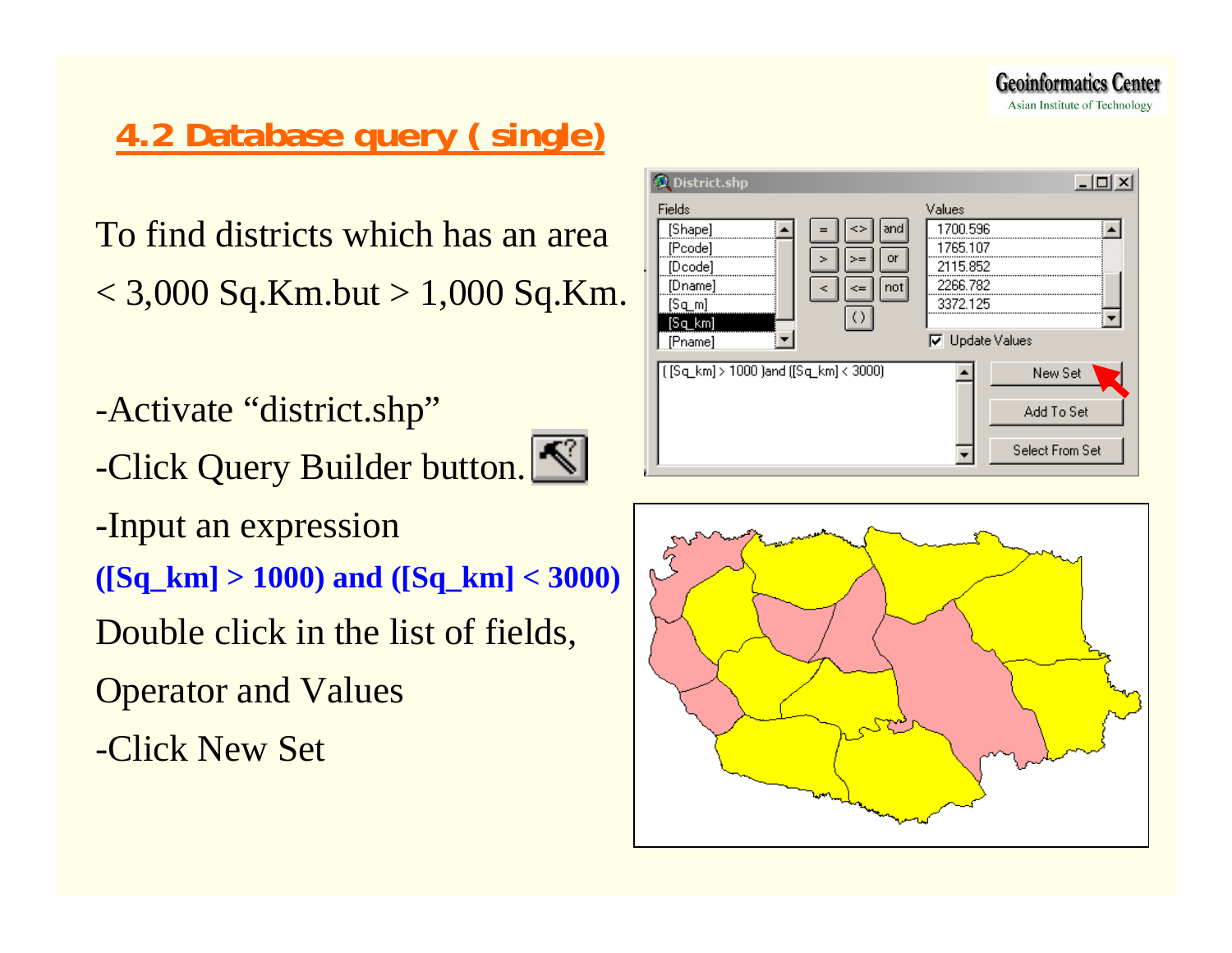## **4.2 Database query (multiple )**

*How to query multiple database tables in the same time?* -Create a new "district" theme which already joined with table "Soc-eco.dbf" (step 1.4). Save new theme as "Social\_dist" -Add theme "Social dist" to a View window -Click Query Builder button. Input an expression  $($  [Liter] < 10000) and ([Water\_hh] <=  $|4000\rangle$  and ([Elect\_hh] <= 30)  $\mathbf{\Omega}$  Attributes of District.shp  $\Box$ D $\times$ Fields Values [Pname]  $\overline{0}$ and **A** [Litter] 7 or [Water hh] 24 [Pipe hh] 32 not [Elect hh] 40  $\langle$ ) 45 [HH] **V** Update Values [Pop] [[[Litter] < 10000) and ([Water\_hh] <= 4000) and New Set  $[IEEE bh] < 30$ Add To Set Select From Set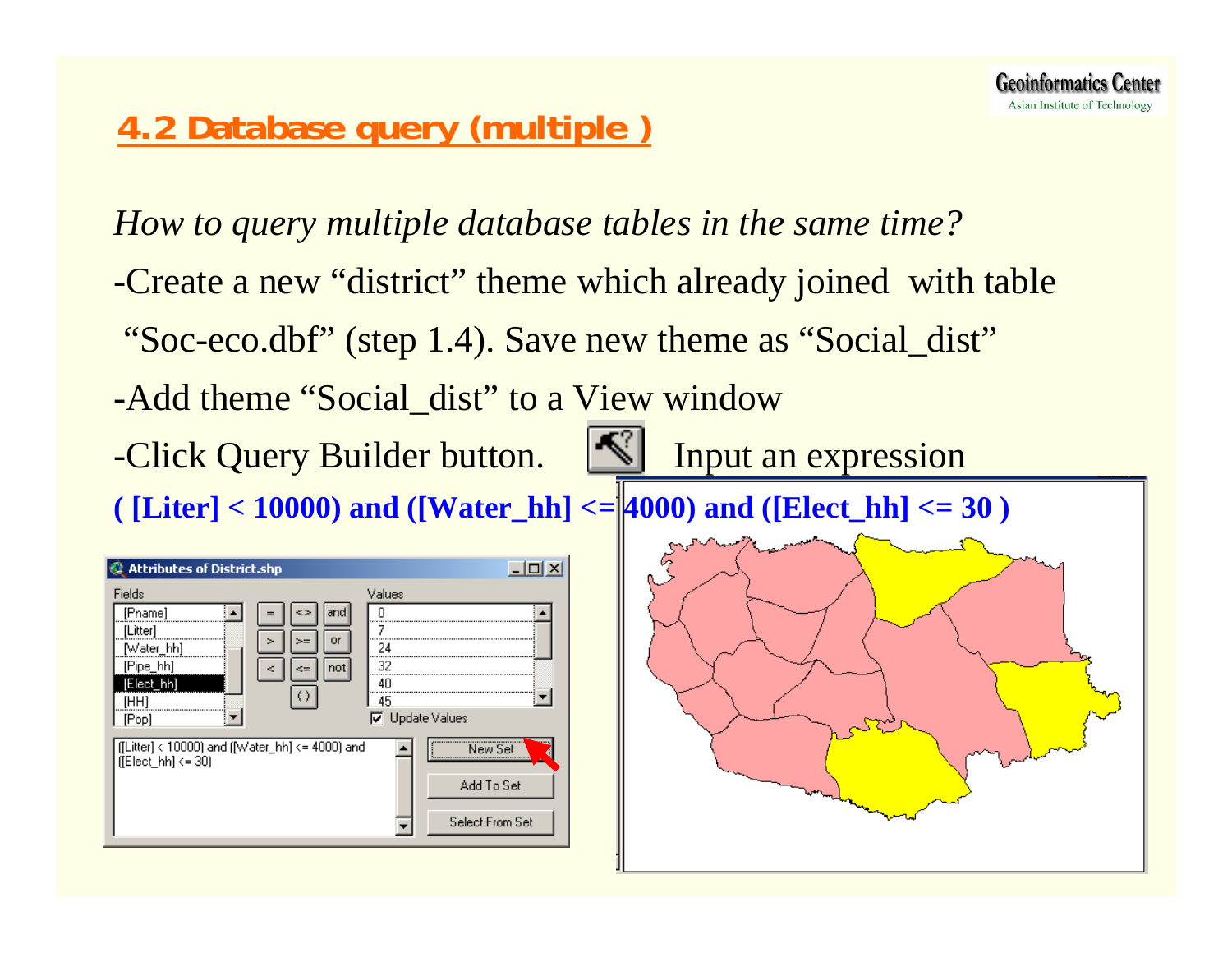## **5.Calculation 5.Calculation**

5.1 Statistic5.2 Aggregation data 5.3 Statistic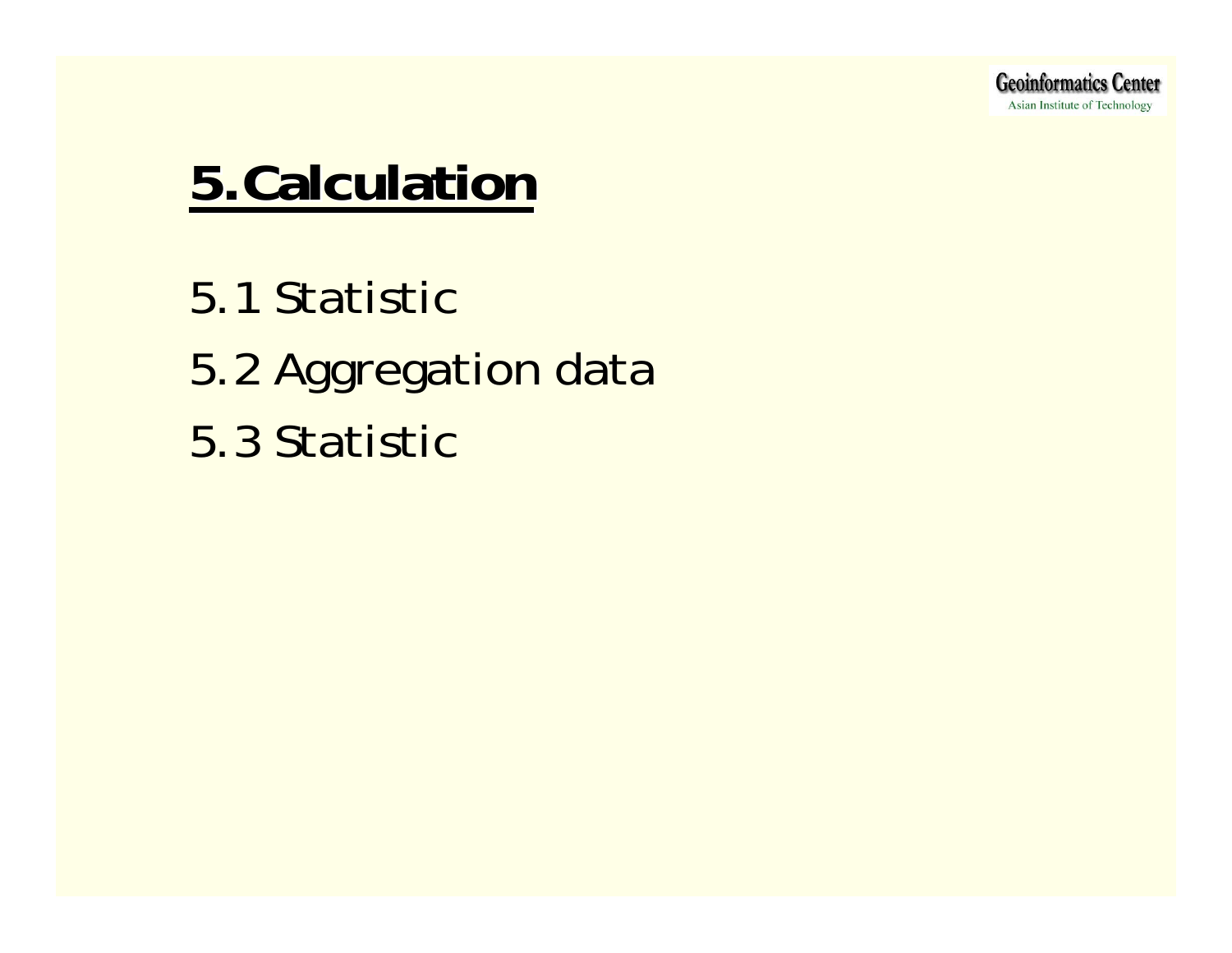## 5.1 Statistic

This step we would like to see statistic information of total population of attribute table "Pop95\_vill.shp"

-Add table of "Pop95\_vill.shp" -Activate field name "Sumtotpe" -Click Field and Statistic-The statistic information of thefield will be displayed -Click OK to close the window

| 8.2a |                                 |                        |        |                   |              |                |            |     |  |
|------|---------------------------------|------------------------|--------|-------------------|--------------|----------------|------------|-----|--|
|      | Fjeld.                          | XTools                 | Window | Help              |              |                |            |     |  |
|      | Sort Ascending<br>Ņ?<br>in I    |                        |        |                   |              |                |            |     |  |
|      | Sort Descending                 |                        |        |                   |              |                |            |     |  |
|      | Create Index                    |                        |        | I≹   O            |              |                |            |     |  |
|      | Summarize                       |                        |        |                   | <b>View1</b> |                |            |     |  |
|      | Calculate                       |                        |        |                   |              |                |            |     |  |
|      | Statistics                      |                        |        |                   |              | Pop95_vill.shp |            |     |  |
|      |                                 |                        |        |                   |              |                |            |     |  |
|      | <b>Attributes of Pop95_vill</b> |                        |        |                   |              |                |            |     |  |
| 308  |                                 | Vicode   Doodel Poodel |        | Vnamee            | Sumothnumb   | Sumallatae     | Sumaftatma | Sum |  |
|      | 1301001                         | 1301                   |        | 13 HOUAXANG       | 96           | 599            | 315        |     |  |
| ٦t   | 1301002                         | 1301                   |        | 13   NAMBO        | 129          | 687            | 344        |     |  |
|      | 1301003                         | 1301                   |        | 13 BEUNGTHALE     | 74           | 404            | 207        |     |  |
| ٦t   | 1301005                         | 1301                   |        | 13 THASANO GNAI   | 150          | 935            | 456        |     |  |
| ٦t   | 1301006                         | 1301                   |        | 13 THASANO NOY    | 74           | 413            | 202        |     |  |
| ٦t   | 1301007                         | 1301                   |        | 13   PAKBO        | 85           | 473            | 236        |     |  |
| ٦t   | 1301008                         | 1301                   |        | 13   TONPHEUNG    | 67           | 352            | 169        |     |  |
| ٦t   | 1301009                         | 1301                   |        | 13 LAONGAM        | 56           | 300            | 146        |     |  |
| ٦t   | 1301010                         | 1301                   |        | 13 i KHONKEN      | 62           | 329            | 168        |     |  |
| ٦t   | 1301011                         | 1301                   |        | 13   NACHALID     | 76           | 452            | 233        |     |  |
|      | 1301012                         | 1301                   |        | 13   DONGDAMDUANE | 61           | 336            | 161        |     |  |
|      | 1301013                         | 1301                   |        | 13 i GNANG        | 128          | 722            | 348        |     |  |
| ht   | 1301014                         | 1301                   |        | 13 i PHOSI        | 20           | 28             | 64         |     |  |
|      |                                 |                        |        |                   |              |                |            |     |  |

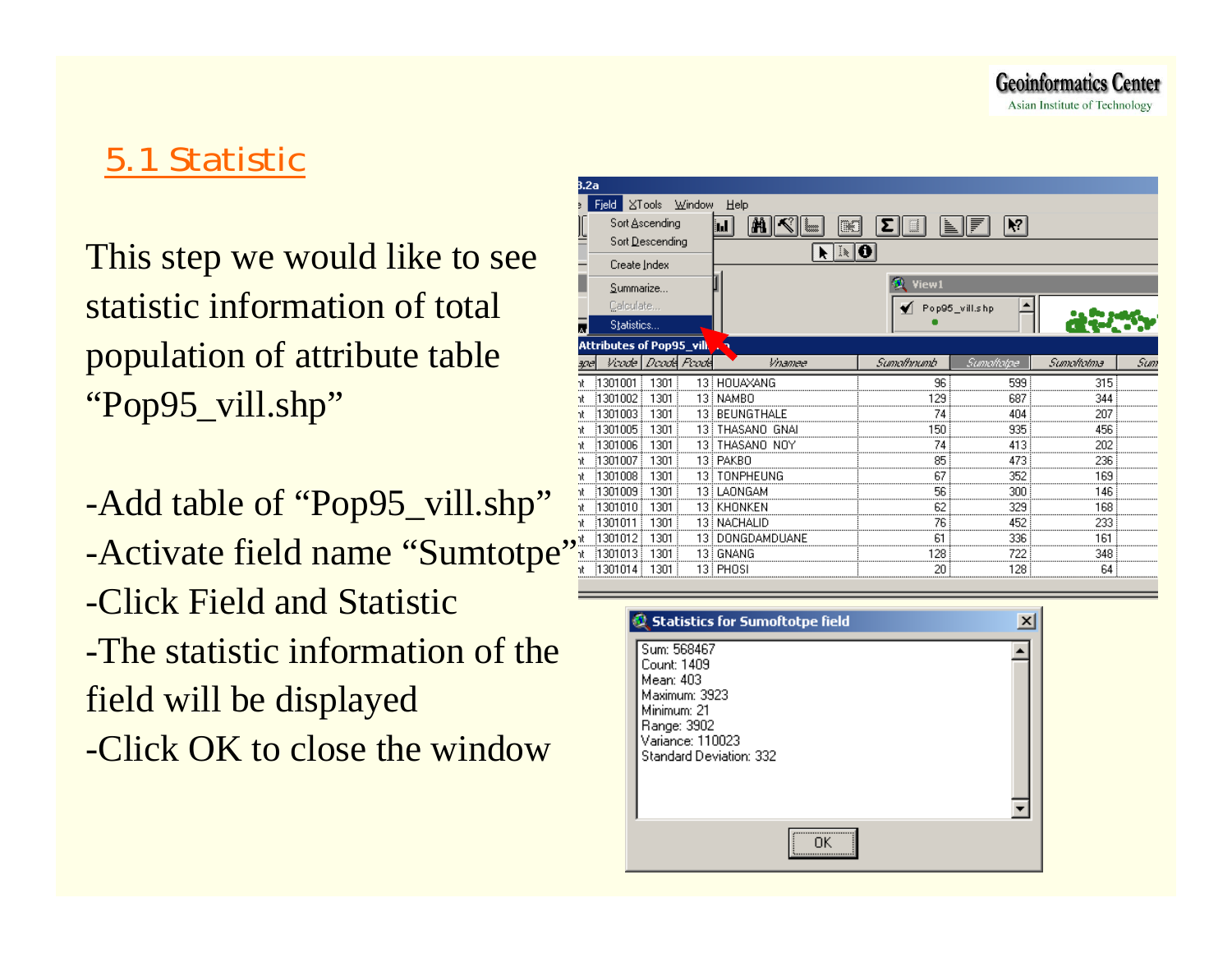## 5.2 Aggregation data

In the population database we have information for each village on population, number of population by district

-Open attribute table of Pop95\_vill.shp

-Activate the table and click on field's name"Dcode"

- -Select Summarize in Field menu
- -Once Summary Table Definition loaded

Click Save As to navigate output file's directory

|               | <b>Summary Table Definition</b> |                                            |                | $\times$ |
|---------------|---------------------------------|--------------------------------------------|----------------|----------|
| Save As       |                                 | d:\training\health-gis\sumpop_district.dbf |                | OΚ       |
| Field:        |                                 |                                            |                | Cancel   |
| Sumoftotpe    |                                 | Add                                        | Sum_Sumoftotma |          |
| Summarize by: |                                 | Uelete J                                   |                |          |
| Sum           |                                 |                                            |                |          |
|               |                                 |                                            |                |          |
|               |                                 |                                            |                |          |



-Select Field name "Sum\_Sumoftotma" -Select a method to summarize-Click add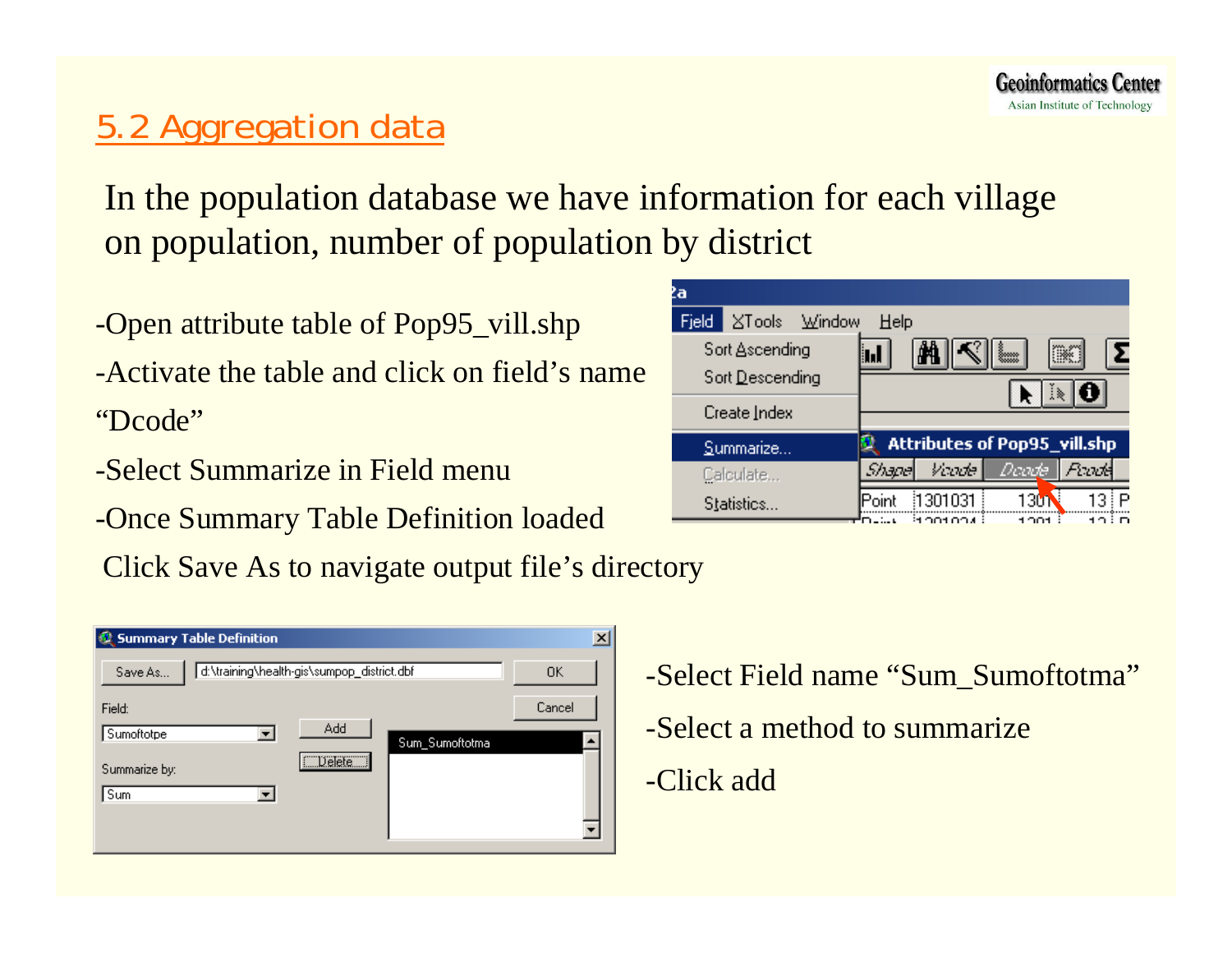-Select others field ; "Sum\_Sumoftotfe" and "Sum\_Sumoftotpe". Click Add -Click OK to finish aggregations -If there are some unnecessary fields

have been added. The fields can be deleted

by clicking on those fields and click Delete button.

|       | lx<br>sumpop_district.dbf |                |                 |                 |  |  |  |
|-------|---------------------------|----------------|-----------------|-----------------|--|--|--|
| Doodk | Count                     | Sum Sumattatma | Sum Sumaltatle\ | Sum Sumallalpel |  |  |  |
| 13011 | 58                        | 22218.0000     | 22931.0000      | 45149.0000      |  |  |  |
| 1302  | 87                        | 23932.0000     | 25426.0000      | 49358.0000      |  |  |  |
| 1303  | 49                        | 12464.0000     | 13337.0000      | 25801.0000      |  |  |  |
| 1304  | 135                       | 18690.0000     | 19014.0000      | 37704.0000      |  |  |  |
| 1305  | 120                       | 13772.0000     | 13889.0000      | 27661.0000      |  |  |  |
| 1306  | 95                        | 8158,0000      | 8002.0000       | 16160.0000      |  |  |  |
| 1307  | 84                        | 11373.0000     | 11957.0000      | 23330.0000      |  |  |  |
| 1308  | 142                       | 36249.0000     | 36966.0000      | 73215.0000      |  |  |  |
| 1309  | 165                       | 41131.0000     | 44250.0000      | 85381.0000      |  |  |  |
| 1310  | 97                        | 16346.0000     | 17821.0000      | 34167.0000      |  |  |  |
| 1311  | 76                        | 17759.0000     | 18602.0000      | 36361.0000      |  |  |  |
| 1312  | 112                       | 12041.0000     | 12257.0000      | 24298.0000      |  |  |  |
| 1313  | 97                        | 19798.0000     | 20492.0000      | 40290.0000      |  |  |  |
| 1314  | 41                        | 13313.0000     | 13518.0000      | 26831.0000      |  |  |  |
| 1315  | 73                        | 10933,0000 i   | 11828.0000      | 22761.0000      |  |  |  |
|       |                           |                |                 |                 |  |  |  |

|               |                                 |                                            |                | <b>Geoinformatics Center</b> |
|---------------|---------------------------------|--------------------------------------------|----------------|------------------------------|
|               | <b>Summary Table Definition</b> |                                            |                | logy                         |
| Save As       |                                 | d:\training\health-gis\sumpop_district.dbf |                | ΟK                           |
| Field:        |                                 |                                            |                | Cancel                       |
| Sumoftotpe    |                                 | $\Box$ Add $\Box$                          | Sum_Sumoftotma |                              |
| Summarize by: |                                 | Delete                                     | Sum_Sumoftotfe |                              |
| Sum           | ▾                               |                                            | Sum_Sumoftotpe |                              |
|               |                                 |                                            |                |                              |
|               |                                 |                                            |                |                              |

-Add "sumpop\_district.dbf" -Try more aggregations fields using others method such as Average,Minimum, Maximum.etc.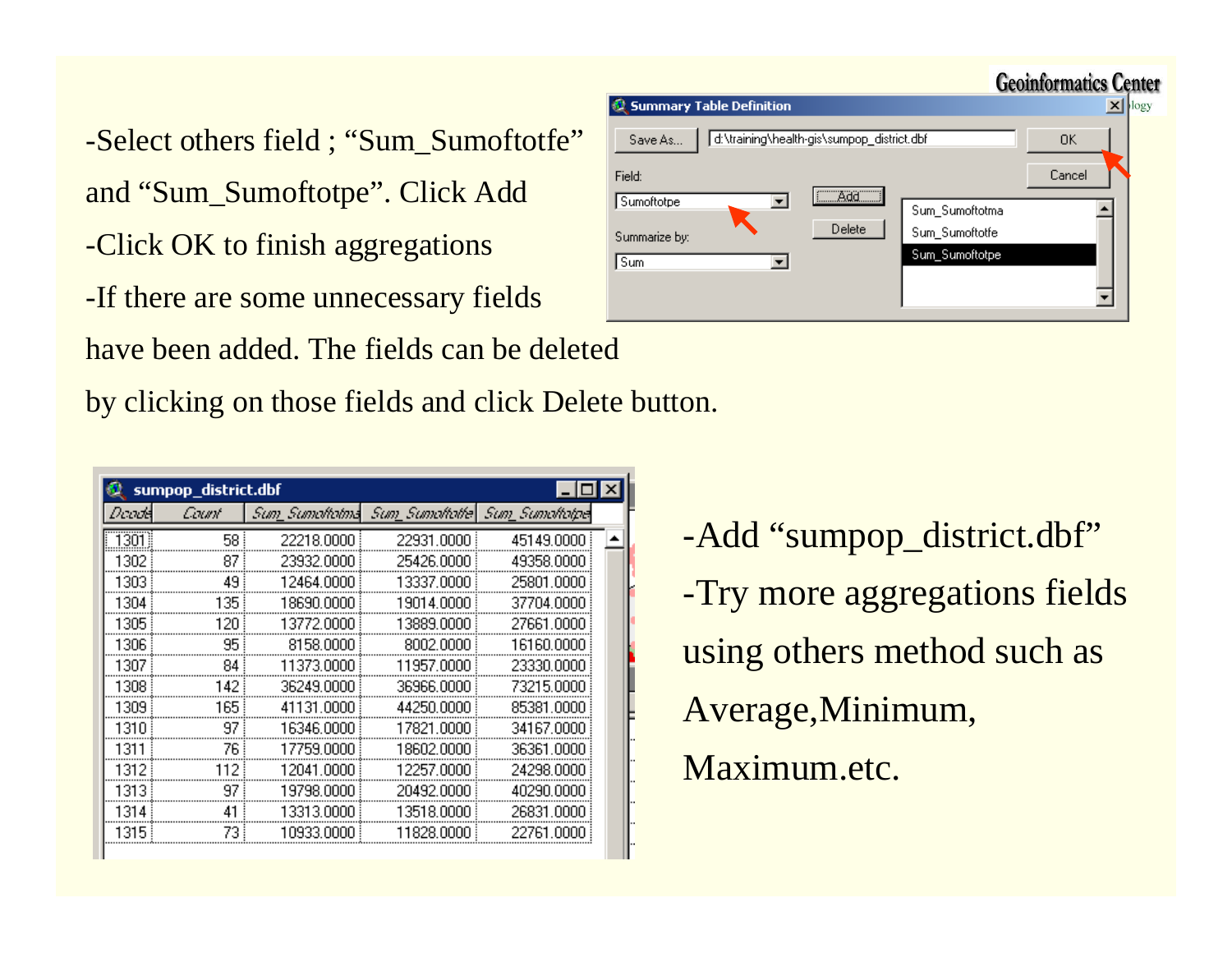## **5.3 Calculator**

*In order to calculate percentage of number of male and female by district which we have created from the previous steps.*

-Activate table name "sumpop\_district.dbf" which we have created from the previous steps.

-Click Start Editing in Table menu

-Add two fields name "Percent\_M" and "Pecent\_F" with be in "Number" type, "7" width and "2" decimal places

-Activate on "Percent\_M" field name

-Select Calculate in Field menu

-Input an expression

| $\Box$ D $\Box$                    |  |
|------------------------------------|--|
| Sum_Sumoftotpe Percenr_M Percent_F |  |
| 45149.0000                         |  |
| 49358.0000                         |  |
| 25801.0000                         |  |
| 37704.0000                         |  |
| 27661.0000                         |  |
| 16160.0000                         |  |
| 23330.0000                         |  |
| 73215.0000                         |  |
| 85381 0000                         |  |

| a |                        |                     |  |  |  |
|---|------------------------|---------------------|--|--|--|
|   |                        | Field XTools Window |  |  |  |
|   | Sort <u>A</u> scending |                     |  |  |  |
|   | Sort Descending        |                     |  |  |  |
|   | Create Index           |                     |  |  |  |
|   | Summarize              |                     |  |  |  |
|   | Calculate              |                     |  |  |  |
|   | Statistics             |                     |  |  |  |

| w GIS 3.2a        |               |              |  |
|-------------------|---------------|--------------|--|
| $\mathbf{I}$ able |               | Fjeld XTools |  |
|                   | Properties    |              |  |
| Chart             |               |              |  |
|                   | Start Editing |              |  |
|                   | Save Edits    |              |  |
|                   | Save Edits As |              |  |

| <b>S.</b>                        | Add <u>R</u> ecord Ctrl+A<br>Delete Field<br>Delete Records |        |  |
|----------------------------------|-------------------------------------------------------------|--------|--|
| <b><i>C</i></b> Field Definition |                                                             |        |  |
| Percent_F<br>Name:               |                                                             | OK     |  |
| Type: Number                     | ▾∣                                                          | Cancel |  |
| Width:                           |                                                             |        |  |
| Decimal Places:                  |                                                             |        |  |

| <b>Q</b> Field Calculator                                                                                                    |                                    | ×                   |
|------------------------------------------------------------------------------------------------------------------------------|------------------------------------|---------------------|
| Fields<br>[Count]<br>[Sum_Sumoftotma]<br>[Sum_Sumoftotfe]<br>[Sum_Sumoftotpe]<br>[Percent_M]<br>[Percent_F]<br>[Percent_M] = | Type<br>C Number<br>String<br>Date | Requests<br>×<br><= |
| [Sum_Sumoftotma] / [Sum_Sumoftotpe])*10C                                                                                     |                                    | OK<br>Cancel        |